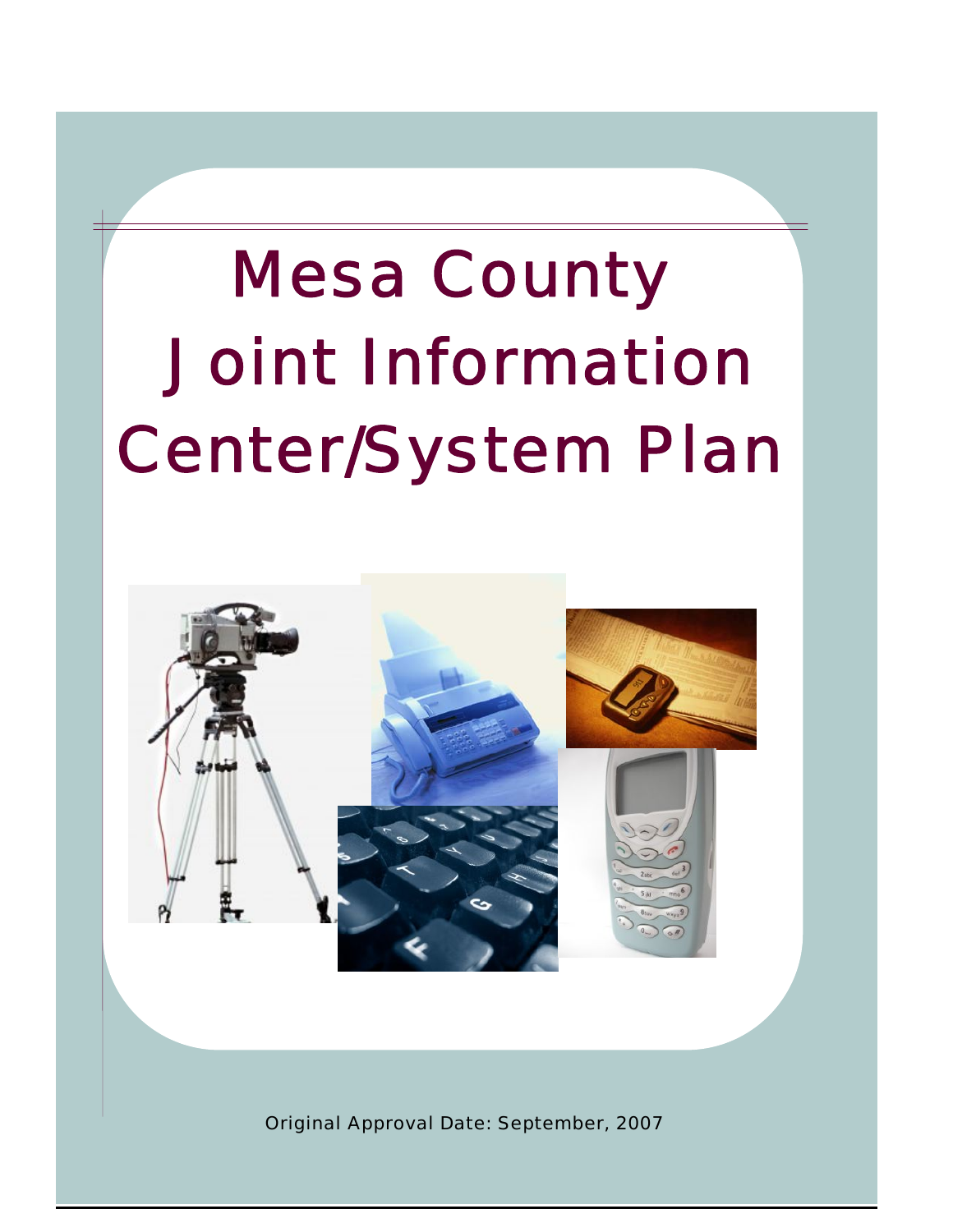# **TABLE OF CONTENTS**

| I.   |                                                  |  |  |  |  |  |
|------|--------------------------------------------------|--|--|--|--|--|
| ΙΙ.  |                                                  |  |  |  |  |  |
| III. |                                                  |  |  |  |  |  |
|      |                                                  |  |  |  |  |  |
|      |                                                  |  |  |  |  |  |
|      | 1.<br>2.                                         |  |  |  |  |  |
|      |                                                  |  |  |  |  |  |
|      |                                                  |  |  |  |  |  |
|      |                                                  |  |  |  |  |  |
| IV.  |                                                  |  |  |  |  |  |
|      |                                                  |  |  |  |  |  |
|      | 1.<br>2.                                         |  |  |  |  |  |
|      |                                                  |  |  |  |  |  |
|      |                                                  |  |  |  |  |  |
|      |                                                  |  |  |  |  |  |
|      | 1. Initial JIC/JIS<br>2.<br>3.<br>4.             |  |  |  |  |  |
|      |                                                  |  |  |  |  |  |
|      | 1.<br>2.<br><b>JIC Manager</b><br>3.<br>4.<br>5. |  |  |  |  |  |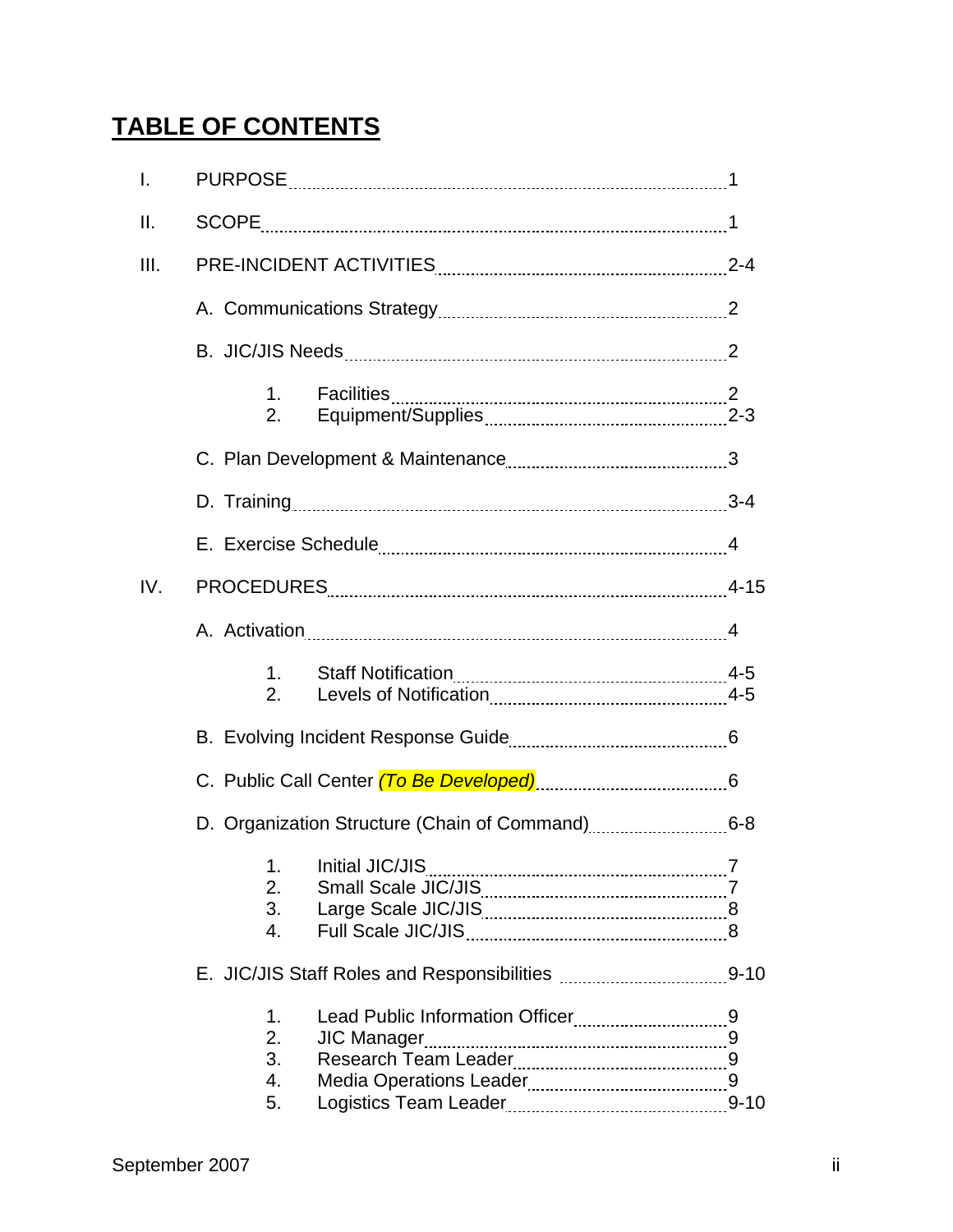| V.  |       |
|-----|-------|
| VI. |       |
|     | 22-34 |
|     |       |
|     |       |
|     |       |
|     |       |
|     |       |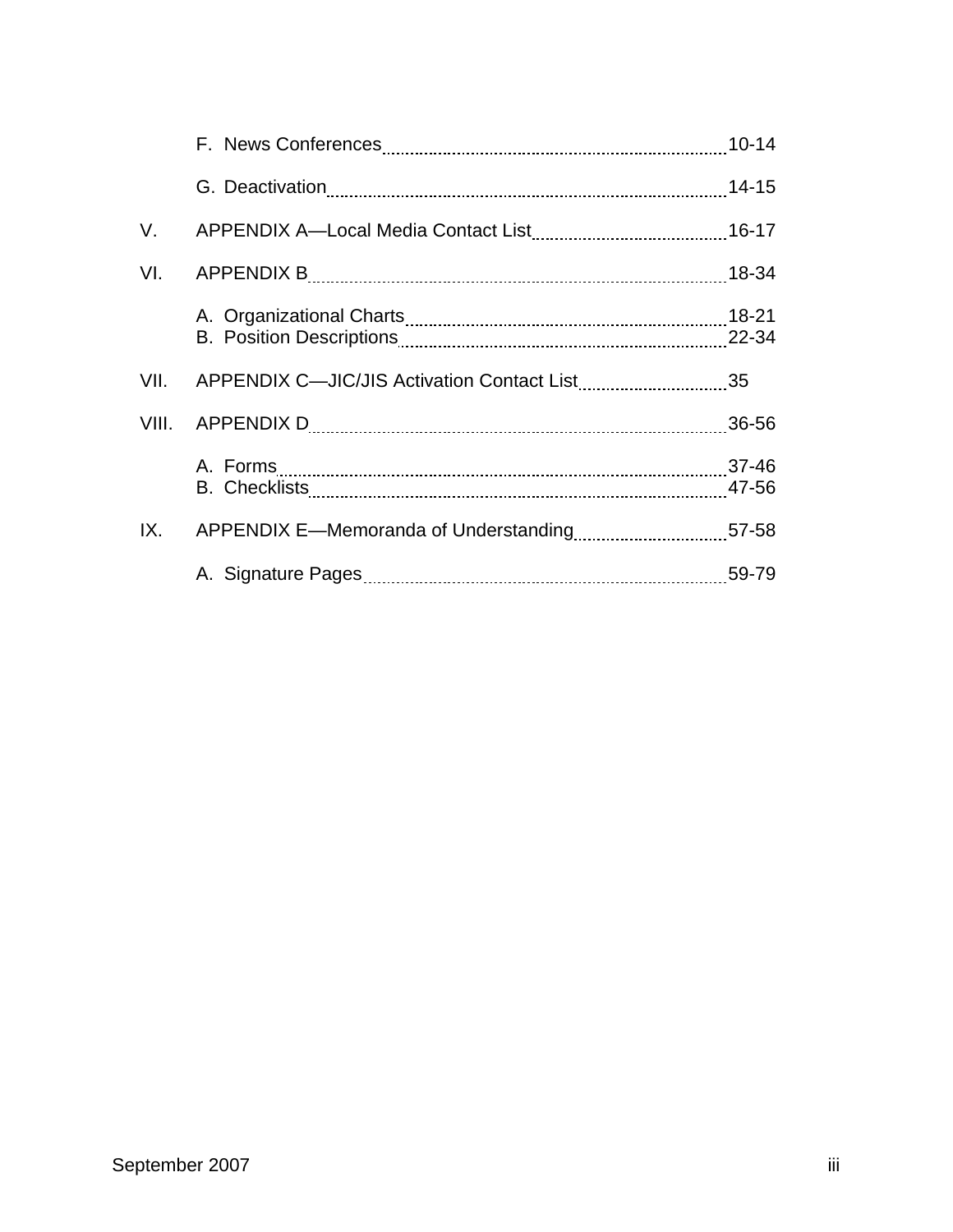# **I. PURPOSE**

The Mesa County Joint Information Center (JIC) is a physical location where public information officers from organizations involved in incident management activities, utilize the National Incident Management System (NIMS) to work together in conjunction with the Emergency Operation Center (EOC) and/or the incident commander to provide critical emergency information, crisis communications, and public affairs support. The Mesa County JIC serves as a focal point for the gathering, verifying, coordinating and disseminating of information to the public and media concerning incident response, recovery, and mitigation. The Mesa County JIC structure is designed to work equally well for large or small situations and can expand or contract to meet the needs of the incident. The Mesa County Communications Officers Association (MCCOA) will be available for staffing and managing the JIC. The goal of the JIC is to "get the right information to the right people at the right time."

#### **II. SCOPE**

The Mesa County Joint Information Center/System (JIC/JIS) will be established in conjunction with the Mesa County Emergency Operations Center (EOC).

Under the Incident Command/Unified Command System (ICS/UCS), the JIC is led by the Lead Public Information Officer (Lead PIO) whose jurisdiction has authority for the incident. The Lead PIO has four primary responsibilities:

- To gather and analyze incident data. This involves understanding how an ICS/UCS operates and developing an effective method for obtaining up-todate information from appropriate ICS/UCS Sections.
- To verify information. That is, to serve as the source of accurate and comprehensive information about the incident and the response to a specific set of audiences.
- To coordinate a consistent message for each incident. This involves employing techniques for obtaining community feedback to provide response agencies with insight into community information needs.
- To disseminate the information to the public. The JIC will use various communication methods to meet the goals of timeliness and effectiveness.

The Lead PIO is also responsible for ensuring effective information flow and meets the expectations of various audiences when multiple organizations come together to respond to an emergency or to manage an event. The Mesa County JIC/JIS is a centralized "communication hub" that serves to achieve communication goals of the incident.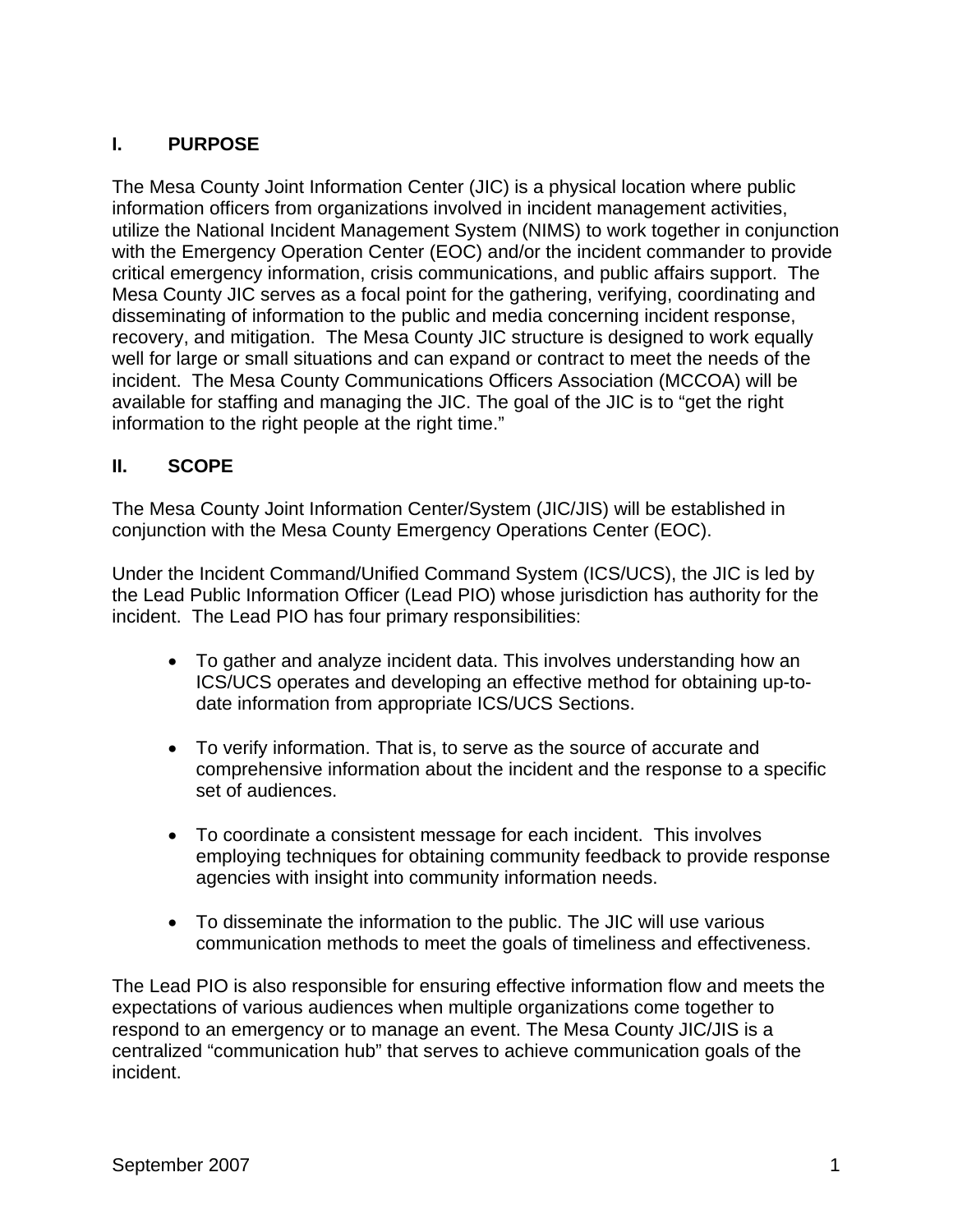#### **III. PRE-INCIDENT ACTIVITIES**

#### A. Communication Strategy

A list of media agencies should be established and maintained to ensure contact information is available for the incident (Appendix A).

It is critical to identify the types of information delivery systems to the public and to use the best strategy to meet the needs of the incident. Understanding media deadlines is critical for proper JIC function. Listed below are types of delivery systems:

- Radio
- Television
- Newspapers
- Newsletters
- Town Meetings
- Information to Emergency Shelters
- News Conferences
- Internet Postings
- Emergency Alert System

Timeliness, accuracy, and knowledge of the incident assure that the media will recognize the JIC/JIS as the source of information for the incident.

Allowing the media access to visual images, providing a location for interviews, and providing a spokesperson to get the message out is critical to success of the operation.

#### B. JIC/JIS Needs

1. Facilities

The JIC will be located at the Mesa County Sheriff's Office in conjunction with—and in close proximity to—the EOC. The briefing room has been identified as the main work area for the JIC. In the event the Sheriff's Office is unavailable, the location of the JIC will be determined at the time of activation and should always be closely located to the EOC for coordination.

2. Equipment and Supplies

Each PIO should have ready access to a go-kit. This kit should contain tools and resources that will help the PIO complete his/her job.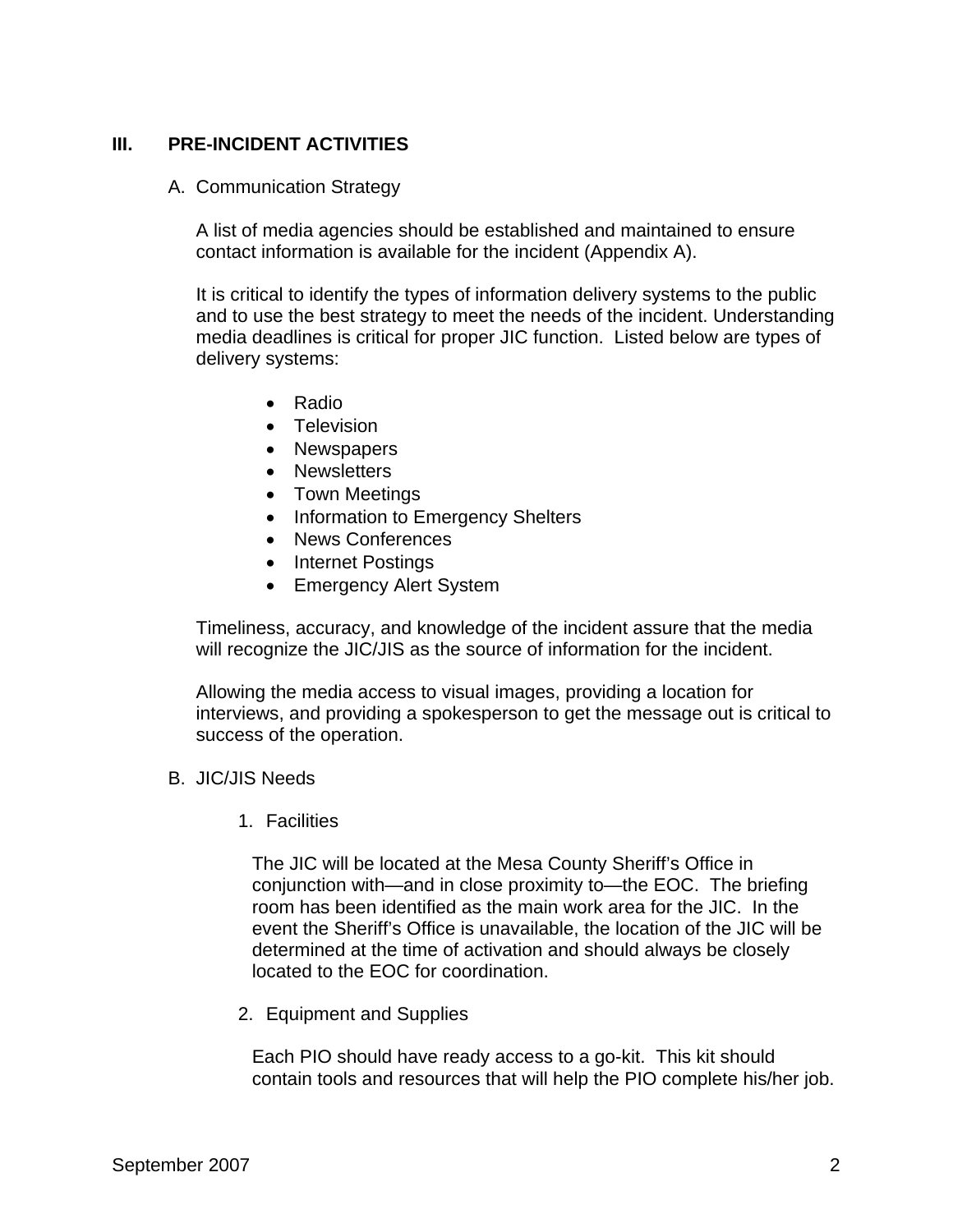Attached is a list of items that should be found in each individual PIO's go-kit (Appendix D).

In addition to individual go-kits, there are a number of shared resources needed to operate the Mesa County JIC. This list of JIC supplies and equipment is also attached (Appendix D).

C. Plan Development and Maintenance

Responsibility for the Mesa County JIC/JIS Plan—including its appendices, checklists and notifications lists—lies with the Mesa County Communications Officers Association JIC/JIS subcommittee. The plan shall be maintained and kept current on the following schedule:

- 1. Review and update the Mesa County JIC/JIS Plan and its appendices every three years.
- 2. Resource inventories/database lists and checklists should be reviewed and updated annually.
- 3. Verify notification lists every six months and submit any changes to the Grand Junction Regional Communications Center (GJRCC).
- D. Training
	- 1. JIC Staff
		- a) PIOs staffing the JIC should complete the National Incident Management System IS-702 course on Public Information Systems. The course is available online at: [www.training.fema.gov](http://www.training.fema.gov/).
		- b) PIOs staffing the JIC/JIS should be familiar with the Mesa County JIC/JIS Plan. To ensure knowledge of the plan, the MCCOA will schedule annual trainings to acquaint the group's members with the JIC/JIS concepts and the Mesa County JIC/JIS Plan.
	- 2. Media
		- a) The MCCOA will schedule annual meetings with the News Managers at local media outlets. This time will be used to familiarize them with the JIC/JIS concepts and the Mesa County JIC/JIS Plan, as well as phone numbers and websites where they will be able to find emergency information when the JIC is in operation.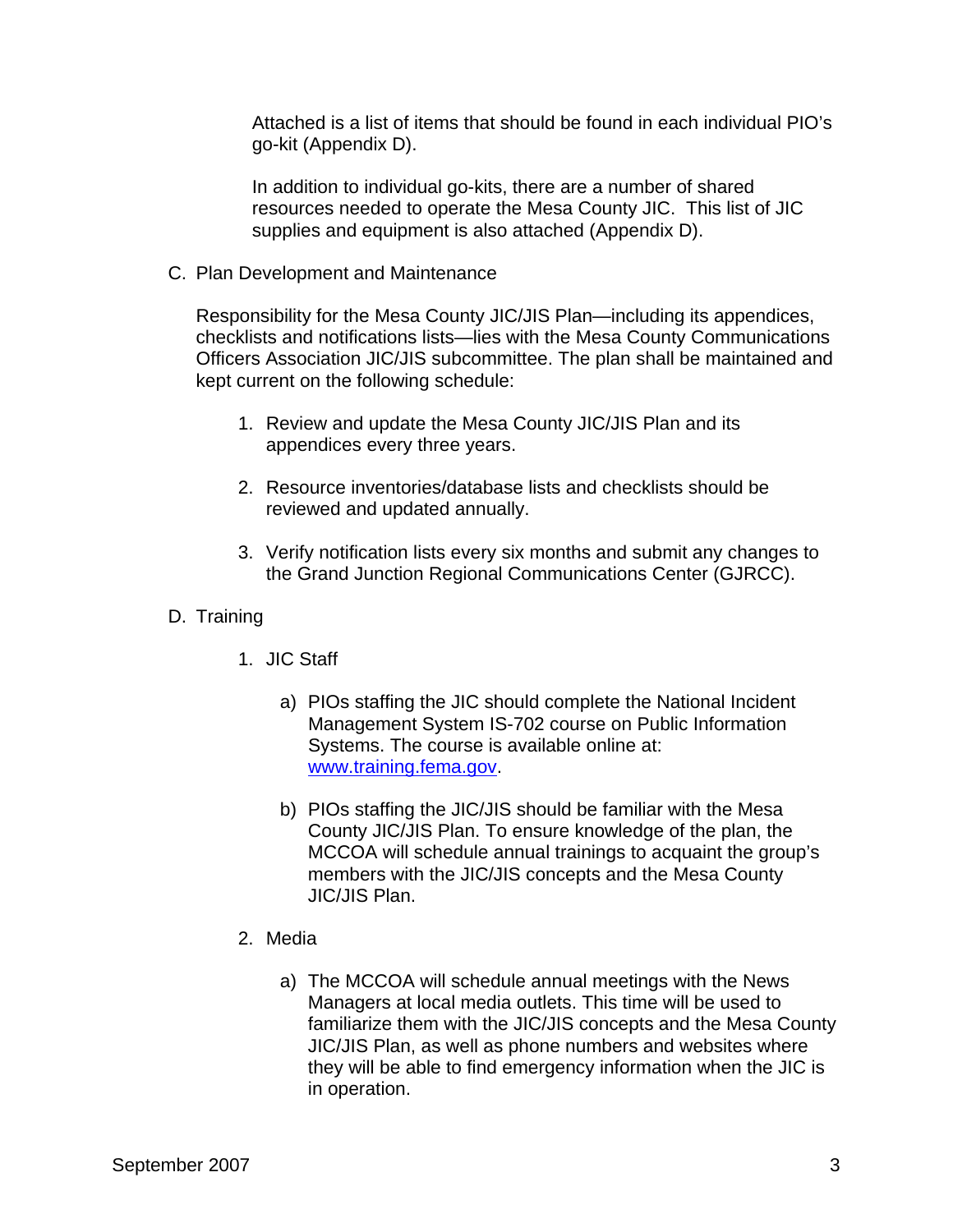- b) The MCCOA can schedule larger newsroom trainings with the news managers to acquaint their full staffs with JIC operations and procedures.
- E. Exercise Schedule

The Exercise Schedule will consist of:

- 1. Notification tests conducted semi-annually through the GJRCC for the members of the MCCOA.
- 2. Tabletop exercise completed annually for members of the MCCOA.
- 3. Participation as a JIC/JIS component in functional and full-scale emergency exercises as developed.

#### **IV. PROCEDURES**

A. Activation

The Mesa County Emergency Management Director or designee will make the initial decision to activate the Joint Information Center during a large-scale emergency or disaster affecting Mesa County. At this time a formal request will be made to the GJRCC to activate the MCCOA.

Under the JIC concept, each agency representative has the commitment to share and coordinate information with all other participating agencies and the Emergency Operations Center prior to its release to the media and public. The primary benefit to this concept is that the public receives accurate, timely, and coordinated emergency information.

When activation of the Joint Information Center is warranted, it shall be housed in conjunction with the Emergency Operations Center, *(location designated at time of activation).* If there are multiple agencies with jurisdictional authority, a unified approach should be utilized when possible.

During the initial stages of the emergency, it is anticipated the JIC will operate in 12 hour shifts, 24 hours per day, until the Information Officer assigned to the incident determines it is no longer necessary.

1. Staff Notification Procedure

MCCOA may be activated to support ongoing information requirements for a specific jurisdiction during any incident as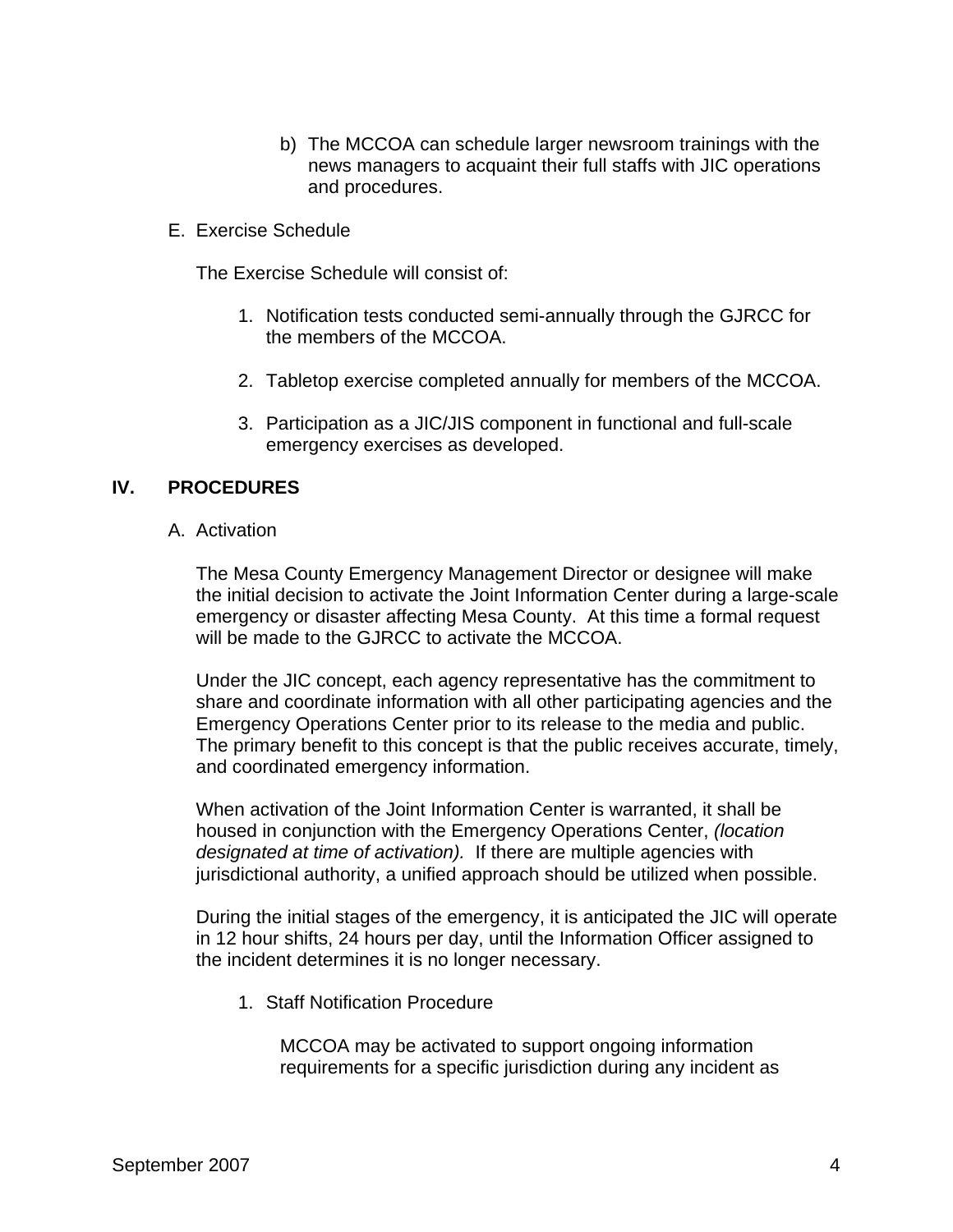needed, or may be activated to staff the Mesa County JIC during an incident.

If activated to support incident information management, a request may come from the Incident Commander, or the PIO assigned to the incident. The request is made to the GJRCC to notify the MCCOA using the group call down list located in the dispatch center. Upon notification, the GJRCC will instruct the PIOs where to respond and to whom they should report to upon arrival. Public Information Officers are required to notify GJRCC of their availability to respond to the request and give their expected time of arrival on scene. In this situation, the Lead PIO will be the Information Officer whose agency has statutory authority for the incident.

2. Levels of Notification

The MCCOA has been divided into two groups: initial responders (Tier 1) and backup support (Tier 2). Contact information is available for both groups (Appendix C). Based on the size and type of the incident, the initial PIO responding may decide to activate a specific portion of the Tier 1 list.

**Tier 1** – In the event of a major incident, Tier 1 shall be the first group to be activated:

> PIO, MCSO PIO, GJPD PIO, GJFD Communications & Community Relations Coordinator, City of Grand Junction Public Relations Director, Mesa County PIO, Mesa County Health Department Communications Services Coordinator, School District #51 Information & Referral Specialist, 2-1-1 Area Manager/Community & Local Affairs, Xcel Energy PIO, City of Grand Junction Public Works PIO, Division of Wildlife PIO, Mesa County Human Services PIO, Fruita PD PIO, St. Mary's Hospital

**Tier 2** –Tier 2 would be notified only if the incident reaches such a scale that additional PIO involvement is required to support the Tier 1 group. Backup Notification - includes remaining members of the MCCOA.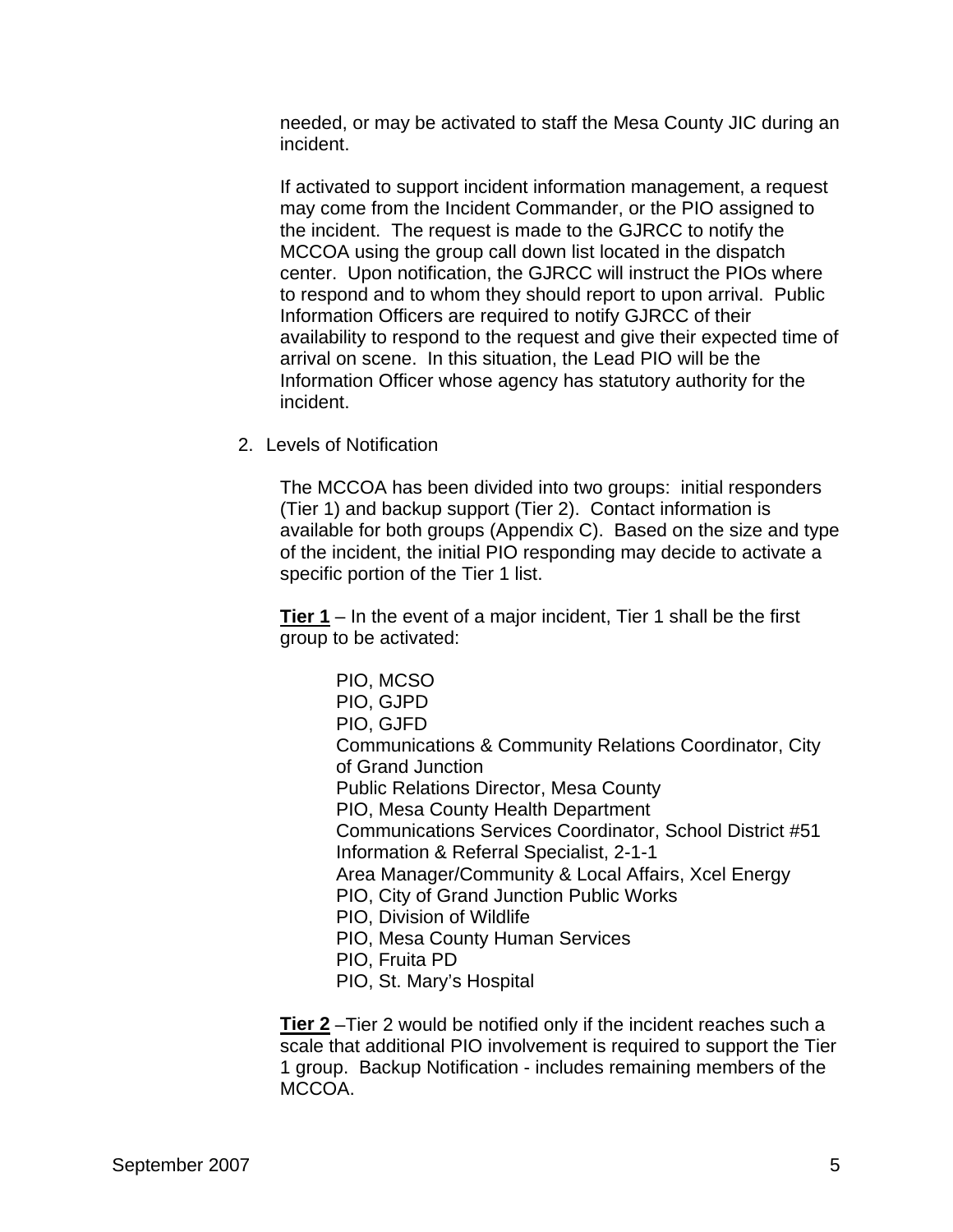#### B. Evolving Incident Response Guide

| <b>STEP</b>                             | <b>INITIAL RESPONSE</b><br><b>PIO WILL:</b>                                                                                                                                                | <b>SITUATION ESCALATED</b><br><b>EOC ACTIVATED</b><br><b>JIC WILL:</b>                                                                                                                                                                                                                                                                                                                     |
|-----------------------------------------|--------------------------------------------------------------------------------------------------------------------------------------------------------------------------------------------|--------------------------------------------------------------------------------------------------------------------------------------------------------------------------------------------------------------------------------------------------------------------------------------------------------------------------------------------------------------------------------------------|
| Step 1:<br>Gathering<br>Information     | Ask responders on-scene, call other<br>$\bullet$<br>sources as needed<br>Observe news medial coverage for<br>$\bullet$<br>accuracy of reporting and rumors                                 | Have access to the scene (Field PIOs<br>$\bullet$<br>and Incident Command)<br>Ask EOC staff<br>$\bullet$<br>Ask Public Inquiry center Staff (if<br>$\bullet$<br>activated)<br>Attend regular briefings<br>$\bullet$<br>Use reports issued by communications<br>$\bullet$<br>and information management<br>Observe news media coverage for<br>$\bullet$<br>accuracy of reporting and rumors |
| Step 2:<br>Verifying<br>Information     | <b>Consult with Incident Command</b><br>$\bullet$                                                                                                                                          | Consult with other PIOs in the JIC<br>$\bullet$<br>Consult with other sources in the EOC<br>$\bullet$<br>Consult PIOs in the field<br>$\bullet$<br>Consult other PIOs in the JIS but not<br>$\bullet$<br>working out of the JIC                                                                                                                                                            |
| Step 3:<br>Coordinating<br>Information  | Get approval of Incident Command<br>$\bullet$<br>(verbal OK)                                                                                                                               | Coordinate with other PIOs in the JIS to<br>$\bullet$<br>identify key messages<br>Use prescribed protocol; use additional<br>$\bullet$<br>review as needed and as time allows<br>Document the process<br>$\bullet$                                                                                                                                                                         |
| Step 4:<br>Disseminating<br>Information | Primarily respond to reporters'<br>$\bullet$<br>questions and give interviews<br>Distribute pre-scripted information<br>$\bullet$<br>such as backgrounders or fact sheets,<br>if possible. | Schedule media briefings<br>$\bullet$<br>Give Interviews (face to face; phone)<br>$\bullet$<br>Arrange news conferences withmultiple<br>$\bullet$<br>spokespersons<br>Issue news releases-based on<br>$\bullet$<br>templates and unique to the incident<br>(distributed electronically and by other<br>means)<br>Use other technology as appropriate                                       |

#### C. Public Call Center (To Be Developed)

- D. Organizational Structure (Chain of Command)
	- 1. The purpose of these organizational charts is to provide general guidance only.
	- 2. The best rule of thumb to use in expanding the size of your JIC/JIS (e.g., from initial to small) is that, if you don't delegate, you own it. When you need to expand, do so.
	- 3. Your JIC should be scalable and flexible.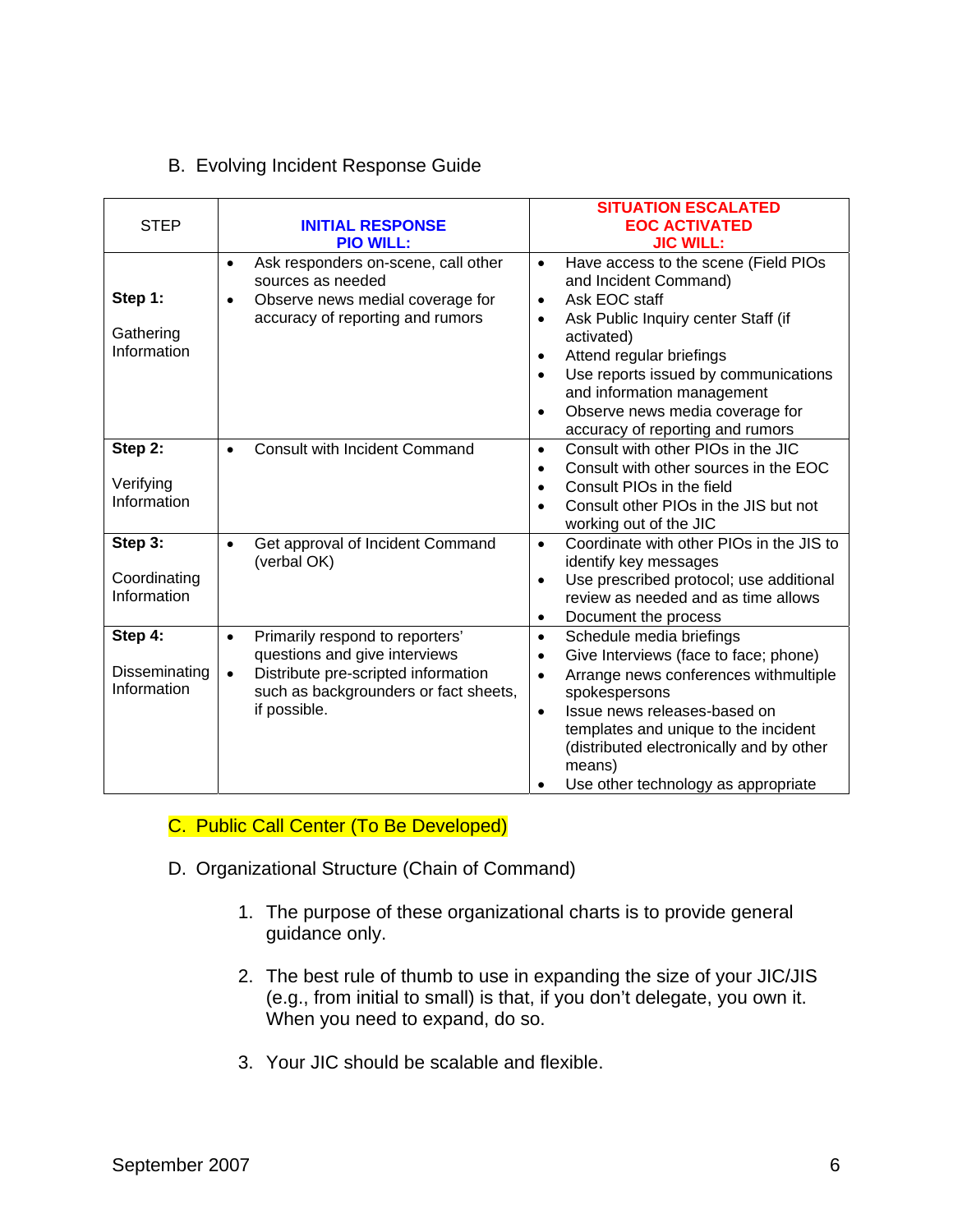1. Initial JIC

Joint Information Center Organization

(Scale – Initial JIC)



2. Small JIC

# Joint Information Center Organization (Scale – Small JIC)

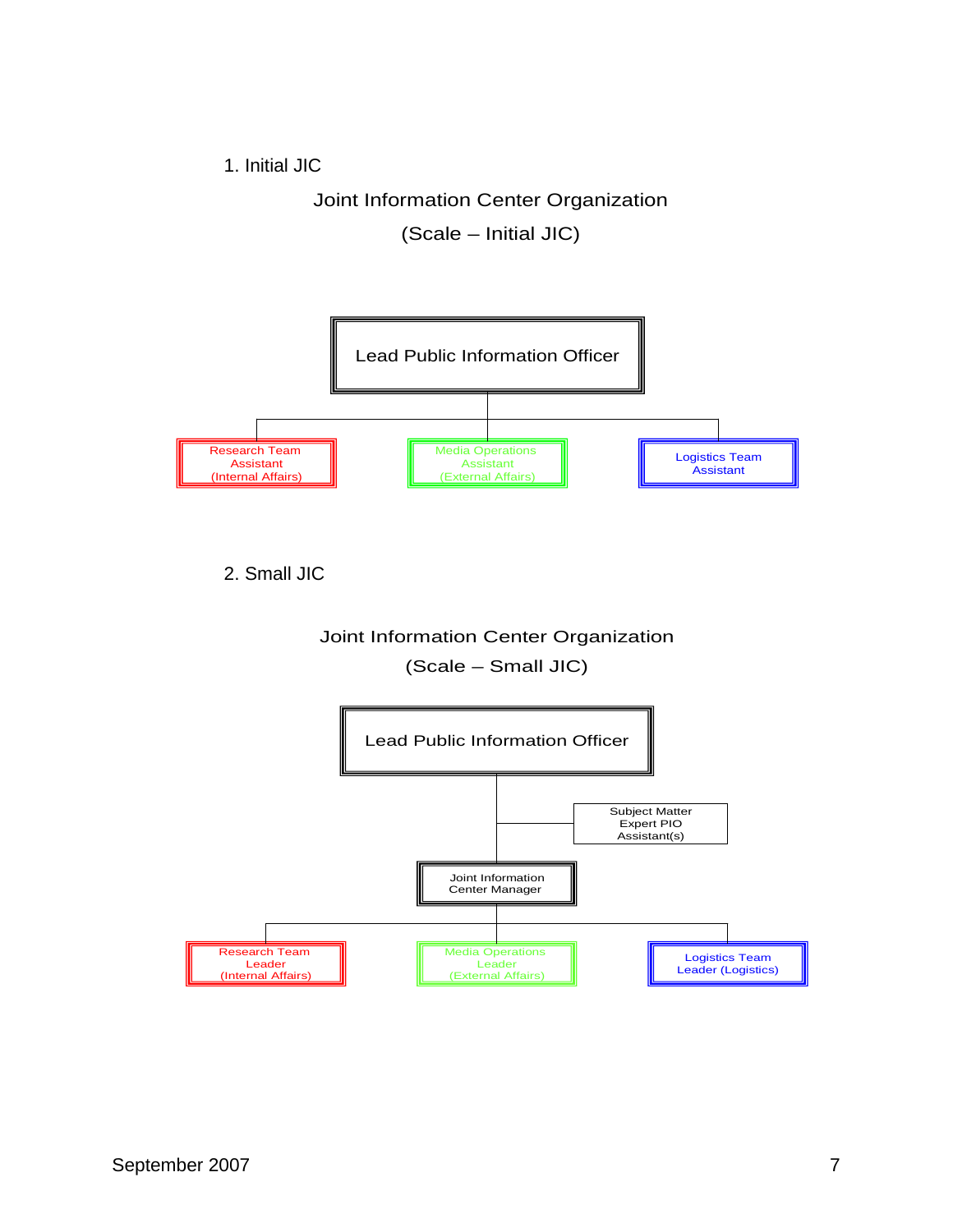3. Large JIC

# Joint Information Center Organization

#### (Scale – Large JIC)



4. Full JIC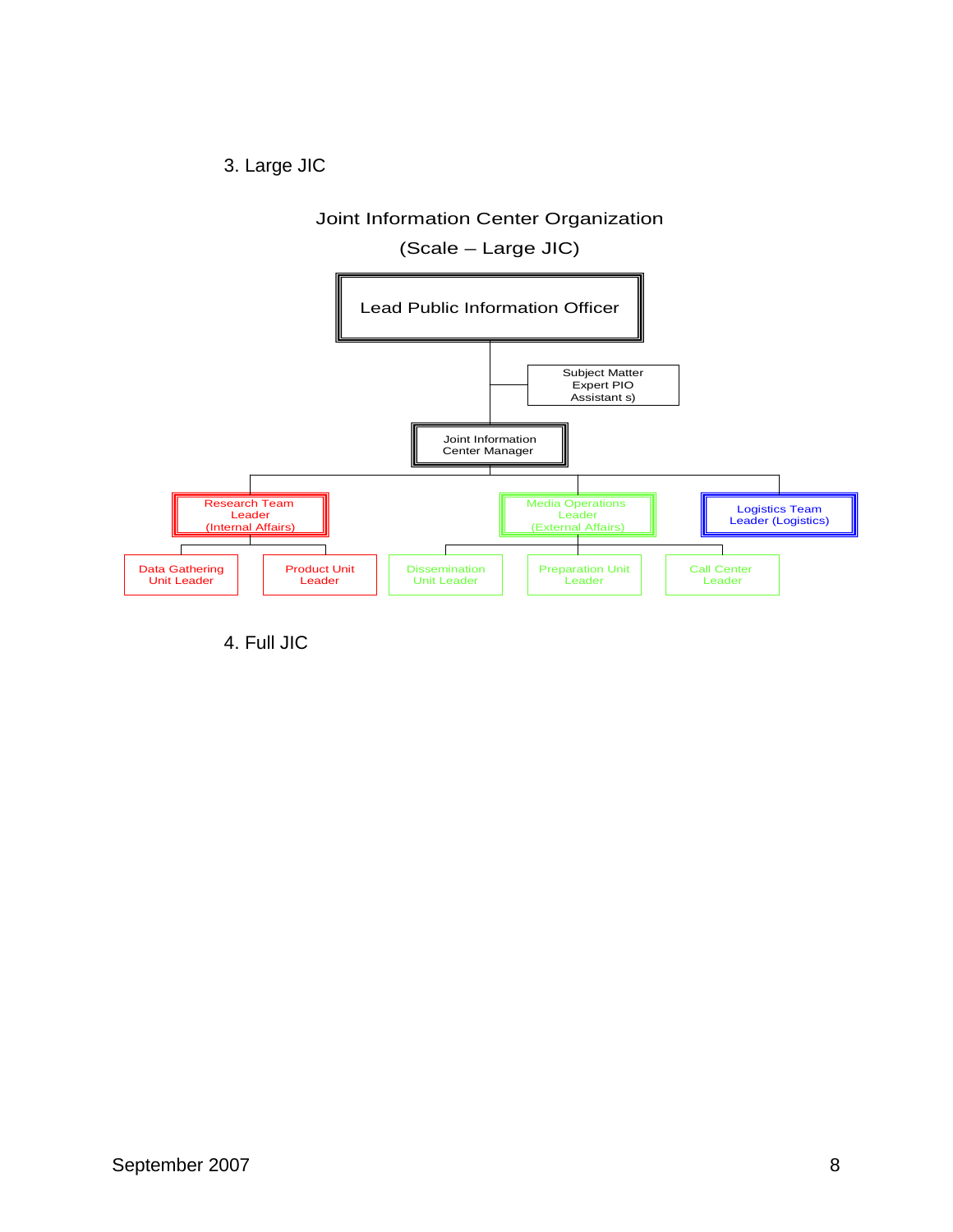

- E. JIC/JIS Staff Roles & Responsibilities
	- 1. Lead Public Information Officer

The lead Public Information Officer supports the information needs of the response by serving as the liaison between command and the JIC. Establishes, maintains, and deactivates the JIC. The lead PIO also represents and advises the Incident Commander on all public information matters relating to the incident.

2. JIC Manager

The JIC Manager supervises the daily operations of the JIC. Executes plans and polices as directed by the Lead Public Information Officer. The JIC Manager provides direction to team leaders to ensure that all functions are well organized and operating effectively.

3. Research Team Leader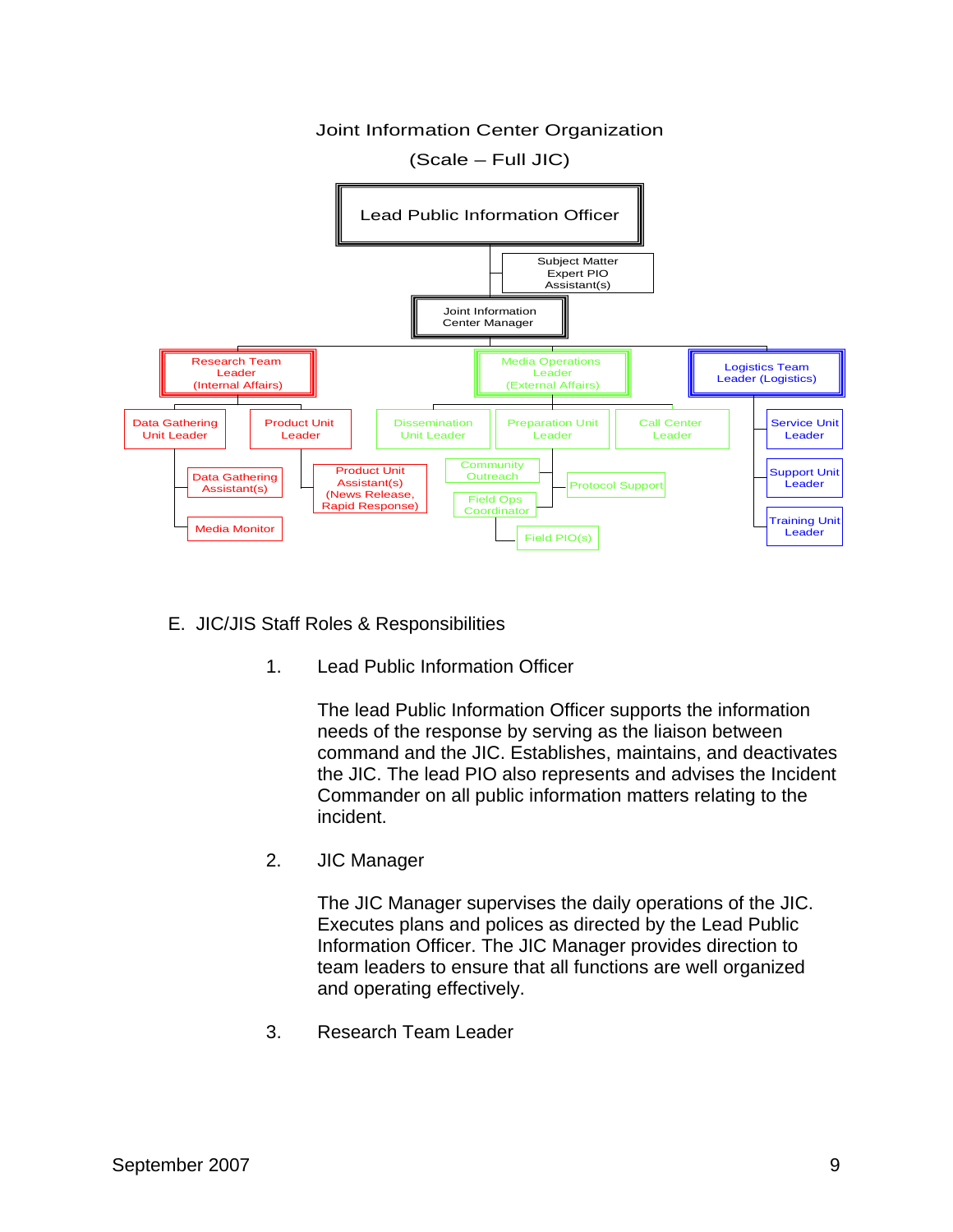The Research Team Leader ensures that all of the following are performed: Gather, analyze and verify information from all parts of the JIC and Incident

- Monitors and analyzes media
- Display information for use in the JIC
- Develops consistent messages for the incident and provides information documents to the Media Operations Leader for dissemination
- Support the development and modification of communications and outreach strategy
- Assume responsibility of JIC Manager as needed
- 4. Media Operations Leader

The Media Operations Leader disseminates information to the public and ensures that all of the following are performed:

- Prepare speakers prior to interviews
- Conducts news conferences and town meetings
- Sends press releases to the media
- Provide escort services to the media
- Develop and implements community outreach programs
- Coordinate with Research Team to provide information support to Call Center
- Identify misinformation or rumors that may affect response (Work with Research Team)
- Oversees Call Center
- 5. Logistics Team Leader

The Logistics Team Leader participates in development and implementation of the JIC by providing the resources needed to accomplish the JIC goals by ensuring the following:

- Plan organization of JIC Logistics Team and assign work
- Notify team of activation
- Identify service/support needs
- Prepare and implement plan for mobilization, communication, and demobilization
- Provide all support and service requirements needed to facilitate effective and efficient JIC management
- Provide facilities, transportation, supplies, equipment maintenance, food, communication, and computers for the JIC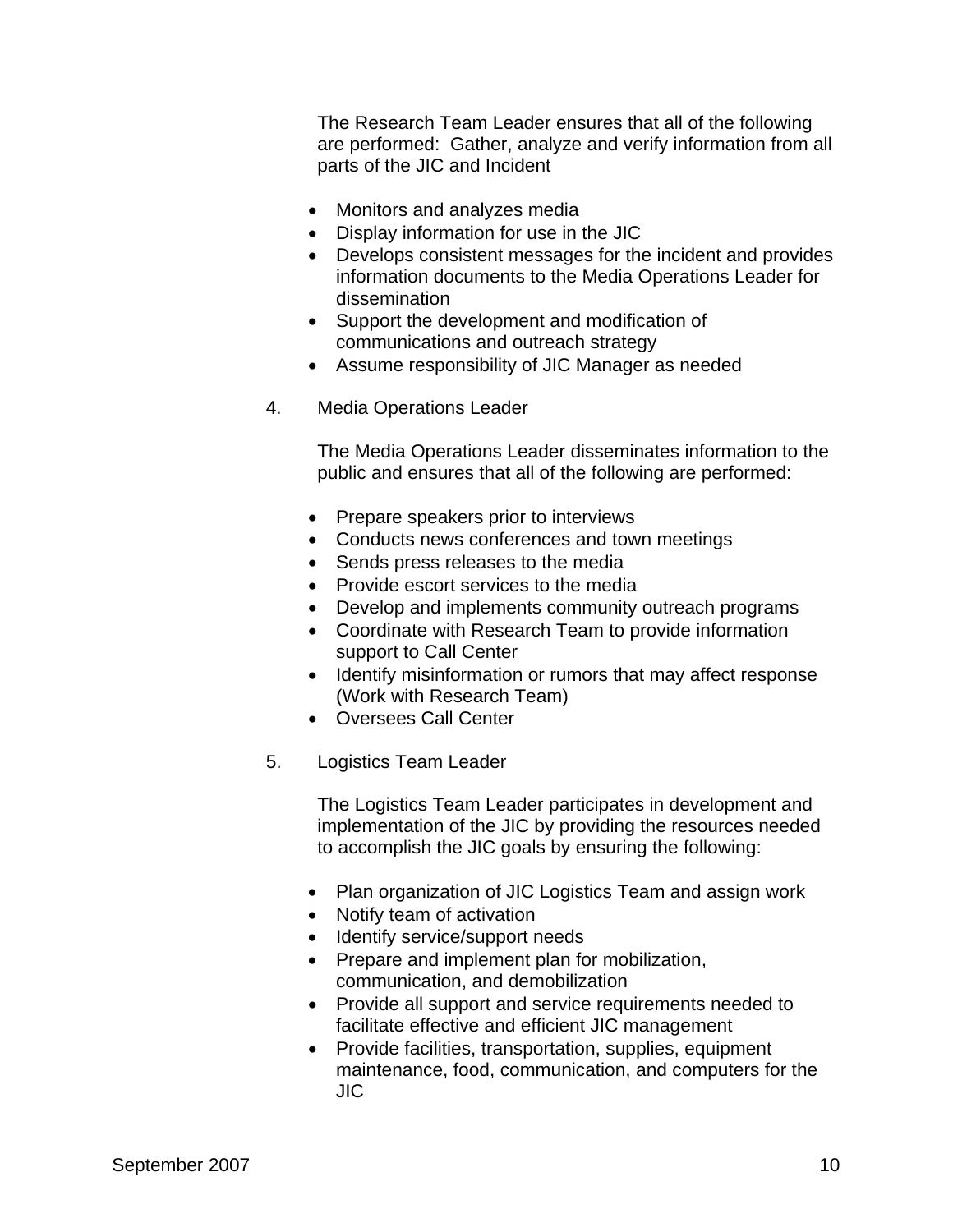F. News Conferences

#### **Facilities: Conduct a walk-through before the event and the morning of the event.**

Site satisfactory

\_\_\_\_\_\_Space adequate

\_\_\_\_\_\_Security available, if needed.

**\_\_\_\_\_\_\_Accessible for physically disabled** 

**Example 21 Parking available** 

\_\_\_\_\_\_Outdoors — grounds in good condition

\_\_\_\_\_\_Visuals identified

#### **Equipment: Test equipment before and on the day of the event. Allow time for replacement and know who to contact about equipment problems.**

\_\_\_\_\_\_Microphone/amplifier

\_\_\_\_\_\_Podium

\_\_\_\_\_\_Platform/stage

Acoustics

\_\_\_\_\_\_Visual aids (equipment, screens, easel, charts, etc.)

Heat/air (where controls are/how to adjust them if necessary)

\_\_\_\_\_\_Video/audio recording equipment, including mult box

Seating arrangements

\_\_\_\_\_\_Registration table –*one for press and one for guests* 

**Signage** 

**Tables** 

\_\_\_\_\_\_Chairs

\_\_\_\_\_\_Table cloths

\_\_\_\_\_\_Logo (s)

\_\_\_\_\_\_Timer

**Materials: These should all be prepared in advance.** 

\_\_\_\_\_\_Sign-in sheets- *name, address, phone numbers, email address, affiliation* 

Name tags

\_\_\_\_\_\_Tent cards for press conference participants if needed

\_\_\_\_\_\_Posters

\_\_\_\_\_\_Press kits-*have them available at the sign in table for press* 

\_\_\_\_\_\_Pads and pencils

\_\_\_\_\_\_Participant materials- *press kits, releases, etc*.

Agenda

#### **Staffing and Set-up: Your staff should be professionally dressed and wearing name tags.**

\_\_\_\_\_\_Speakers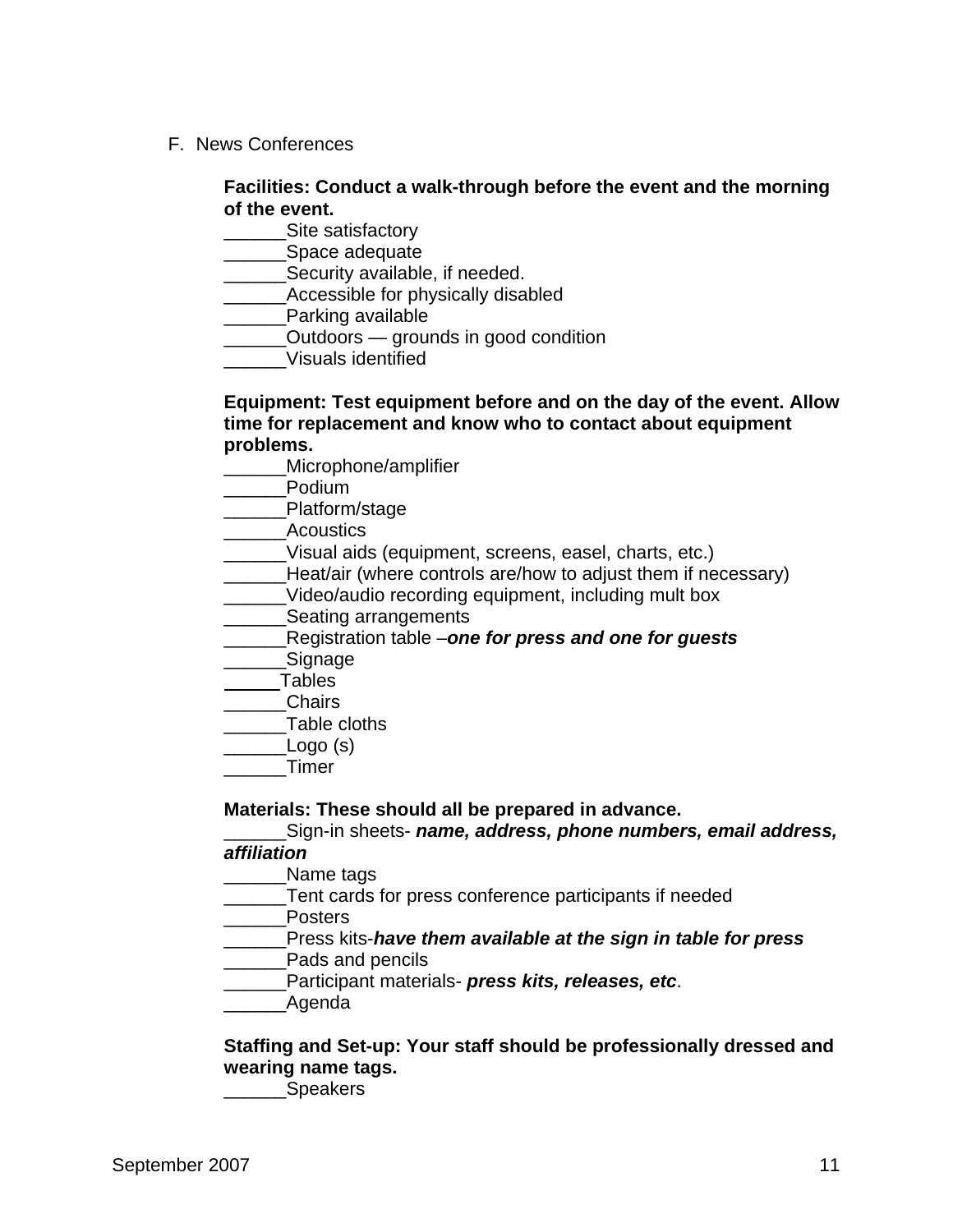\_\_\_\_\_\_Staff on hand and in place-*station the greeter(s) appropriately* 

\_\_\_\_\_\_Refreshments/ Water

\_\_\_\_\_\_Photographer

#### **Before the Conference**

- **EXECUTE:** Find credible spokespersons
- **LECO** Develop key messages
- \_\_\_\_\_\_Choose an appropriate date
- \_\_\_\_\_\_Choose a convenient time
- \_\_\_\_\_\_Identify a site
- \_\_\_\_\_\_Write a media advisory
- Develop a media list
- \_\_\_\_\_\_Fax the media advisory
- \_\_\_\_\_\_Have your materials prepared
- Have the site of the conference well prepared
- Send information to 211

#### **Day of the Conference**

- **Number 2018** Review key messages and news conference agenda prior to conference
- \_\_\_\_\_\_Meet members of the press
- \_\_\_\_\_\_PIO should introduce the speakers
- **Example 15 Start promptly**
- \_\_\_\_\_\_Have additional people available to answer questions if needed

#### **After the Press Conference**

- Consider sending thank you notes to the VIPs who attended
- Distribute the press kit to key media who were unable to attend Monitor the press coverage

#### **Additional News Conference Tips**

#### **When to Hold a Press Conference**

There are times when a press conference or media event is the best way to broadly deliver important information about your program to the press. They offer the potential for reaching multiple reporters from the broadcast, print, and trade press at a single event. Press conferences can be efficient and exciting. They heighten interest in the story and may even reinforce the natural competitiveness of the press, increasing the prospects of your story being covered. Consider the following points in deciding if you should hold a press conference:

• Is your story newsworthy, timely, and of interest to news-reporting organizations?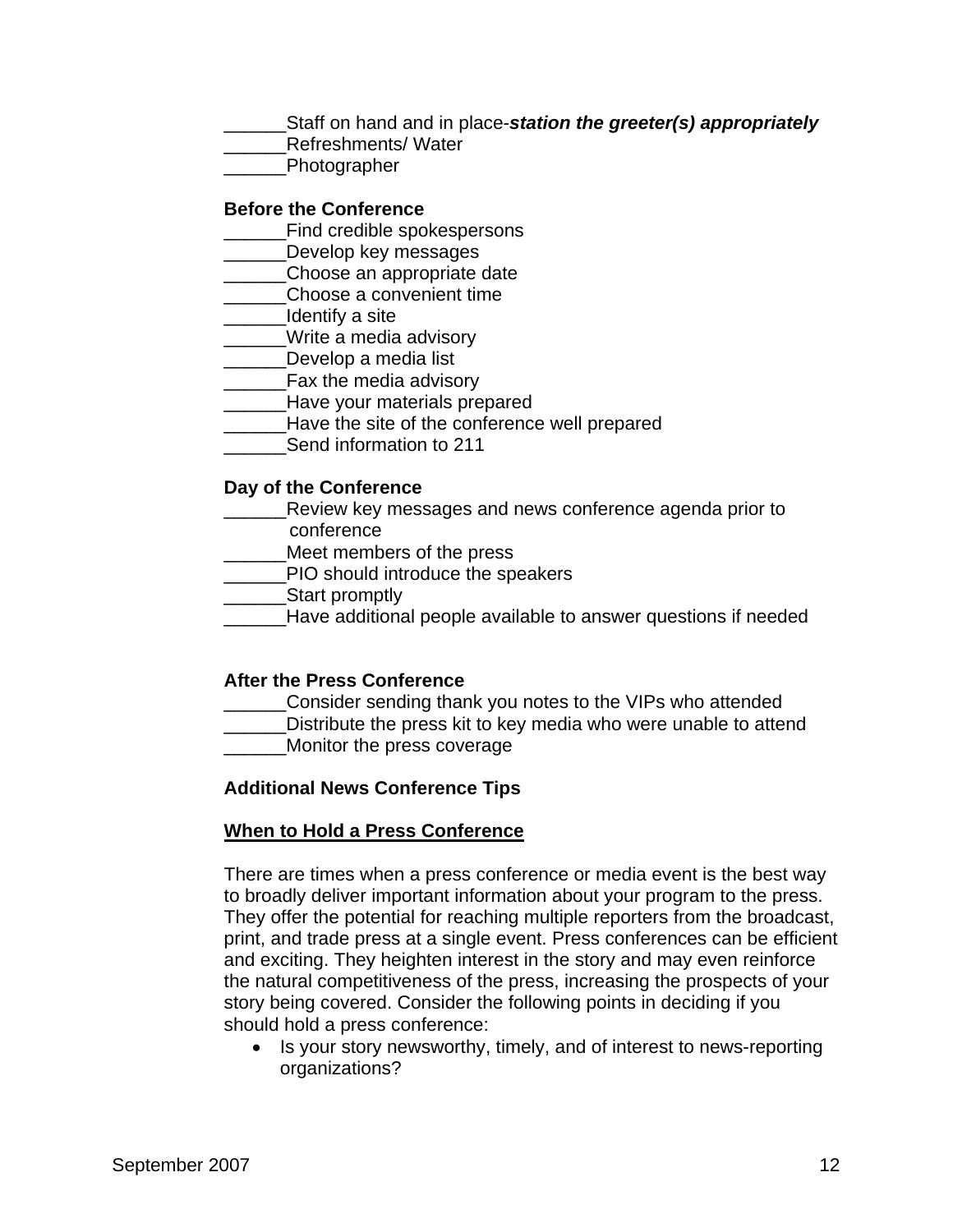- Are there alternative means of delivering your message that would be equally or more effective?
- Does the press conference offer reporters special advantages, such as interesting visuals and hearing directly from experts, key officials, and other important figures?

Successful press conferences invariably involve a great deal of staff time and should not be undertaken without good reason. Even with a strong topic and story, it is not easy to secure press attendance

#### **How to Prepare Your Spokesperson for the Event**

It is good practice to have a primary spokesperson for your issue. That person should be well prepared for the event and ready to answer reporters' questions. To help your spokesperson:

- Develop a brief statement under 10 minutes is a good rule-of thumb – and a set of "talking points" that focus on your key messages.
- Consider using visual aids such as poster-size charts or overheads. If you produce visuals, they should be clear and easily understood, and visible from any point in the press area.
- Anticipate questions and prepare clear, brief answers.
- Provide the statement, "talking points," and Q&As to your spokesperson and anyone else who might be answering questions. (Note: Do not distribute talking points or Q&As; they are for internal use only.)
- Schedule a rehearsal. You may want to have several people there to give it the feel of the actual event, and you may want to videotape it to assess and improve the presentation.
- Decide how questions will be handled. If more than one person in involved in the presentation, it is a good idea to have a moderator who is knowledgeable about the participants and can call on the best person to answer each question.

#### **Before the News Conference**

**Find credible spokespersons** who will work with PIO/JIC to develop key messages.

**Choose an appropriate date** for the press conference. Make sure your conference doesn't coincide with another news conference or community event.

**Choose a convenient time** for the press. The best time to schedule a news conference is 10:00 a.m. This allows time in the morning for the assignment editor to review the story options for the day and to assign a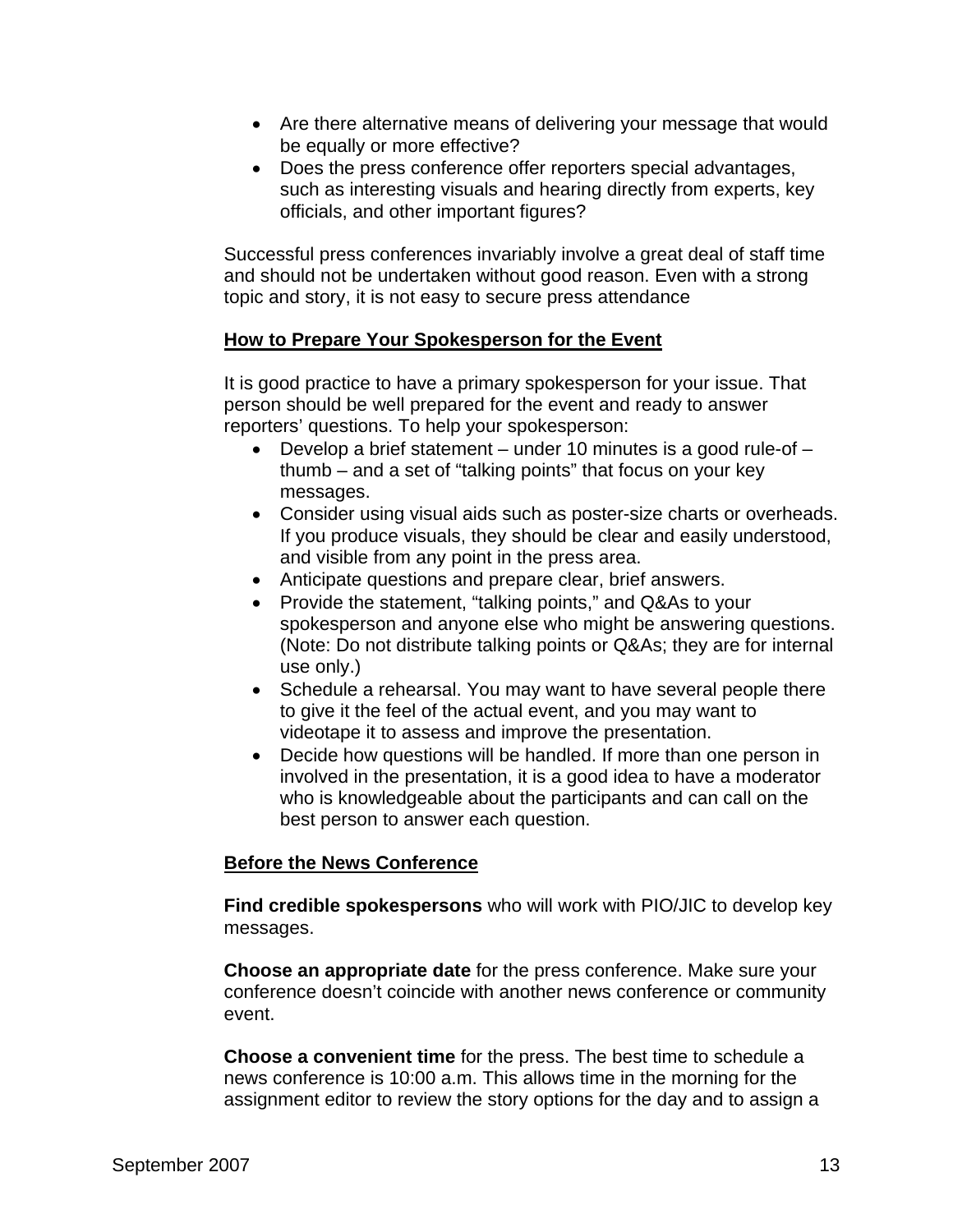reporter to your event. Remember, TV and radio producers need time to edit the story for broadcast, and newspaper reporters need time to write. That's why the morning hours are preferable.

**Identify a site** for your news conference. Consider parking, security, and photo op needs. Remember that TV tells its story in pictures, so make your site as visually appealing as possible.

**Write a media advisory** using the "who, what, where, when and why" basics. Keep it brief — a media advisory is not a press release. Include crucial information such as directions, a map, where to enter the building, parking instructions, and what will be addressed at the news conference.

**Fax and/or email the media advisory** to your list of journalists. Fax it as early as two days before the event, then follow up with a phone call to confirm that it has been received by each newsroom. Fax it again the day before and the morning of the event. Be vigilant about making follow-up calls to sell your story to the assignment editor.

**Have your materials prepared** and ready to be distributed to the attendees. You should include a press release, a fact sheet and/or brochures, information on your organization, photos, graphs, charts.

**Have the site of the conference well prepared.** Post signs or other visuals in advance, if possible. Also, post directional signs to guide journalists to the site.

#### **The Day of the Press Conference**

**Review** your logistics and the instructions above. Arrive at least an hour ahead of time if possible.

**Meet members of the press** as they arrive. Take down their names and phone numbers and give each of them a press kit, agenda, general information and a press release.

**Start** the news conference no later than five minutes after the announced time. Have the speakers present and allow some time for questions and answers. Have the PIO facilitate the Q and A session.

#### **Moderator Script Outline**

Welcome to today's (this morning's/tonight's) news conference.

My name is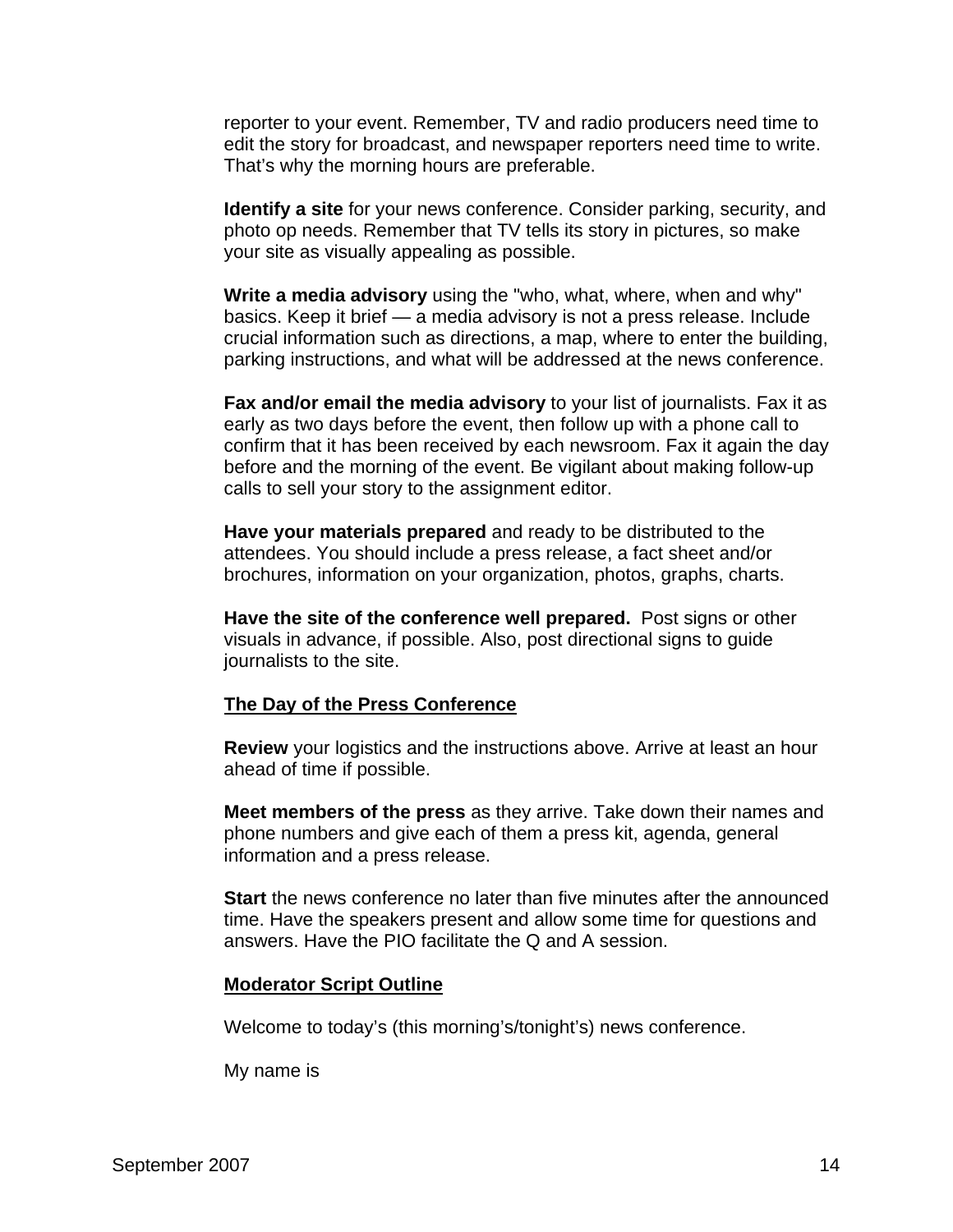We will be presenting information on:

With us today are:

We will begin today with brief statements by representatives of the Unified Command. Then we will open the floor to your questions.

Because of the on-going response needs, we will be available for minutes today.

Our next informational update will be provided at  $\qquad \qquad$ .

Following the news conference, staff of the Joint Information Center staff and I will try to help you with any further needs.

#### G. Deactivation

- 1. The Lead PIO, with the concurrence of participating agencies, will jointly decide to deactivate the JIC. All members of the JIC should be alerted. The Lead PIO will issue a news release stating the JIC is no longer operational. However, information regarding the incident can continue to be released through the Joint Information System. A contact person should be assigned for subsequent media requests.
- 2. Within 72 hours of deactivation, JIC staff will participate in a critique of JIC operations and submit comments to the Lead PIO. Upon deactivation, the Lead PIO will direct JIC staff to, at a minimum:
	- a) Ensure all equipment and personnel are returned to preemergency position.
	- b) Ensure all generated information is given to JIC Manager for documentation.
	- c) Coordinate the critique of response actions and ensure the following are addressed:
		- Inoperable equipment
		- Procedural inadequacy
		- Clarity of policies
		- Notification difficulties
		- Other lessons learned
	- d) In analyzing performance of the JIC, the following questions may be helpful:
		- How quickly/smoothly did you activate the JIC?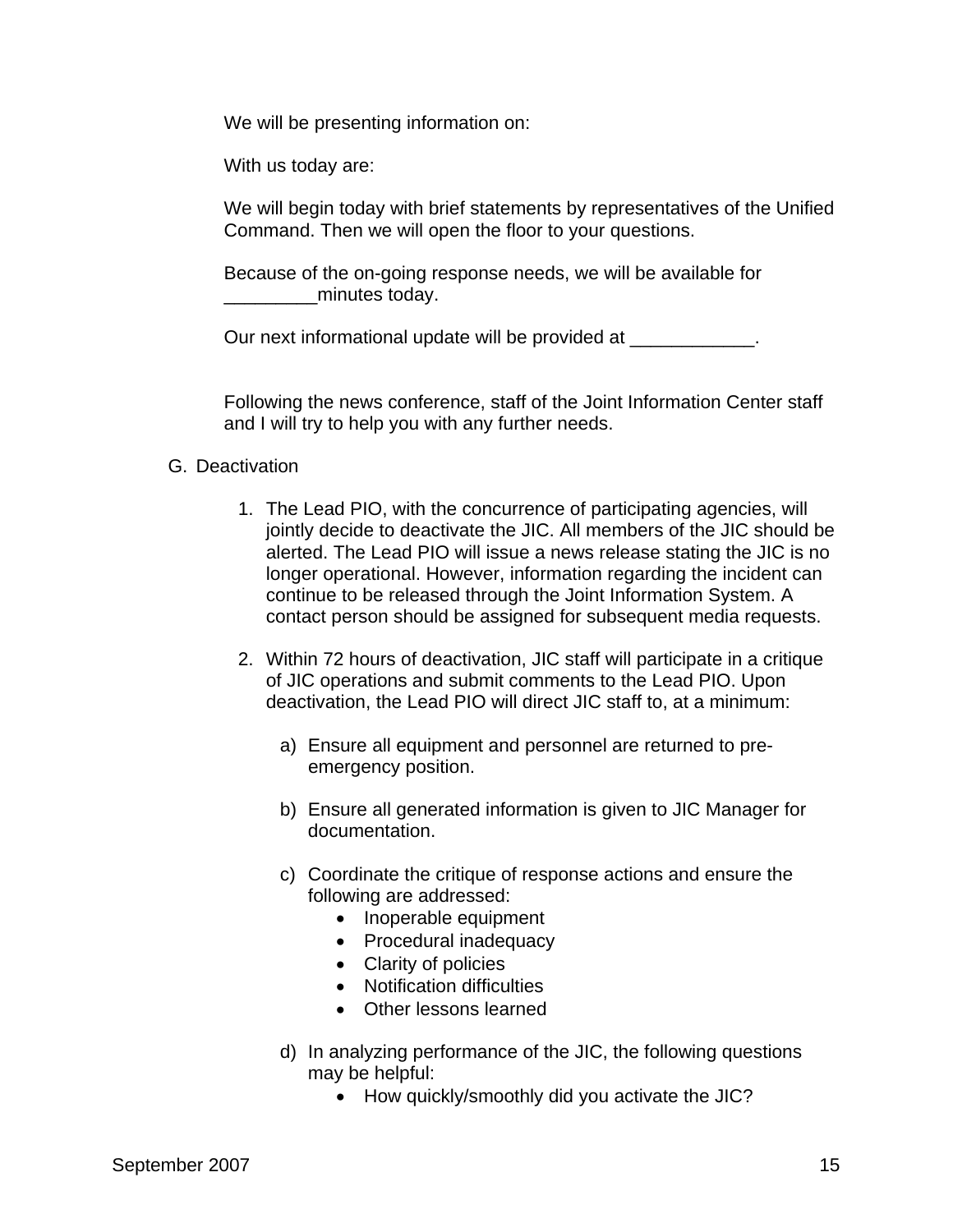- Did people get the right information?
- Was the information that was disseminated accurate?
- Was it easy to understand?
- Was it timely?
- Did the right people get the information?
- Were there any miscommunications/confusion?
- Did you work effectively with the news media?
- e) In analyzing the internal operations of the JIC, the following questions may be helpful:
	- Did you have the equipment you needed?
	- What were you lacking?
	- Did you have the information you needed?
	- Did the approval process work?
	- Did you feel your skills were utilized?

JIC participants will likely want to take time to review the JIC's work products and other documentation such as: media contact logs, news clips, videos, news releases, talking points, news conference agendas, flyers, etc.

# **V. APPENDIX A—Local Media List**

| <b>MEDIA</b><br><b>TYPE</b> | <b>AGENCY</b>                                               | <b>LOCATION</b>   | <b>FAX</b> | <b>CELL</b>  | <b>PHONE</b> | <b>EMAIL</b>                          | <b>CONTACTS</b>     |
|-----------------------------|-------------------------------------------------------------|-------------------|------------|--------------|--------------|---------------------------------------|---------------------|
| Print                       | Grand<br><b>Junction</b><br><b>Daily</b><br><b>Sentinel</b> | Grand<br>Junction | 244-8578   |              | 242-5050     | www.gjds.com                          |                     |
|                             |                                                             |                   |            |              | 256.4252     | mwiggins@gids.com                     | Mike Wiggins        |
|                             |                                                             |                   |            |              | 256.4237     | msaccone@gjds.com                     | <b>Mike Saccone</b> |
|                             |                                                             |                   |            |              | 256.4254     | gharmon@gjds.com                      | Gary Harmon         |
|                             |                                                             |                   |            | 970.623.3054 | 256.4238     | lstandish@gjds.com                    | Leroy Standish      |
|                             |                                                             |                   |            |              |              |                                       |                     |
| Print                       | Grand<br>Junction Free<br>Press                             | Grand<br>Junction | 683-5650   |              |              | communitynews@<br>gjfreepress.com     |                     |
|                             |                                                             |                   |            |              |              | rwyrick@grfreepress.<br>com           | Randy Wyrick        |
|                             |                                                             |                   |            |              | 683.5615     | pshockley@gjfreepress.co<br>m         | Paul Shockley       |
| Print                       | Denver Post                                                 | Grand<br>Junction | 256-1959   |              | 256-1957     | nlofholm@denverpost.com Nancy Lofholm |                     |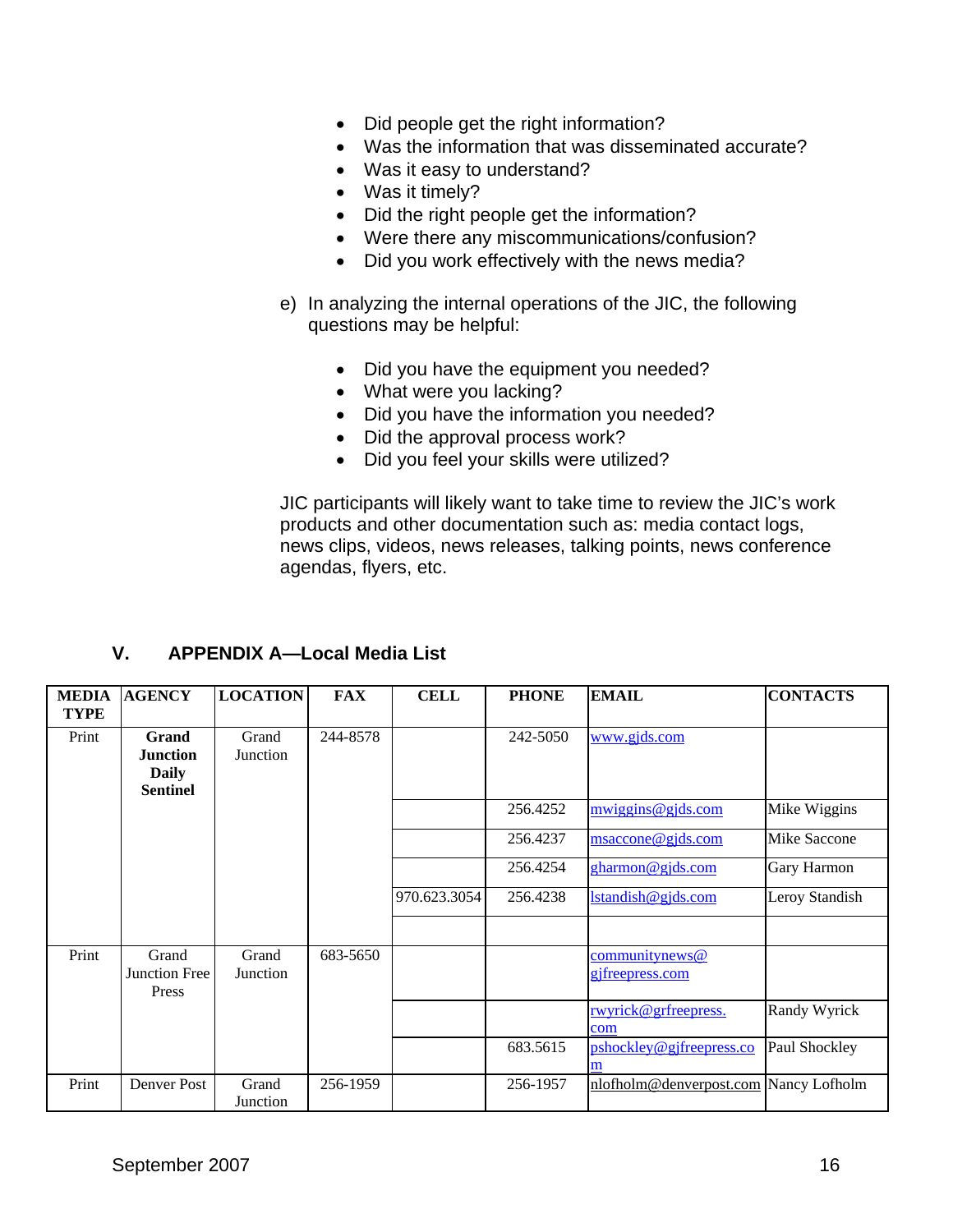| Print                       | <b>Fruita Times</b>              | Fruita                | 858-7658   |              | 858-3924     | info@fruitatimes.com                                            | Kelly Bary            |
|-----------------------------|----------------------------------|-----------------------|------------|--------------|--------------|-----------------------------------------------------------------|-----------------------|
| Print                       | Mesa State<br>Criterion          | Grand<br>Junction     | 248-1508   |              | 248-1218     | editor criterion@hotmail.c<br>om                                |                       |
| Print                       | Palisade<br>Tribune              | Palisade              | 464-5244   |              | 464-5614     | bobd@palisadetribune.com Bob Dougherty                          |                       |
| Print                       | Rocky<br>Mountain<br><b>News</b> | Denver                |            | 303-892-2841 | 303-892-5000 | metro@rockymountainnew<br>s.com                                 |                       |
| Print                       | Rocky<br>Mountain<br><b>News</b> | Grand<br>Junction     | 245-8572   |              | 241-3442     | ellenmiller@acsol.net                                           | Ellen Miller          |
| Radio                       | Cumulus<br><b>Broadcasting</b>   | <b>Grand Junction</b> |            | 640.0185     | 242.7788     | cumulusradionews@colora Steve Barrows<br>dowest.com             |                       |
| Radio                       | <b>KEKB</b>                      | Grand<br>Junction     | 243-0567   |              | 243-3699     | lara.thomas@coloradowest Lara Thomas<br>.com                    |                       |
| Radio                       | <b>KISS/KZKS</b>                 | Grand<br>Junction     | 241-6452   |              | 241-6460     | Kiss@kissradio.com                                              | Marc Kanter           |
| Radio                       | <b>KNZZ</b>                      | Grand<br>Junction     | 245-7551   |              | 245-1100     | news@knzz.com                                                   | Libby Jackson         |
|                             |                                  |                       |            |              |              |                                                                 | Nate Walker           |
| Radio                       | <b>KSPN</b>                      | Aspen                 |            | 970-925-1142 | 970-925-5776 | dbach@nbcbroadcasting.co David Bach<br>$\underline{\mathbf{m}}$ |                       |
| Radio                       | <b>KSTR/KKGJ</b>                 | Grand                 | 245-6585   |              | 242-5787     | news@kstrfm.com                                                 | <b>Brad Leggett;</b>  |
|                             |                                  | Junction              |            |              |              |                                                                 |                       |
| <b>MEDIA</b><br><b>TYPE</b> | <b>AGENCY</b>                    | <b>LOCATION</b>       | <b>FAX</b> | <b>CELL</b>  | <b>PHONE</b> | <b>EMAIL</b>                                                    | <b>CONTACTS</b>       |
| Radio                       | Metro<br>Networks                | Denver                |            | 303-477-0131 |              | 303-458-0874                                                    | Ian Gurtz             |
| Service                     | Associated<br>Press              | Denver                |            | 303-892-5927 |              | 800-332-6917 rweller@ap.org                                     |                       |
| Service                     | Associated<br>Press              | Grand<br>Junction     | 257-7623   |              | 261-0046     |                                                                 |                       |
| Television                  | KJCT-<br>Channel 8               | Grand<br>Junction     | 245-0889   |              | 245-8888     | newsroom@kjct8.com                                              |                       |
|                             |                                  |                       |            |              |              | cjones@kjct8.com                                                | <b>Courtney Jones</b> |
|                             |                                  |                       |            |              |              | kpea@kjct8.com                                                  | Kalani Pe'a           |
|                             |                                  |                       |            |              | 970.420.8546 | jegbert@kjct8.com                                               | Josh Egbert           |
| Television                  | KKCO-<br>Channel 11              | Grand<br>Junction     | 245-3793   |              | 243.1111     | tips@nbc11news.com;                                             |                       |
|                             |                                  |                       |            |              |              | chart@nbc11news.com                                             |                       |
|                             |                                  |                       |            |              | 256.4252     | mike.defina@nbcnews11.co<br>m                                   | Mike DeFina           |
|                             |                                  |                       |            |              |              | jean.reynolds@nbc11news.c<br>om                                 | Jean Reynolds         |
|                             |                                  |                       |            |              |              |                                                                 |                       |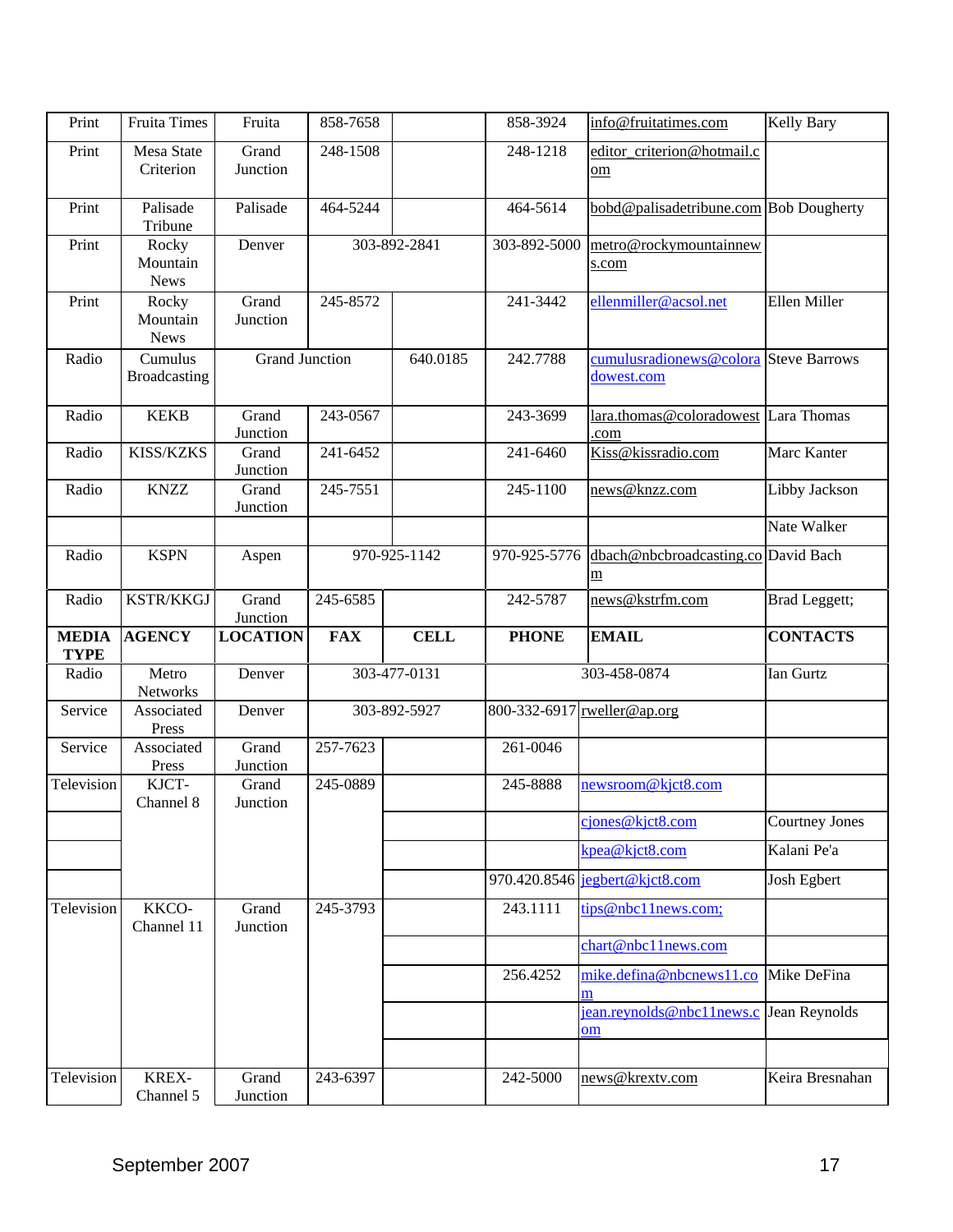|            |                                |                       |              | 630.251.5525 |                         | Dan O'Reilly   |
|------------|--------------------------------|-----------------------|--------------|--------------|-------------------------|----------------|
|            |                                |                       |              | 970.985.2939 |                         | Sara Broadhead |
| Television | Fox 31                         | Denver                | 303-566-7631 | 303-870-9934 | $f(x31)$ news@fox31.com | Whei Wong      |
| Television | KCNC(4)                        | Denver                | 303-830-6380 |              | kcncnews@cbs.com        | Doug Hossacker |
| Television | KMGH(7)                        | Denver                | 303-832-0119 |              | 7newsdesk@kmgh.com      | Gail O'Brien   |
| Television | KUSA(9)                        | Denver                | 303-698-4700 | 800-336-5872 | $\text{desk@9news.com}$ |                |
| Television | WB <sub>2</sub>                | Denver                | 303-740-2803 |              | 303-740-2855            |                |
| Radio      | <b>KJOL</b>                    | <b>Grand Junction</b> |              |              |                         |                |
| Print      | Plateau<br><b>Valley Times</b> | Mesa                  |              |              |                         |                |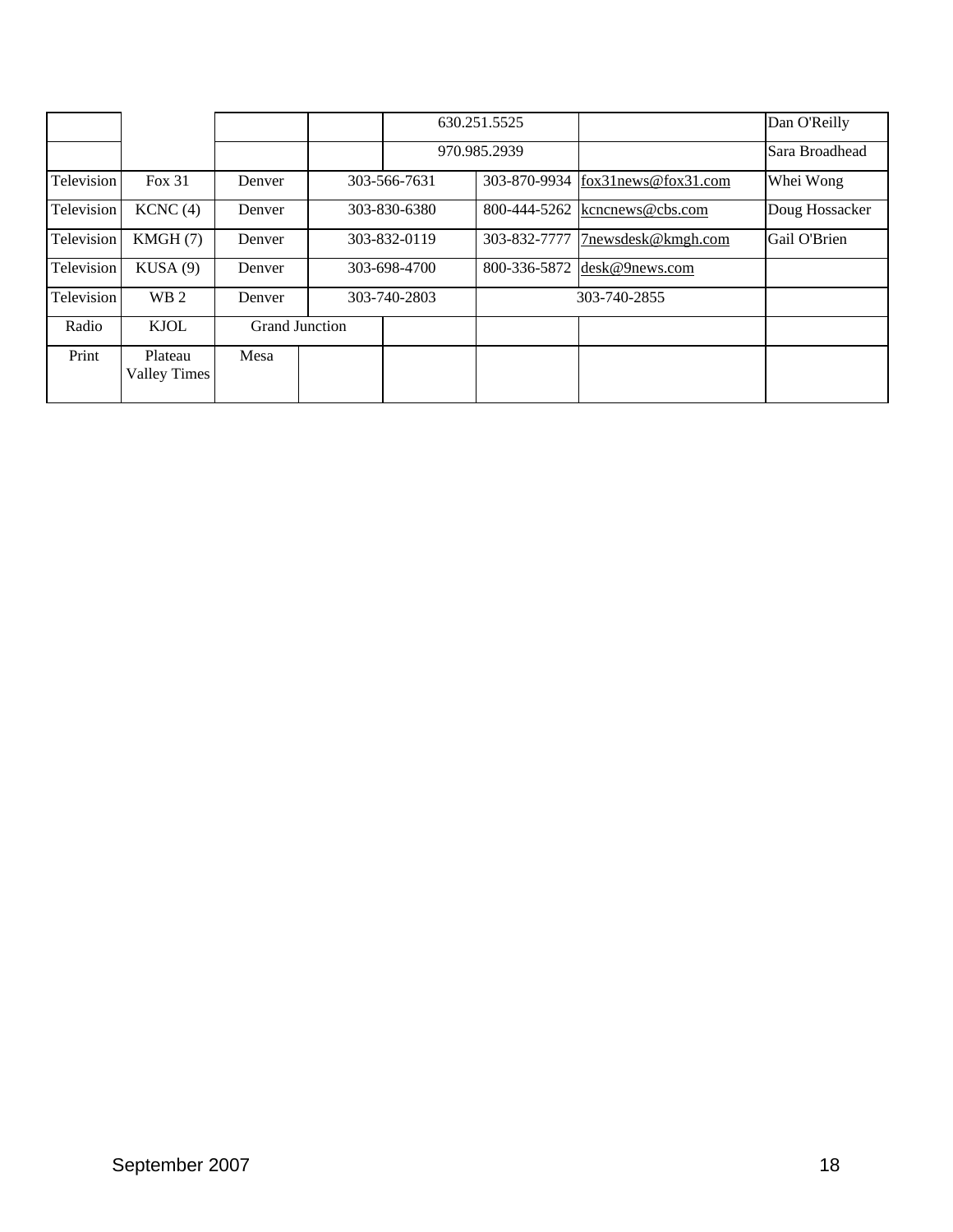#### **VI. APPENDIX B**

#### A. **Organizational Charts**

Joint Information Center Organization

(Scale – Initial JIC)

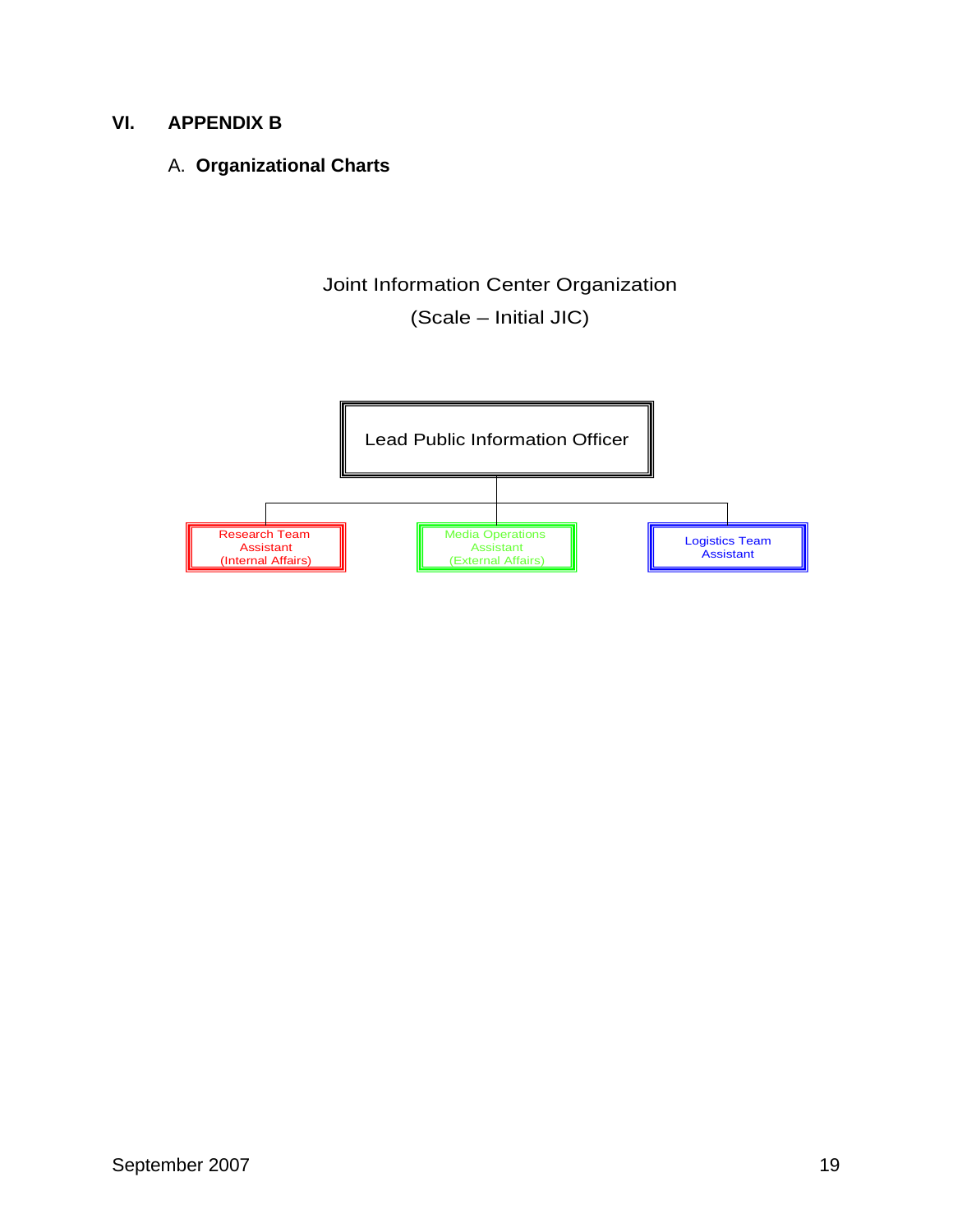(Scale – Small JIC)

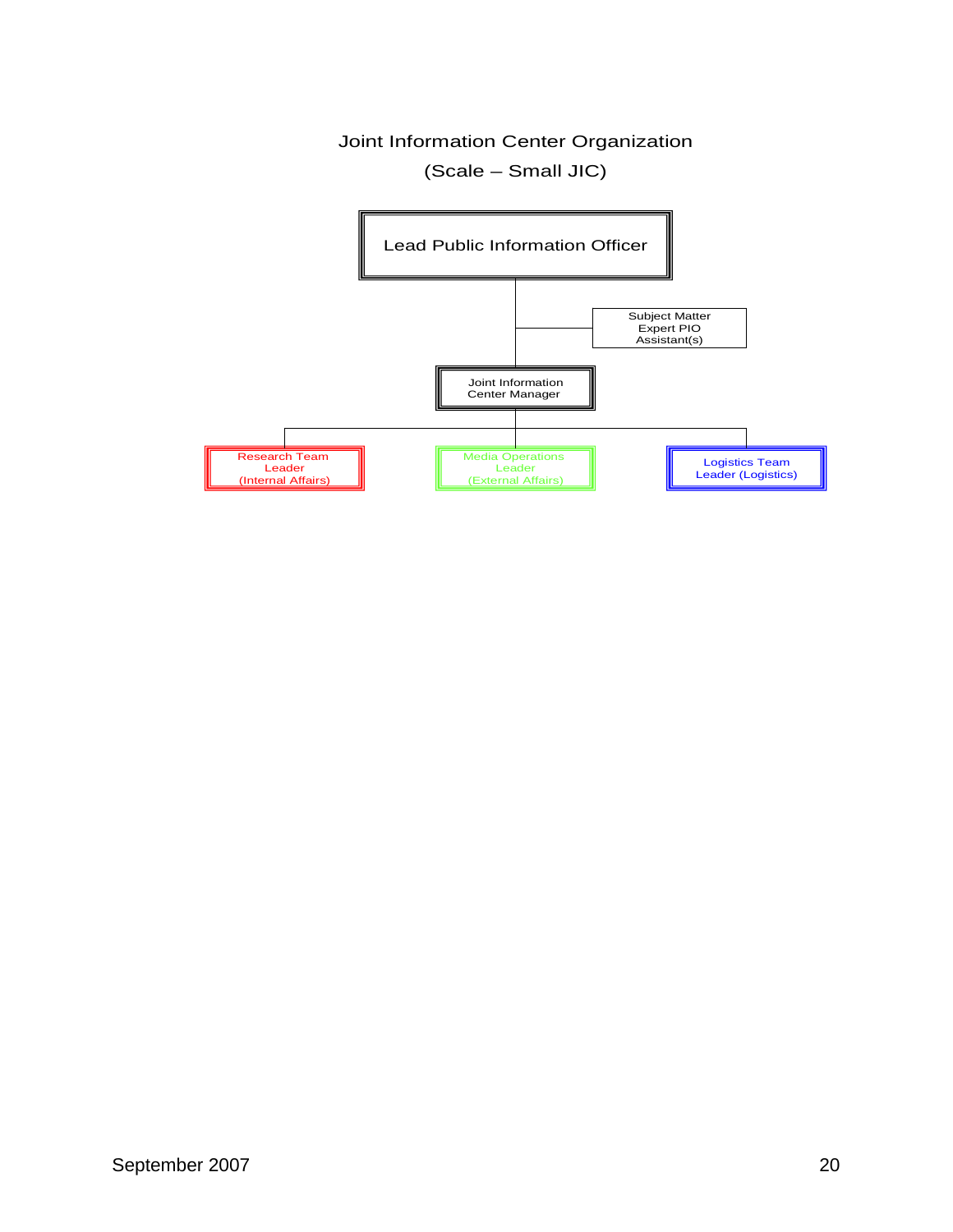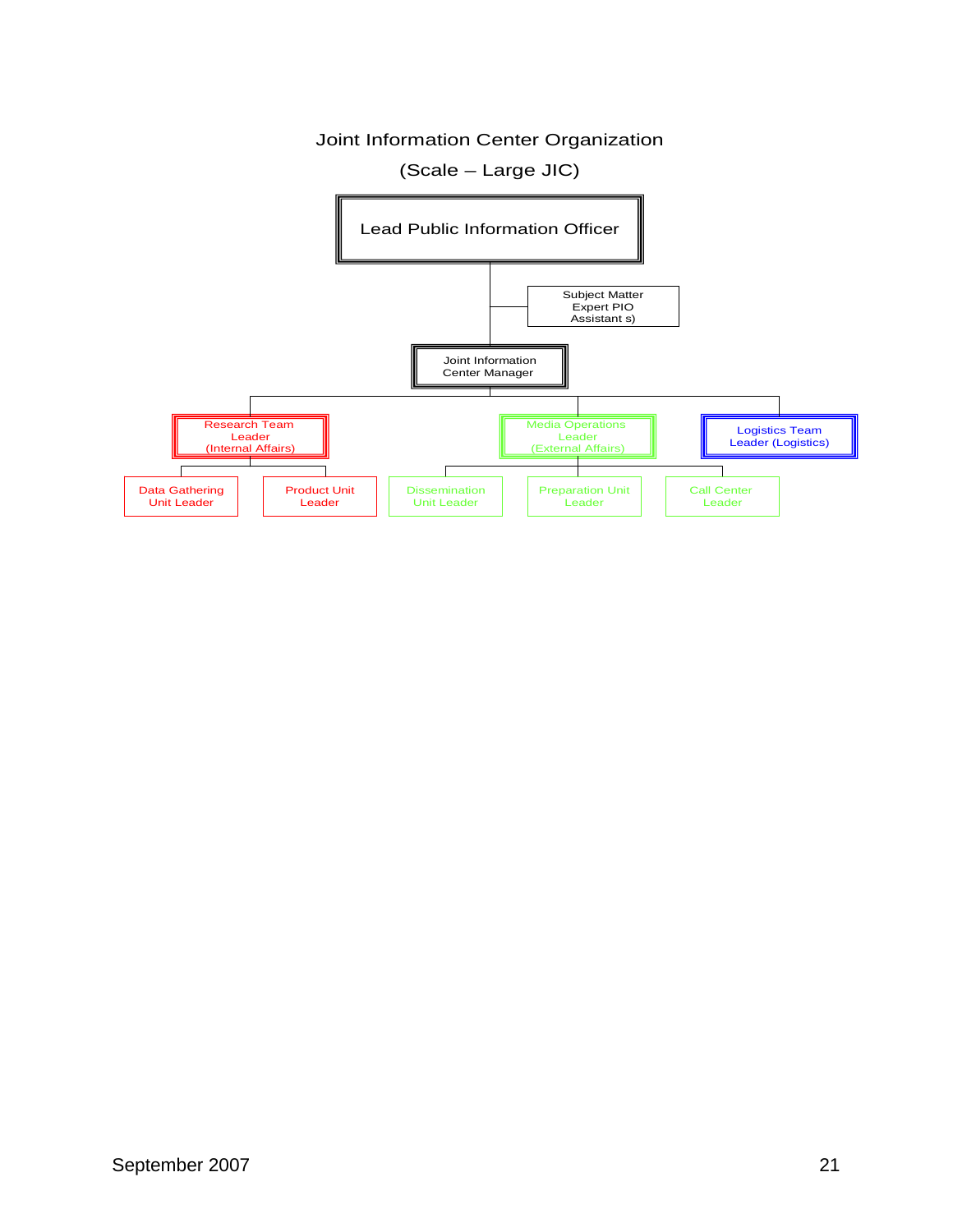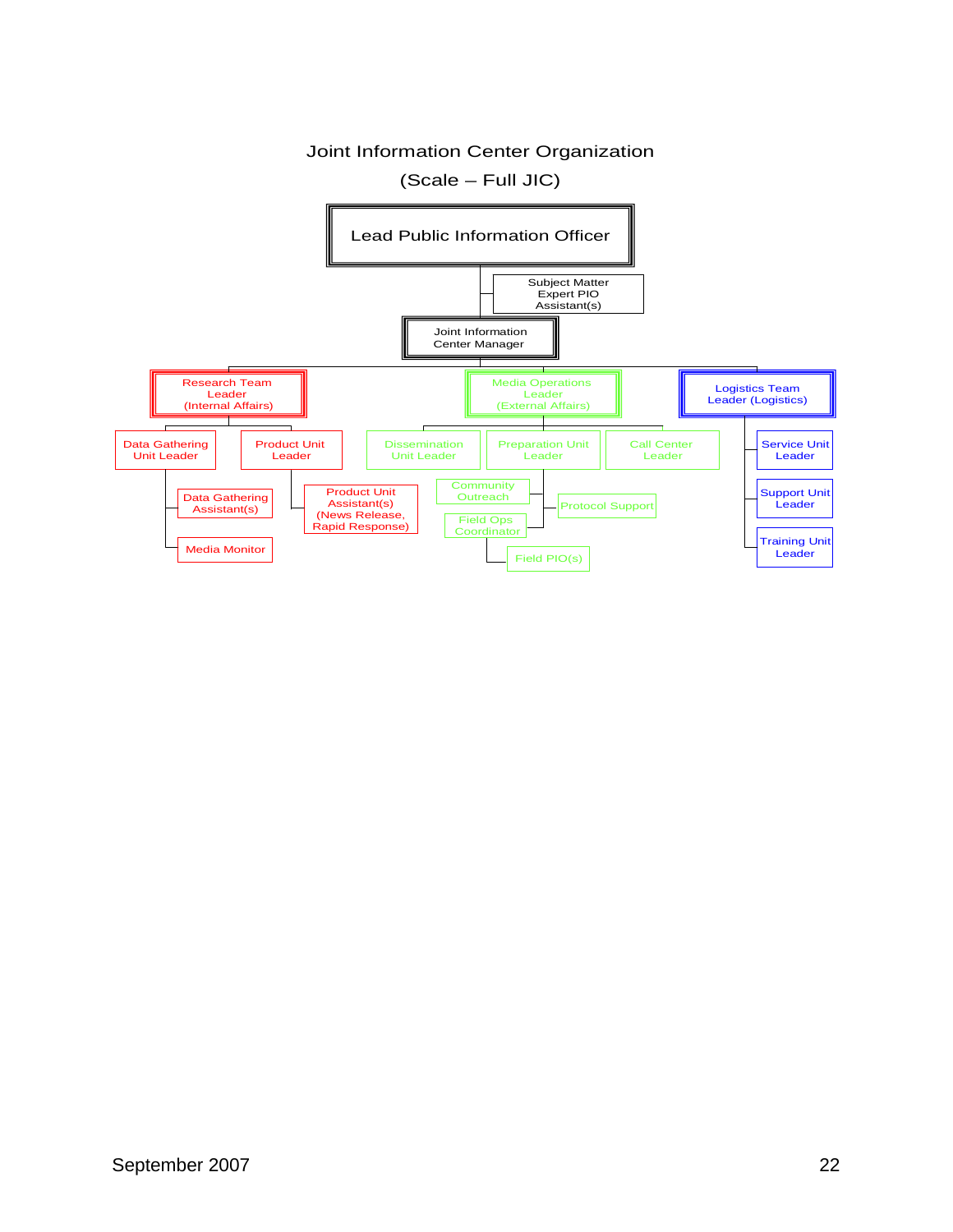# B. **Position Descriptions**

**JIC Staff Roles and Responsibilities (If a role within your area is not delegated to someone, it becomes your responsibility).** 

#### **Lead Public Information Officer (PIO)**

Activation level: All JIC Scales

| <b>Primary Duty:</b> | Supports the information needs of the response. Establishes, maintains, and<br>deactivates the JIC. Represents and advises the Incident Commander on all public<br>information matters relating to the incident. |
|----------------------|------------------------------------------------------------------------------------------------------------------------------------------------------------------------------------------------------------------|
| <b>Supervises:</b>   | <b>Joint Information Center Manager</b>                                                                                                                                                                          |
| <b>Reports To:</b>   | <b>Incident Commander</b>                                                                                                                                                                                        |
| Tasks &              | Ensure that all of the following are performed:                                                                                                                                                                  |
| Responsibilities:    | Support the communication needs of the Incident Commander/EOC                                                                                                                                                    |
|                      | Appoint the JIC Manager<br>$\bullet$                                                                                                                                                                             |
|                      | Oversee JIC operations<br>$\bullet$                                                                                                                                                                              |
|                      | Gather incident data                                                                                                                                                                                             |
|                      | Inform the community<br>$\bullet$                                                                                                                                                                                |
|                      | Coordinate information exchange (external and internal)                                                                                                                                                          |
|                      | Coordinate with Command Staff Liaison Officer<br>$\bullet$                                                                                                                                                       |
|                      | Develop JIC Action Plans (mobilization, communication, demobilization)<br>$\bullet$                                                                                                                              |
|                      | Maintain Unit Log (ICS Form 214)<br>$\bullet$                                                                                                                                                                    |

#### **Subject Matter Expert/PIO Assistant**

Activation level: All Scales except for Initial JIC

| Topic                        | <b>Description</b>                                                                                                                                                                                                                        |
|------------------------------|-------------------------------------------------------------------------------------------------------------------------------------------------------------------------------------------------------------------------------------------|
| <b>Primary Duty:</b>         | Ensures technical accuracy of information associated with a specific hazard.<br>Could be an individual from within the EOC.                                                                                                               |
| <b>Supervises:</b>           | <b>NA</b>                                                                                                                                                                                                                                 |
| <b>Reports To:</b>           | <b>Lead Public Information Officer (PIO)</b>                                                                                                                                                                                              |
| Tasks &<br>Responsibilities: | Ensures technical accuracy of hazard information<br>$\bullet$<br>Recommends protective actions for hazard exposure<br>$\bullet$<br>Provides perspective on impact of hazard<br>$\bullet$<br>Maintain Unit Log (ICS Form 214)<br>$\bullet$ |
| Assignment<br>Prerequisites: | Personnel are assigned to this position based on knowledge and responsibility for a<br>hazard                                                                                                                                             |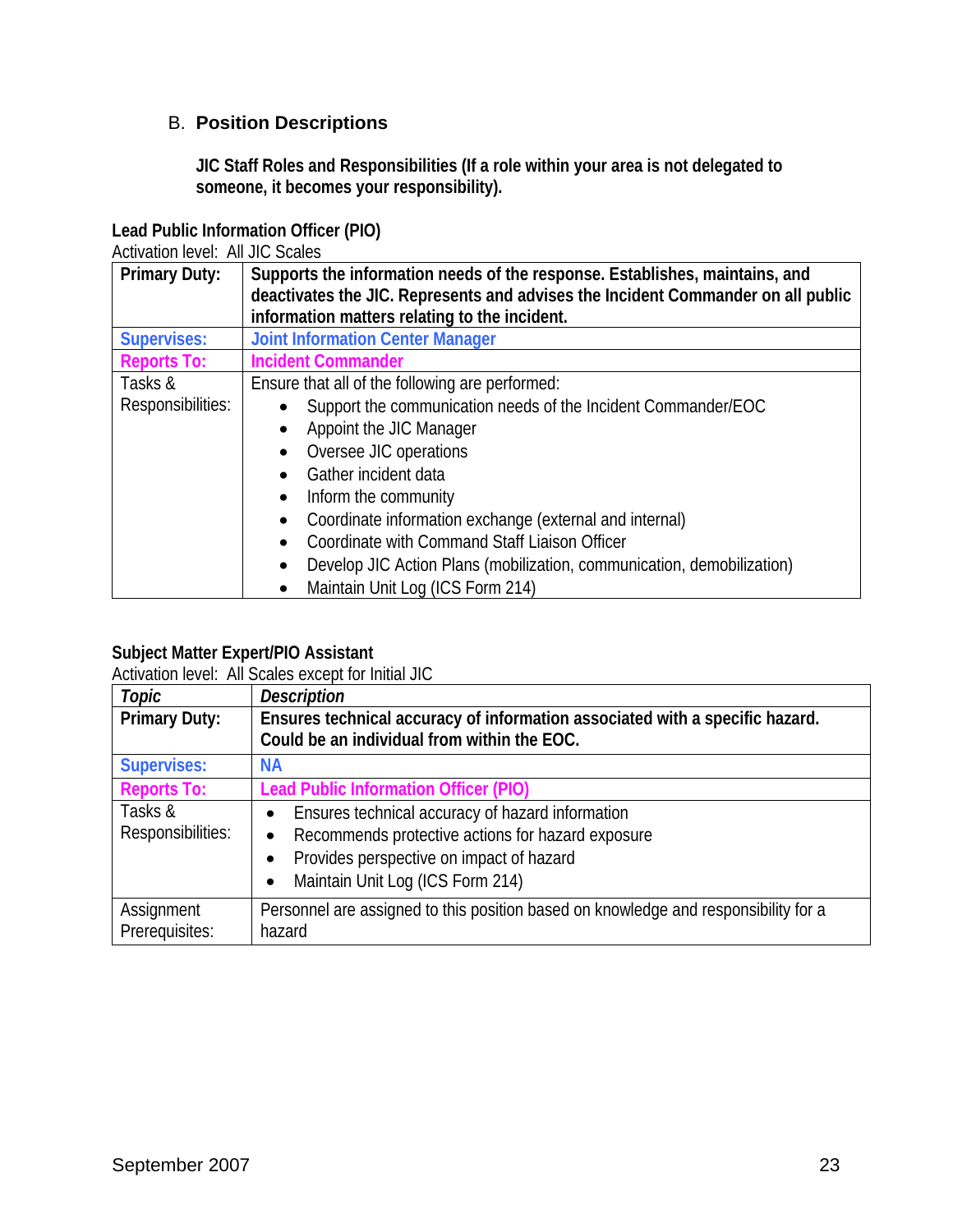#### **Joint Information Center (JIC) Manager**

Activation level: All Scales except for Initial JIC

| Topic                | $\overline{\phantom{a}}$ . The set of the set of the set of the set of the set of the set of the set of the set of the set of the set of the set of the set of the set of the set of the set of the set of the set of the set of the set o<br><b>Description</b> |
|----------------------|------------------------------------------------------------------------------------------------------------------------------------------------------------------------------------------------------------------------------------------------------------------|
| <b>Primary Duty:</b> | Supervises the daily operations of the JIC. Executes plans and polices as directed                                                                                                                                                                               |
|                      | by the Lead Public Information Officer. Provides direction to team leaders to                                                                                                                                                                                    |
|                      | ensure that all functions are well organized and operating effectively.                                                                                                                                                                                          |
| <b>Supervises:</b>   | Research Team Leader, Media Operations Leader, Logistics Team Leader                                                                                                                                                                                             |
| <b>Reports To:</b>   | <b>Lead Public Information Officer (PIO)</b>                                                                                                                                                                                                                     |
| Tasks &              | Ensure that all of the following are performed:                                                                                                                                                                                                                  |
| Responsibilities:    | Assume all responsibilities of the Lead PIO, as needed                                                                                                                                                                                                           |
|                      | Supervise all operational and administrative activities, including staffing and inter-<br>office communication                                                                                                                                                   |
|                      |                                                                                                                                                                                                                                                                  |
|                      | Ensure proper setup of JIC                                                                                                                                                                                                                                       |
|                      | Oversee all operations of the JIC                                                                                                                                                                                                                                |
|                      | Establish internal communication procedures<br>$\bullet$                                                                                                                                                                                                         |
|                      | Set staff work hours and daily operating schedule                                                                                                                                                                                                                |
|                      | Ensure accounting for all costs                                                                                                                                                                                                                                  |
|                      | Ensure JIC functions are well organized and operating effectively                                                                                                                                                                                                |
|                      | Edit and obtain approval from the Lead PIO for news releases and other for-release                                                                                                                                                                               |
|                      | documents. In absence of the Lead PIO, release information per the Unified<br>Command.                                                                                                                                                                           |
|                      | Assign and train primary and alternates for each JIC position/role                                                                                                                                                                                               |
|                      | Maintain Unit Log (ICS Form 214)                                                                                                                                                                                                                                 |

#### **INTERNAL AFFAIRS BRANCH – RESEARCH TEAM – INFORMATION GATHERING Research Team Leader (Internal Affairs)**

Activation level: All Scales – In initial JIC the position is Research Team Assistant and Exercises No Supervision

| Topic                | <b>Description</b>                                                                             |
|----------------------|------------------------------------------------------------------------------------------------|
| <b>Primary Duty:</b> | Supervises the Research Team.                                                                  |
| <b>Supervises:</b>   | Research Team (Data Gathering Unit Leader and Product Unit Leader)                             |
| <b>Reports To:</b>   | <b>JIC Manager</b>                                                                             |
| Tasks &              | Ensure that all of the following are performed:                                                |
| Responsibilities:    | Gather, manage, and analyze information from all parts of the JIC and Incident<br>$\bullet$    |
|                      | Monitors and analyzes media<br>$\bullet$                                                       |
|                      | Display information for use in the JIC<br>$\bullet$                                            |
|                      | Establish and implement systems to manage the flow of information<br>$\bullet$                 |
|                      | Support the development and modification of communications and outreach<br>$\bullet$           |
|                      | strategy                                                                                       |
|                      | Support the development of materials needed to support VIP visits to the incident<br>$\bullet$ |
|                      | site                                                                                           |
|                      | Assume responsibility of JIC Manager as needed<br>$\bullet$                                    |
|                      | Maintain Unit Log (ICS Form 214)                                                               |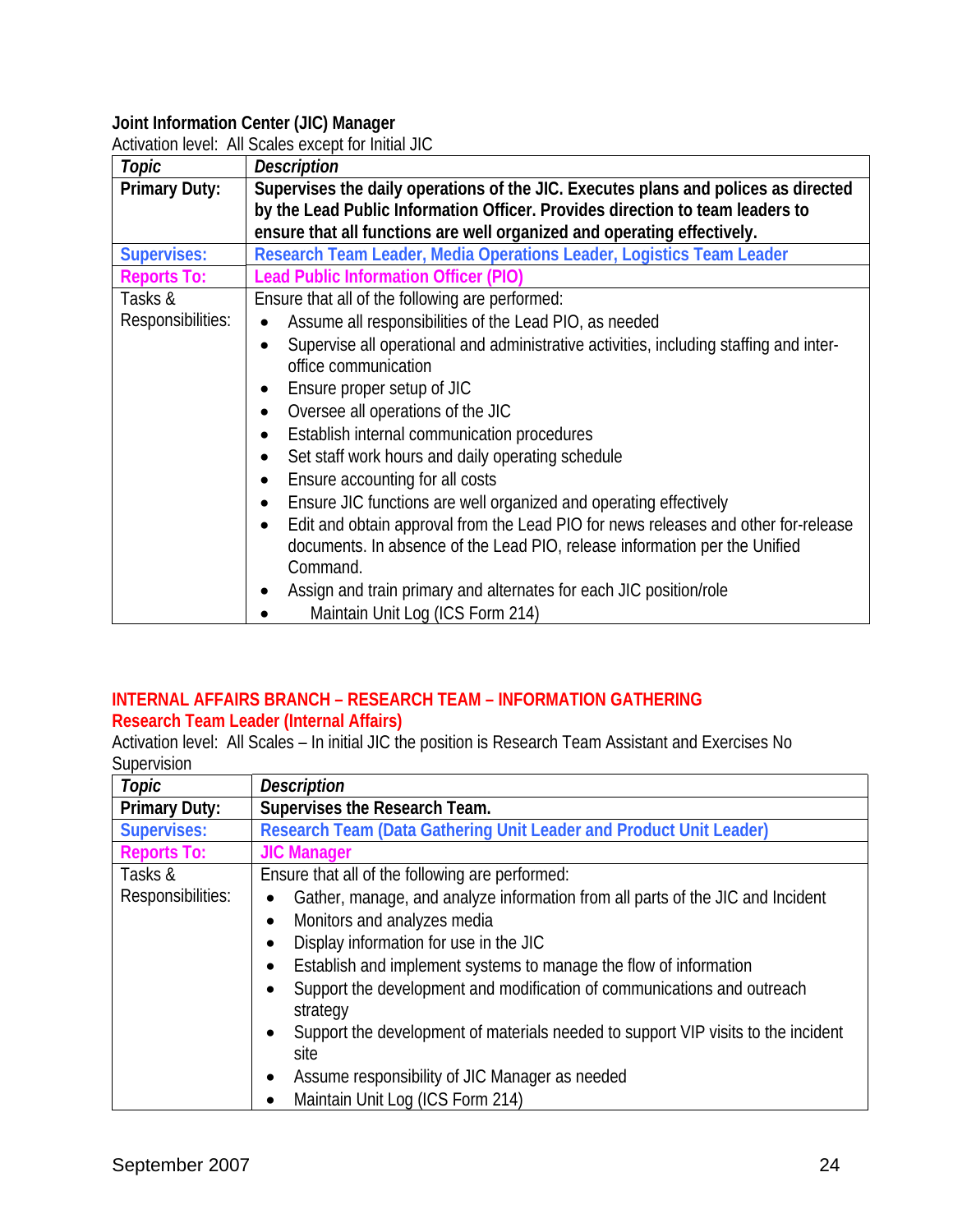#### **Data Gathering Unit Leader (Internal Affairs)**

Activation level: Medium, large, and full JIC

| Topic                | <b>Description</b>                                                                                                                                                                                                                                                                                                                                                                                                                                                                                                                                                                                                                                                                                                                                                                                                                                                                     |
|----------------------|----------------------------------------------------------------------------------------------------------------------------------------------------------------------------------------------------------------------------------------------------------------------------------------------------------------------------------------------------------------------------------------------------------------------------------------------------------------------------------------------------------------------------------------------------------------------------------------------------------------------------------------------------------------------------------------------------------------------------------------------------------------------------------------------------------------------------------------------------------------------------------------|
| <b>Primary Duty:</b> | Manages the information gathering responsibilities of the JIC.                                                                                                                                                                                                                                                                                                                                                                                                                                                                                                                                                                                                                                                                                                                                                                                                                         |
| <b>Supervises:</b>   | Data Gathering Unit (Data Gathering Unit Assistant and Media Monitoring Unit                                                                                                                                                                                                                                                                                                                                                                                                                                                                                                                                                                                                                                                                                                                                                                                                           |
|                      | Leader)                                                                                                                                                                                                                                                                                                                                                                                                                                                                                                                                                                                                                                                                                                                                                                                                                                                                                |
| <b>Reports To:</b>   | <b>Research Team Leader</b>                                                                                                                                                                                                                                                                                                                                                                                                                                                                                                                                                                                                                                                                                                                                                                                                                                                            |
| Tasks &              | Ensure that all of the following are performed:                                                                                                                                                                                                                                                                                                                                                                                                                                                                                                                                                                                                                                                                                                                                                                                                                                        |
| Responsibilities:    | • Gather information about the incident and displays it in the JIC so that it is easily<br>accessible to personnel answering inquiries and producing written products<br>• Provide all members of the JIC with copies of news releases, fact sheets, current<br>command messages, and talking points<br>• Establish contacts and maintains regular time to pick up information from all<br>branches of the ICS/UCS/EOC<br>• Maintain information boards in high traffic areas for response personnel<br>• Respond rapidly to requests for the latest information from other units of the JIC<br>• Maintain information boards in high traffic areas to keep the response organization<br>informed<br>• Monitor and analyzes the media (TV, radio, internet)<br>• Gather information from EOC, websites, SME's, library and other various sources<br>• Maintain Unit Log (ICS Form 214) |

#### **Data Gathering Unit Assistants (Internal Affairs)**

| Activation level: Full JIC only |                                             |
|---------------------------------|---------------------------------------------|
| Topic                           | <b>Description</b>                          |
| <b>Primary Duty:</b>            | <b>Support Data Gathering Unit Leader</b>   |
| <b>Supervises:</b>              | <b>NA</b>                                   |
| <b>Reports To:</b>              | <b>Data Gathering Unit Leader</b>           |
| Tasks &                         | <b>TYPICAL ASSISTANTS</b>                   |
| Responsibilities:               | Media Monitoring                            |
|                                 | Monitor and analyze TV, radio, and internet |
|                                 | Photo/Video Documentation                   |
|                                 | Documents incident damage/response          |
|                                 | Rapid Response                              |
|                                 | Public information troubleshooters          |
|                                 | <b>Editorial Production</b>                 |
|                                 | Editorial quality control                   |
|                                 | Maintain Unit Log (ICS Form 214)            |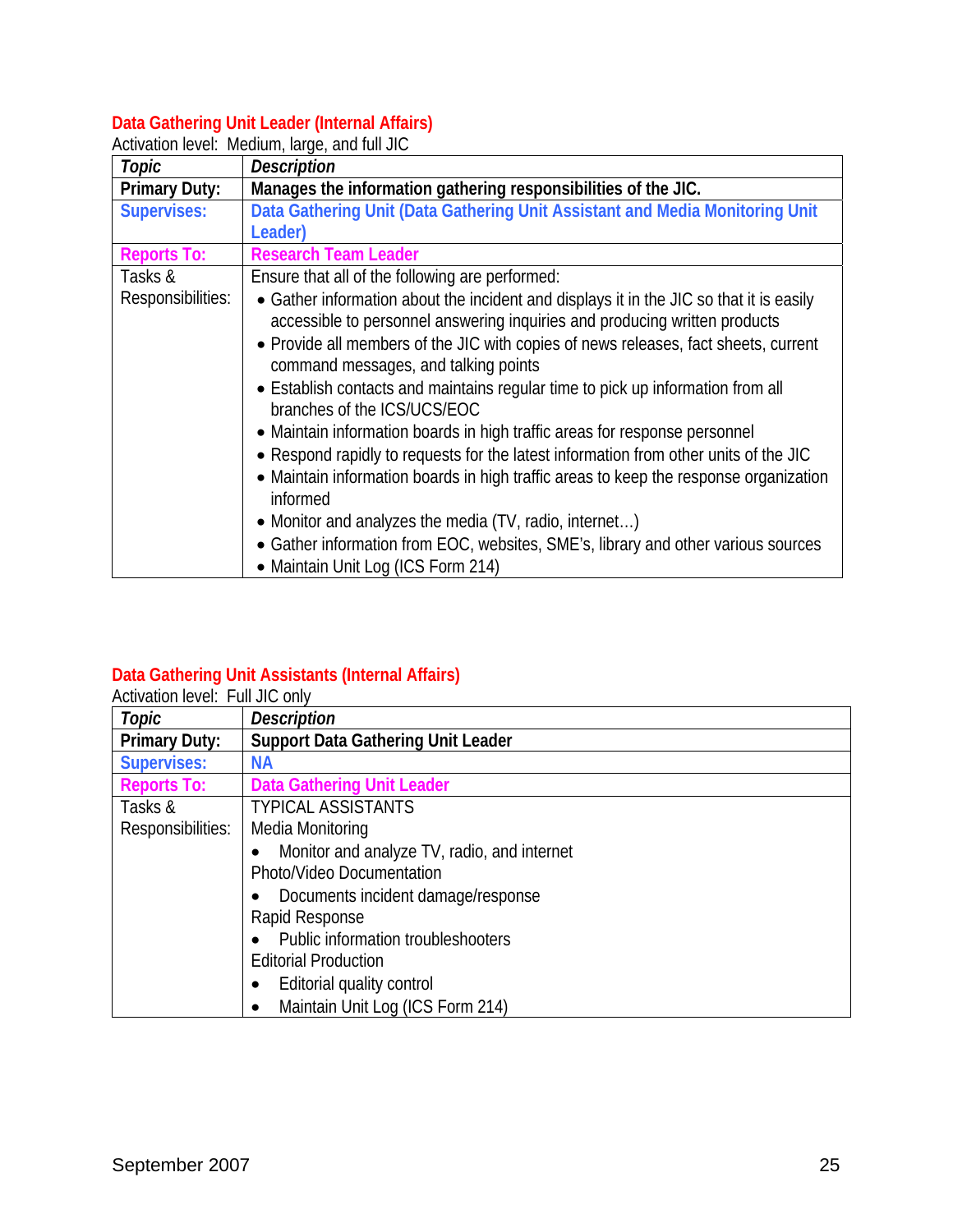#### **Media Monitoring Unit Leader (Internal Affairs)**

| Activation level: Full JIC only |                                                                                 |
|---------------------------------|---------------------------------------------------------------------------------|
| Topic                           | <b>Description</b>                                                              |
| <b>Primary Duty:</b>            | Monitors television, radio, and internet media for news regarding the incident. |
| <b>Supervises:</b>              | <b>Media Monitoring Unit (if applicable)</b>                                    |
| <b>Reports To:</b>              | <b>Data Gathering Unit Leader</b>                                               |
| Tasks &                         | • Monitor and analyze television station broadcasts                             |
| Responsibilities:               | • Monitor and analyze radio station broadcasts                                  |
|                                 | • Monitor and analyze Internet media                                            |
|                                 | • Maintain Unit Log (ICS Form 214)                                              |

# **Product Unit Leader (Internal Affairs)**

Activation level: Medium, large, and full JIC

| Topic                 | <b>Description</b>                                                                            |  |
|-----------------------|-----------------------------------------------------------------------------------------------|--|
| <b>Primary Duty:</b>  | Manages the information gathering responsibilities of the JIC.                                |  |
| <b>Supervises:</b>    | <b>Product Unit (Product Unit Assistants)</b>                                                 |  |
| <b>Reports To:</b>    | <b>Research Team Leader</b>                                                                   |  |
| Tasks &               | • Produce media advisories                                                                    |  |
| Responsibilities:     | • Produce public service announcements                                                        |  |
|                       | • Produce written news releases                                                               |  |
|                       | • Obtain approval for all releases, announcements, and news releases                          |  |
| • Produce fact sheets |                                                                                               |  |
|                       | • Produce presentations and displays                                                          |  |
|                       | • Produce JIC staffing and organization charts                                                |  |
|                       | • Produce rosters (staff, visitors, speakers)                                                 |  |
|                       | • Maintain Unit Log (ICS Form 214)                                                            |  |
| Assignment            | Personnel should be able to type, operate a variety of computers and software, work           |  |
| Prerequisites:        | quickly, and accomplish tasks with only initial direction, and function efficiently in a high |  |
|                       | stress environment.                                                                           |  |

# **Product Unit Assistant(s) (Internal Affairs)**

Activation level: Full JIC only

| Topic                | <b>Description</b>                                                                            |
|----------------------|-----------------------------------------------------------------------------------------------|
| <b>Primary Duty:</b> | Supports information production                                                               |
| <b>Supervises:</b>   | <b>NA</b>                                                                                     |
| <b>Reports To:</b>   | <b>Product Unit Leader</b>                                                                    |
|                      |                                                                                               |
| Tasks &              | <b>TYPICAL ASSISTANT</b>                                                                      |
| Responsibilities:    | <b>News Release Assistant</b>                                                                 |
|                      | Prepares news releases                                                                        |
| Assignment           | Personnel should be able to type, operate a variety of computers and software, work           |
| Prerequisites:       | quickly, and accomplish tasks with only initial direction, and function efficiently in a high |
|                      | stress environment.                                                                           |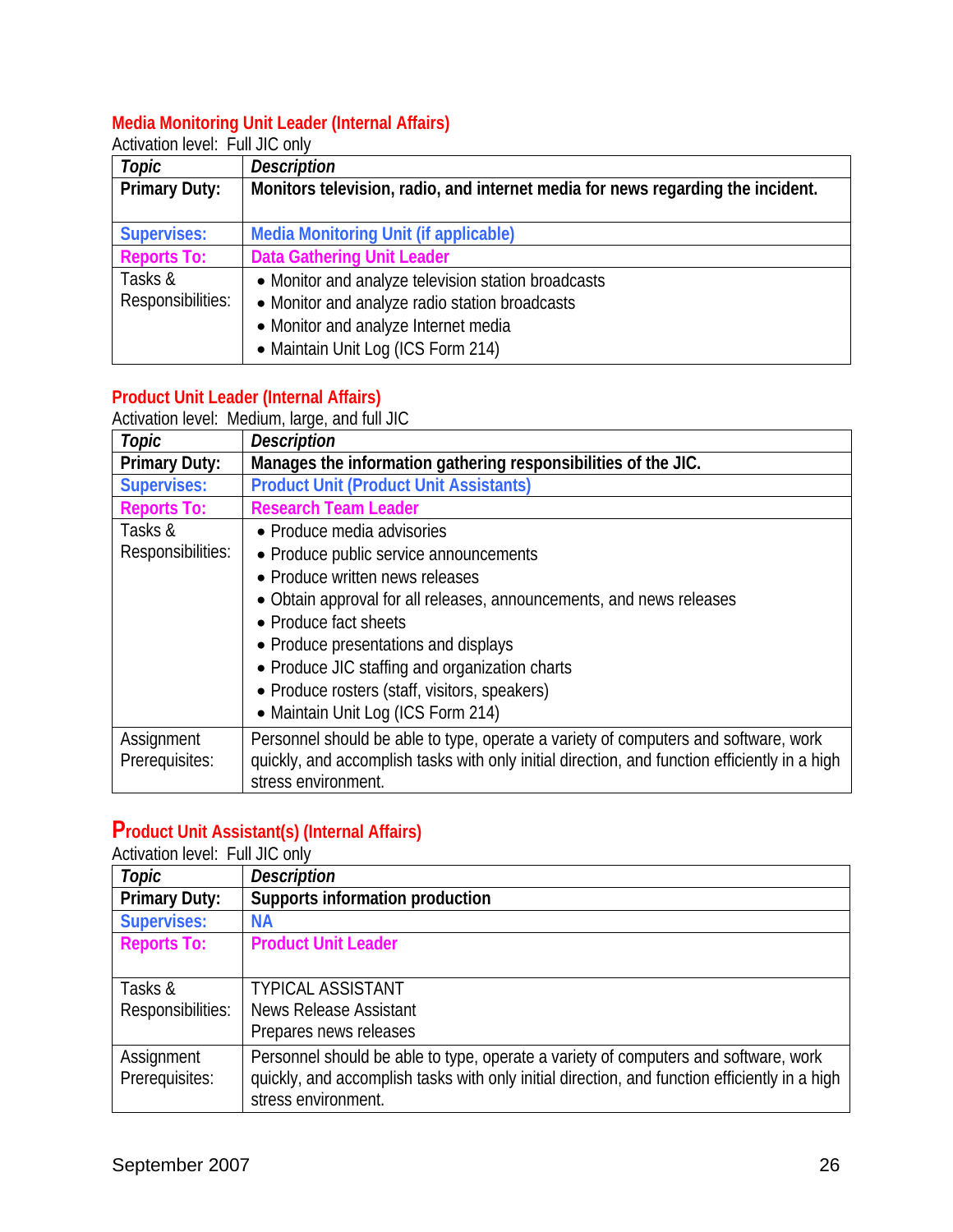#### **EXTERNAL AFFAIRS BRANCH – MEDIA OPERATIONS – INFORMATION DISSEMINATION Media Operations Leader (External Affairs)**

Activation level: All Scales – In initial JIC the position is Media Operations Assistant and Exercises No Supervision

| Topic                | <b>Description</b>                                                               |
|----------------------|----------------------------------------------------------------------------------|
| <b>Primary Duty:</b> | The Media Operations Leader interacts with stakeholders; monitors stakeholder    |
|                      | information needs, and distributes information in a timely and effective manner. |
| <b>Supervises:</b>   | Media Operations Branch (Call Center Leader, Preparation Unit Leader,            |
|                      | <b>Dissemination Unit Leader)</b>                                                |
| <b>Reports To:</b>   | <b>JIC Manager</b>                                                               |
| Tasks &              | Ensure that all of the following are performed:                                  |
| Responsibilities:    | • Prepare speakers prior to interviews                                           |
|                      | • Conducts news conferences and town meetings                                    |
|                      | • Review print and electronic news clips and analysis                            |
|                      | • Provide escort services to the media                                           |
|                      | • Provide escort service in coordination with the Liaison Officer as needed for  |
|                      | community and distinguished visitors                                             |
|                      | • Develop and implements community outreach programs                             |
|                      | • Provide protocol support to the Liaison Officer                                |
|                      | • Coordinate with Research Team to provide information support to Call Center    |
|                      | • Monitor and maintain audience and stakeholder relations                        |
|                      | • Support agency and team coordination                                           |
|                      | • Identify misinformation or rumors that may affect response (Work with Research |
|                      | Team)                                                                            |
|                      | • Maintain Unit Log (ICS Form 214)                                               |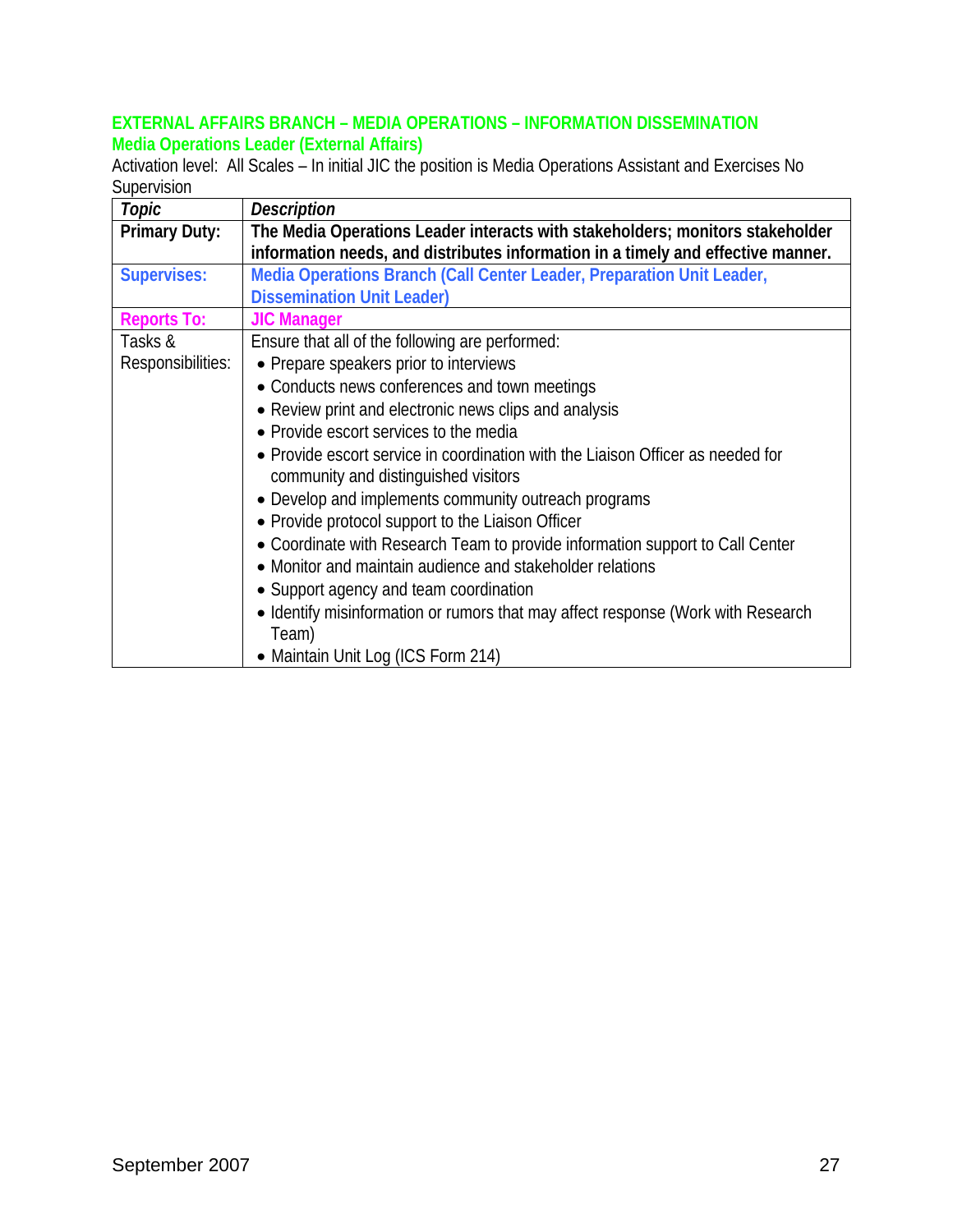#### **Call Center Leader (External Affairs)**

Activation level: Medium, large, and full JIC

| Topic                | <b>Description</b>                                                                                                                                                                                                                                                                                                                                                            |
|----------------------|-------------------------------------------------------------------------------------------------------------------------------------------------------------------------------------------------------------------------------------------------------------------------------------------------------------------------------------------------------------------------------|
| <b>Primary Duty:</b> | The Call Center Leader Unit Leader/Assistant(s) manage information in a                                                                                                                                                                                                                                                                                                       |
|                      | timely and effective manner.                                                                                                                                                                                                                                                                                                                                                  |
| <b>Supervises:</b>   | <b>Call Center Unit (if applicable)</b>                                                                                                                                                                                                                                                                                                                                       |
| <b>Reports To:</b>   | <b>Media Operations Branch Leader</b>                                                                                                                                                                                                                                                                                                                                         |
| Tasks &              | • Establishes and staffs call center with support from Service Unit                                                                                                                                                                                                                                                                                                           |
| Responsibilities:    | • Produce detailed accounts of calls, including name and organization, phone<br>number, nature of inquiry, and results (Use Joint Information Center Query<br>Record)<br>• Maintain a comprehensive and current media log containing date, name of PIO                                                                                                                        |
|                      | responding, reporter, action taken, nature of inquiry, and contact information<br>(Use Joint Information Center Query Record)                                                                                                                                                                                                                                                 |
|                      | • Staff the phones with people able to answer calls, possibly in more than one<br>language, from local, state, national and international media, community and<br>government entities                                                                                                                                                                                         |
|                      | • Record questions that cannot be answered immediately and call back with the<br>answers as found                                                                                                                                                                                                                                                                             |
|                      | • Respond to routine inquiries using talking points, speaker preparation, news<br>releases, and fact sheets. Follow up faxed news releases with calls to the media.<br>• Provide a detailed list of volunteers that call into the JIC, including name, phone<br>number, and nature of their offer (skills, food donation, availability, etc.) to the<br>volunteer coordinator |
|                      | • Coordinate with Research Team to provide information support to Call Center                                                                                                                                                                                                                                                                                                 |
|                      | • Coordinate and gather detailed information about other relevant call centers<br>• Maintain Unit Log (ICS Form 214)                                                                                                                                                                                                                                                          |
| Assignment           | Personnel selected for this position should have experience interacting directly with                                                                                                                                                                                                                                                                                         |
| Prerequisites:       | the media, should be able to speak clearly and concisely, be able to accomplish<br>tasks with only initial direction, and function efficiently in a high-stress environment.                                                                                                                                                                                                  |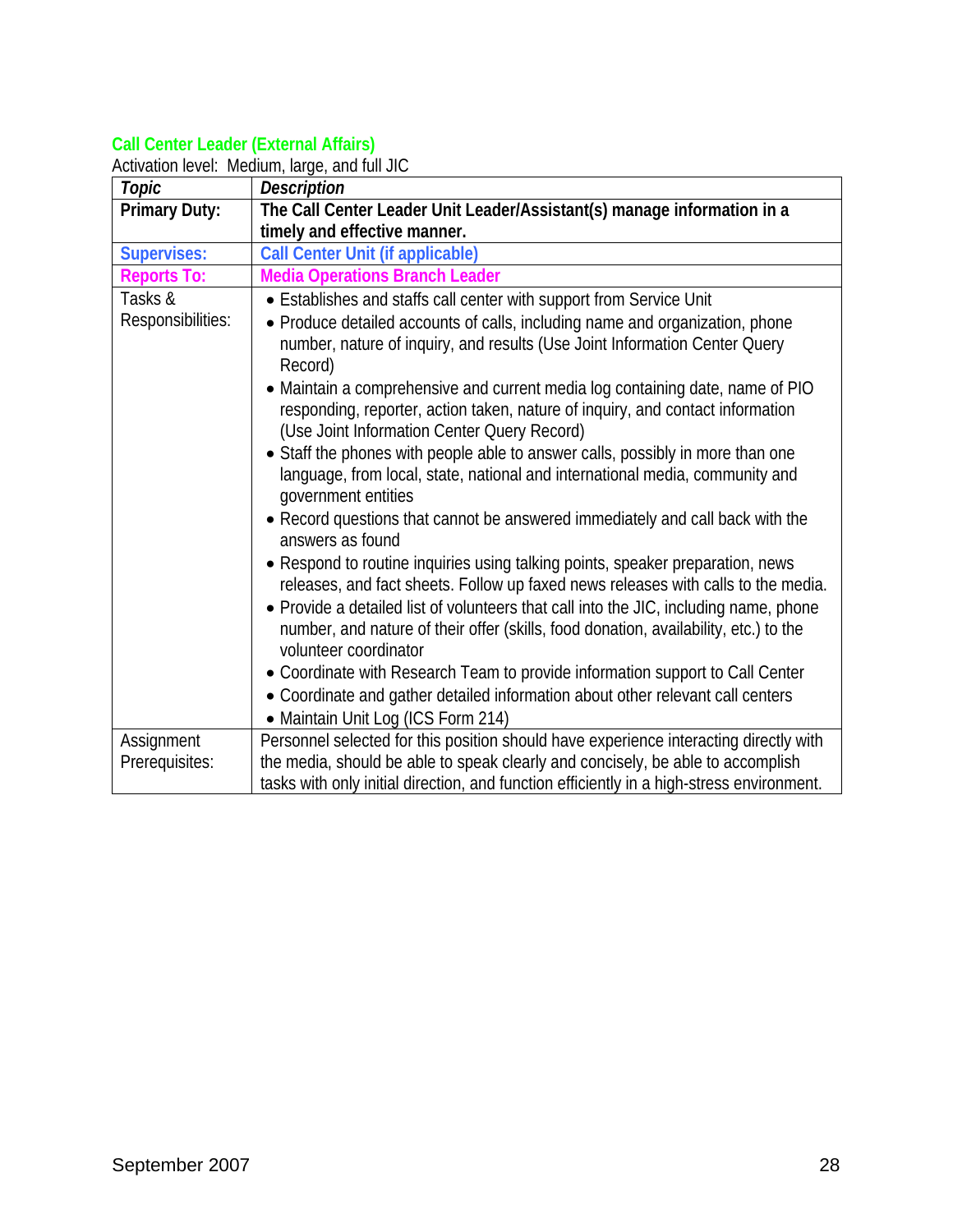#### **Preparation Unit Leader (External Affairs)**

| Activation level: Large and full JIC |                                                                                                                                                          |
|--------------------------------------|----------------------------------------------------------------------------------------------------------------------------------------------------------|
| Topic                                | <b>Description</b>                                                                                                                                       |
| <b>Primary Duty:</b>                 | Manages special services required by the JIC, such as speaker training, media<br>analysis, and on-site escorts. Coordinates with Logistics Service Unit. |
| <b>Supervises:</b>                   | Preparation Unit (Preparation Unit Assistant, Protocol Support Assistant, Field<br><b>Operations Coordinator, Community Outreach Officer)</b>            |
| <b>Reports To:</b>                   | <b>Media Operations Leader</b>                                                                                                                           |
| Tasks &                              | Ensure that all of the following are performed:                                                                                                          |
| Responsibilities:                    | • Prepare all spokespersons prior to interviews                                                                                                          |
|                                      | • Provide escorts to the field and ICP for the media, community, and distinguished<br>visitors                                                           |
|                                      | • Analyze information gathered through news clips, telephone conversations, town<br>meetings, and news conferences                                       |
|                                      | • Prepare for news conferences and town meetings                                                                                                         |
|                                      | • Compile incident-related news information                                                                                                              |
|                                      | • Monitor and maintain audience and stakeholder relations (Work with Media<br>Monitoring Unit)                                                           |
|                                      | • Develop and implement community outreach programs                                                                                                      |
|                                      | • Provide protocol support to the Liaison Officer                                                                                                        |
|                                      | • Coordinates with Logistics Service Branch                                                                                                              |
|                                      | • Maintain Unit Log (ICS Form 214)                                                                                                                       |
| Assignment                           | Personnel selected for this position should possess extensive media relations, crisis                                                                    |
| Prerequisites:                       | response, and ICS experience, and have demonstrated skills in interacting with the                                                                       |
|                                      | public and media. Personnel should also have good interpersonal skills,                                                                                  |
|                                      | communication experience, the ability to accomplish tasks with only initial direction                                                                    |
|                                      | and function efficiently in a high stress environment. Personnel selected for these                                                                      |
|                                      | positions should possess experience in public affairs, crisis response, JIC                                                                              |
|                                      | Operations, management, as well as have demonstrated skills interacting with the<br>public and media.                                                    |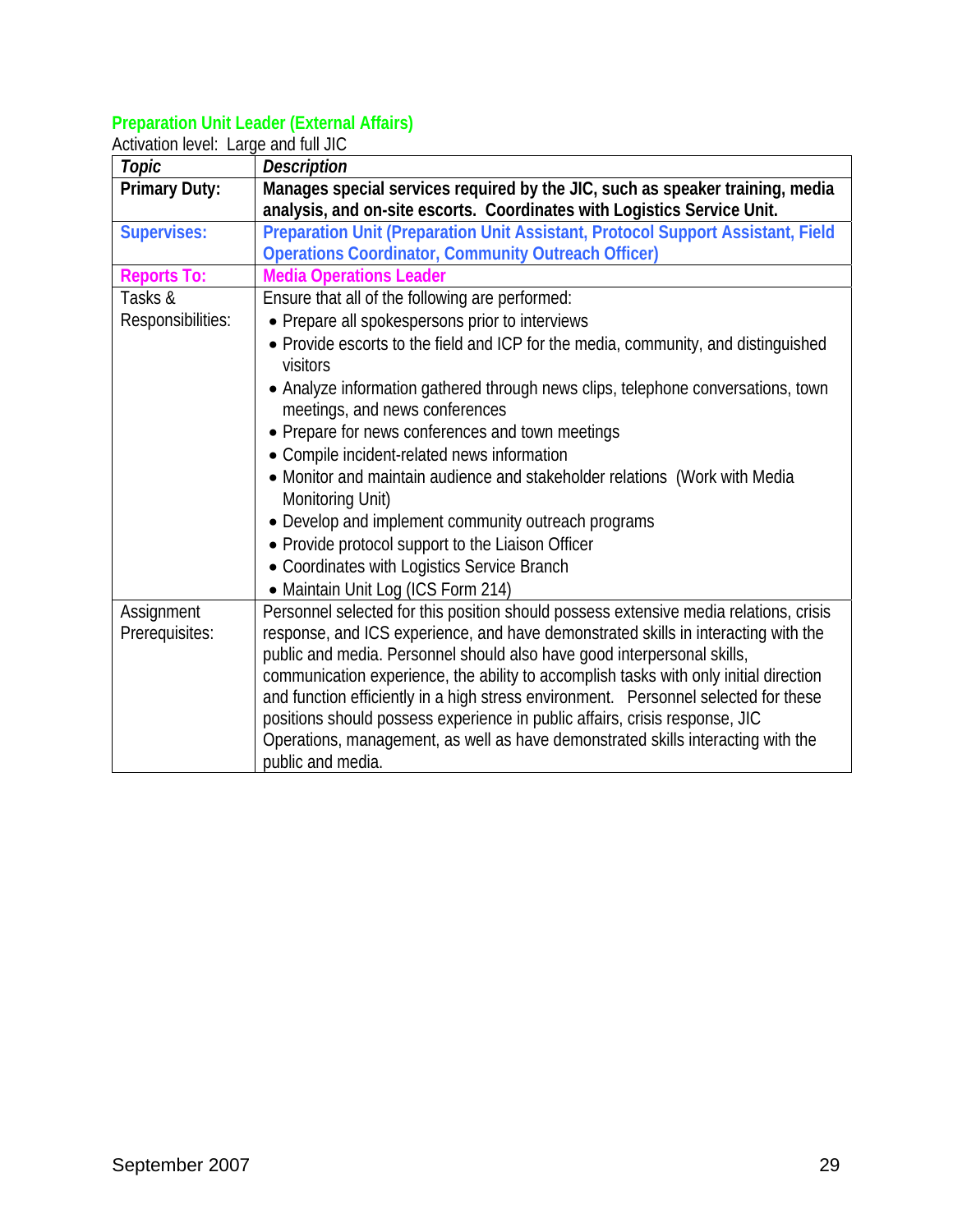#### **Protocol Support Assistant (External Affairs)**

| Topic                | <b>Description</b>                                                                    |
|----------------------|---------------------------------------------------------------------------------------|
| <b>Primary Duty:</b> | The Dissemination Unit Leader/Assistant(s) distributes information in a timely        |
|                      | and effective manner.                                                                 |
| <b>Supervises:</b>   | <b>NA</b>                                                                             |
| <b>Reports To:</b>   | <b>Preparation Unit Leader</b>                                                        |
| Tasks &              | • Coordinate protocol activities and concerns with the Liaison Officer                |
| Responsibilities:    | • Ensure escorts are available and scheduled in support of the Liaison Officer        |
|                      | • Ensure briefing packets are available to both escorts and the Liaison Officer for   |
|                      | Congressional and VIP visits                                                          |
|                      | • Inform appropriate federal, state, and local stakeholders of response activity      |
|                      | • Compile incident casebook                                                           |
|                      | • Maintain Unit Log (ICS Form 214)                                                    |
| Assignment           | Personnel selected for this position should possess public affairs, crisis response,  |
| Prerequisites:       | and ICS experience, as well as have demonstrated skills in interacting with the       |
|                      | public and people from other agencies. Personnel should also have good                |
|                      | interpersonal skills, risk communications experience, the ability to accomplish tasks |
|                      | with only initial direction, and function efficiently in a high-stress environment.   |

Activation level: Full JIC only

#### **Field Operations Coordinator (External Affairs)**

| Topic                        | <b>Description</b>                                                                                                                                                                                                                                                                                                                                                                                           |
|------------------------------|--------------------------------------------------------------------------------------------------------------------------------------------------------------------------------------------------------------------------------------------------------------------------------------------------------------------------------------------------------------------------------------------------------------|
| <b>Primary Duty:</b>         | Coordinator and JIC point of contact for Field PIOs. Serves as the front<br>line for JIC operations, works directly with the media and provides PIO<br>field support. Gathers firsthand information about incident.                                                                                                                                                                                          |
| <b>Supervises:</b>           | <b>Field Operations Unit (Field PIOs)</b>                                                                                                                                                                                                                                                                                                                                                                    |
| <b>Reports To:</b>           | <b>Preparation Unit Leader</b>                                                                                                                                                                                                                                                                                                                                                                               |
| Tasks &<br>Responsibilities: | • Establish reporting procedures for Field PIOs<br>• Coordinates with Logistics to acquire communication equipment for<br>reporting<br>• Develop staffing plan<br>• Prepare media kits and materials for Field PIOs<br>• Assign Field PIOs to media inquiry events<br>• Develop media outreach strategy for Field PIOs<br>• Coordinate with Community Outreach Officer<br>• Maintain Unit Log (ICS Form 214) |

Activation level: Full JIC only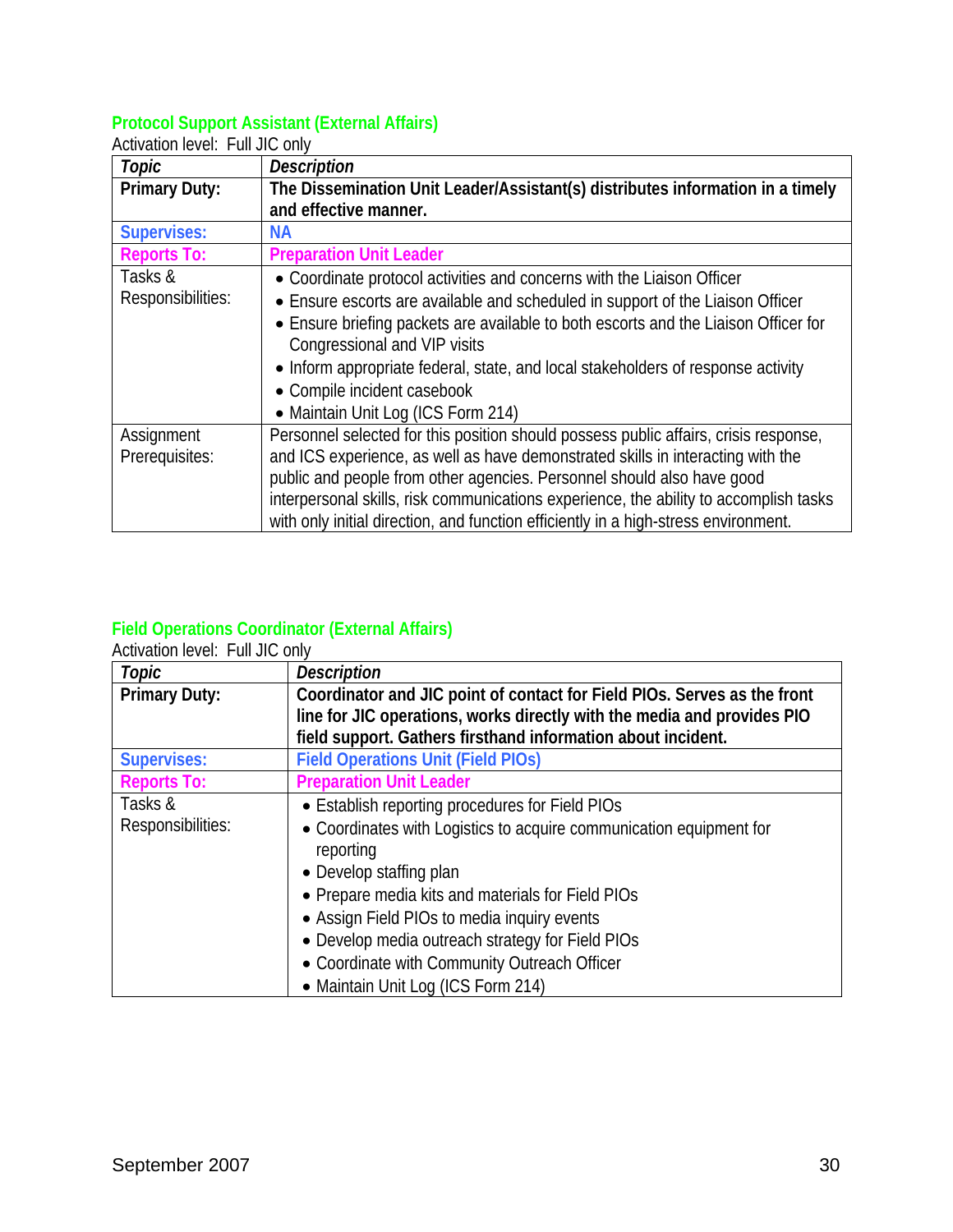#### **Field PIO (External Affairs)**

| Topic                | <b>Description</b>                                                             |
|----------------------|--------------------------------------------------------------------------------|
| <b>Primary Duty:</b> | Serves as the front-line PIO in the field. Works with local news media and     |
|                      | serves as vital link to the JIC and disaster field office. Identifies critical |
|                      | issues and potential problems and reports to field coordinator.                |
| <b>Supervises:</b>   | N/A                                                                            |
| <b>Reports To:</b>   | <b>Field Operations Coordinator</b>                                            |
| Tasks &              | • Establishes and maintains a positive, professional working relationship with |
| Responsibilities:    | the media                                                                      |
|                      | • Conducts onsite media interviews                                             |
|                      | • Provide field coordinator with media coverage on the event                   |
|                      | • Report media contacts and events regularly to Field Coordinator              |
|                      | • Implement media outreach strategy                                            |
|                      | • Maintain Unit Log (ICS Form 214)                                             |

# Activation level: Full JIC only

#### **Community Outreach Officer (External Affairs)**

Activation level: Full JIC only

| Topic                | <b>Description</b>                                                                |
|----------------------|-----------------------------------------------------------------------------------|
| <b>Primary Duty:</b> | Monitor the community's concerns regarding the incident and advise the            |
|                      | PIO about community information needs.                                            |
| <b>Supervises:</b>   | <b>NA</b>                                                                         |
| <b>Reports To:</b>   | <b>Preparation Unit Leader</b>                                                    |
| Tasks &              | • Determine the information needs of the community in support of the              |
| Responsibilities:    | Preparation Unit Leader                                                           |
|                      | • Coordinate community outreach programs                                          |
|                      | • Establish contact with local community influencers that can provide             |
|                      | feedback about how the response is perceived                                      |
|                      | • Determine the need for and format of town meetings                              |
|                      | • Coordinate with Field Operations Coordinator                                    |
|                      | • Maintain Unit Log (ICS Form 214)                                                |
| Assignment           | Personnel selected for this position should possess community relations, crisis   |
| Prerequisites:       | response, and ICS experience, as well as have demonstrated skills in              |
|                      | interacting with the public. Personnel should also have good interpersonal        |
|                      | skills, risk communications experience, the ability to accomplish tasks with only |
|                      | initial direction, and function efficiently in a high stress environment.         |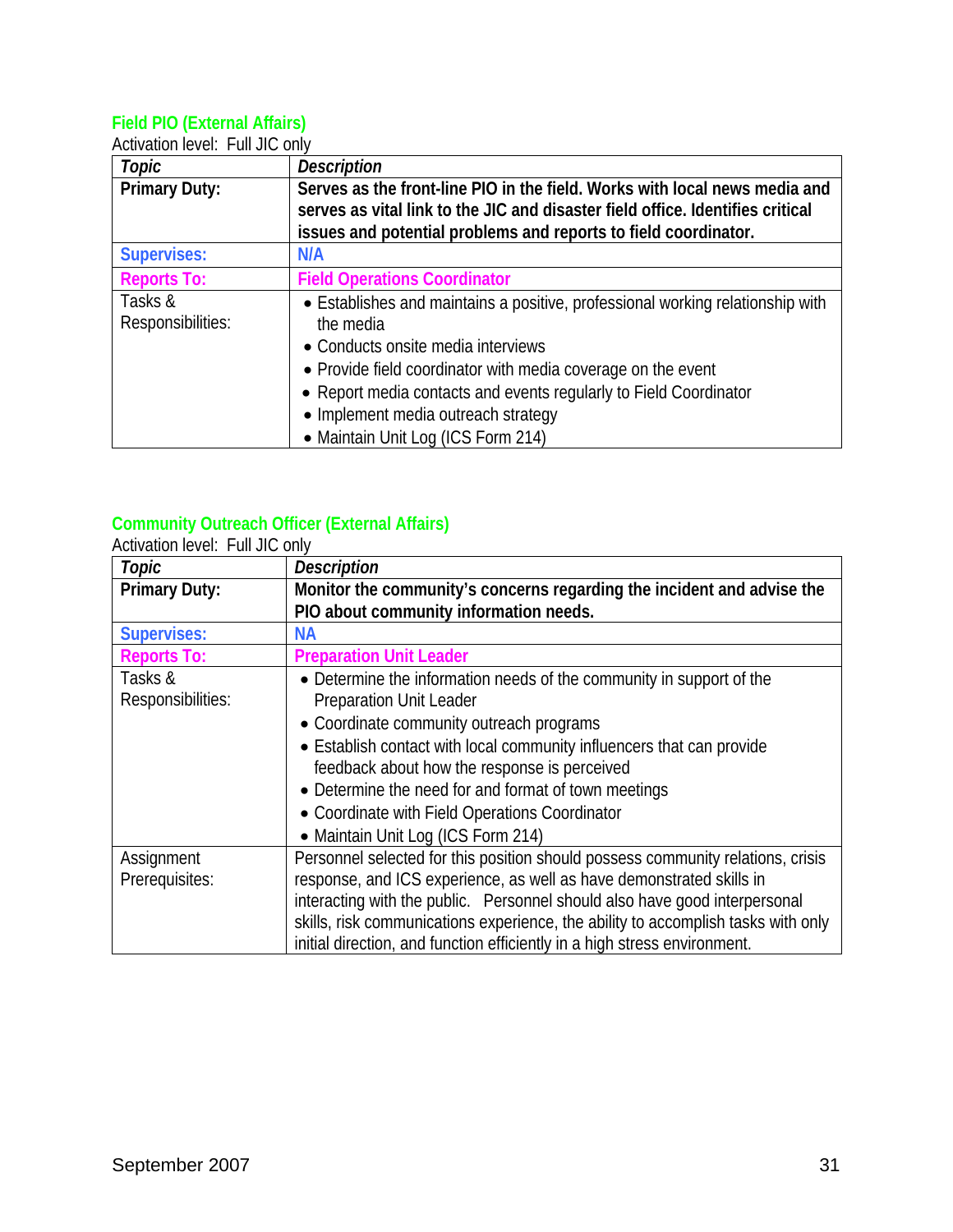#### **Dissemination Unit Leader (External Affairs)**

Activation level: Medium, large, and full JIC

| Topic                        | <b>Description</b>                                                                                                                                            |
|------------------------------|---------------------------------------------------------------------------------------------------------------------------------------------------------------|
| <b>Primary Duty:</b>         | Supervises the Dissemination Unit of the JIC. The Dissemination Unit                                                                                          |
|                              | Leader/Assistant(s) distributes information in a timely and effective manner.                                                                                 |
| <b>Supervises:</b>           | <b>Dissemination Unit (if applicable)</b>                                                                                                                     |
| <b>Reports To:</b>           | <b>Media Operations Branch Leader</b>                                                                                                                         |
| Tasks &<br>Responsibilities: | • Determine primary newspaper, radio, and television outlets and identifies other<br>significant outlets, e.g., Internet, etc.                                |
|                              | • Maintain a comprehensive and current media list containing points of contact,<br>phone, pager, cellular and fax numbers, and e-mail and postal addresses    |
|                              | • Maintain a comprehensive and current list of interested stakeholder phone and<br>fax numbers or e-mail addresses and gives a copy to the Liaison Officer    |
|                              | • Send written material to requestors as it is approved via fax, email, and<br>Internet                                                                       |
|                              | • Maintain a comprehensive and current log of information released<br>• Promote story and feature ideas to target media                                       |
|                              | • Release telephone number(s) for community volunteers and set up a recorded<br>message after hours telling them when to call back                            |
|                              | • Maintain Unit Log (ICS Form 214)                                                                                                                            |
| Assignment<br>Prerequisites: | Personnel selected for this position should have experience interacting directly<br>with the media, should be able to speak clearly and concisely, be able to |
|                              | accomplish tasks with only initial direction, and function efficiently in a high-stress                                                                       |
|                              | environment. Depending on region, bilingual personnel may be needed in this<br>unit.                                                                          |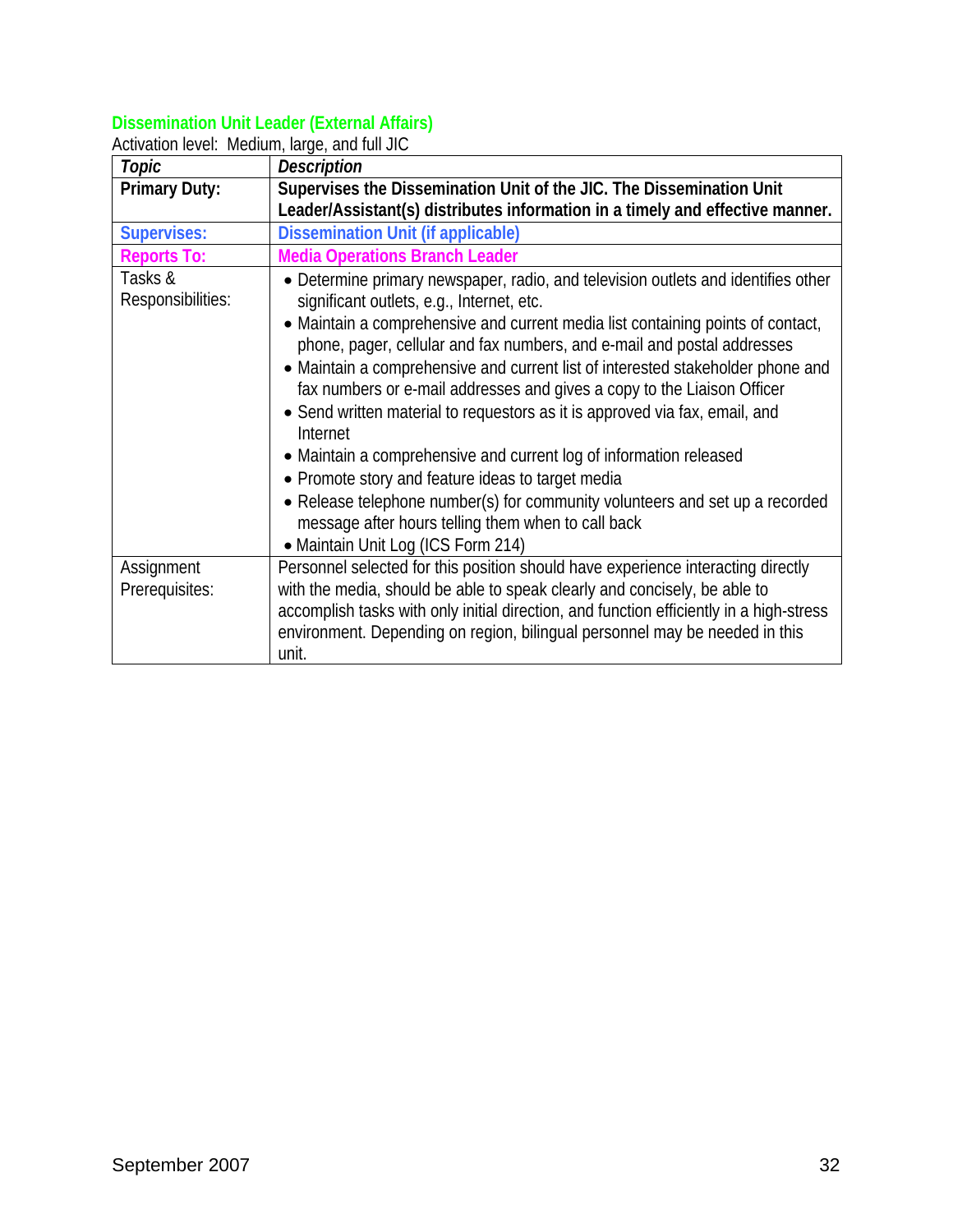#### **LOGISTICS BRANCH – INFORMATION COORDINATION Logistics Team Leader (Logistics)**

Activation level: All Scales – In initial JIC the position is Logistics Team Assistant and Exercises No Supervision

#### **In Small Scale activation, the lead agency is responsible for logistics.**

| Topic                | <b>Description</b>                                                                                            |
|----------------------|---------------------------------------------------------------------------------------------------------------|
| <b>Primary Duty:</b> | Participate in development and implementation of the JIC Action                                               |
|                      | Plan. Activates and supervises Branches/Units in Logistics Section                                            |
| <b>Supervises:</b>   | Logistics Team (Support Unit Leader, Service Unit Leader, Training                                            |
|                      | <b>Unit Leader)</b>                                                                                           |
| <b>Reports To:</b>   | <b>JIC Manager</b>                                                                                            |
| Tasks &              | • Plan organization of JIC Logistics Team and assign work                                                     |
| Responsibilities:    | • Notify team of activation                                                                                   |
|                      | • Identify service/support needs                                                                              |
|                      | • Prepare and implement plan for mobilization, communication, and<br>demobilization                           |
|                      | • Provide all support and service requirements needed to facilitate<br>effective and efficient JIC management |
|                      | • Provide facilities, transportation, supplies, equipment maintenance,<br>food, communication, and computers  |
|                      | • Assign and train primary and alternates                                                                     |
|                      | • Maintain Unit Log (ICS Form 214)                                                                            |

# **Support Unit Leader (Logistics)**

Activation level: Full JIC only

| Topic                | <b>Description</b>                                                                                       |
|----------------------|----------------------------------------------------------------------------------------------------------|
| <b>Primary Duty:</b> | Manages additional activities in support of public information.                                          |
|                      | Provides JIC personnel, equipment, facilities, and supplies to support                                   |
|                      | JIC operations                                                                                           |
| <b>Supervises:</b>   | <b>Support Unit (if applicable)</b>                                                                      |
| <b>Reports To:</b>   | <b>Logistics Team Leader</b>                                                                             |
| Tasks &              | • Determines and obtains resources for JIC operations                                                    |
| Responsibilities:    | • Provide audio/visual support                                                                           |
|                      | • Provide copying support for all meetings, briefings, and distribution as<br>necessary                  |
|                      | • Coordinate security needs with the Security Manager of the Facilities<br>Unit in the Logistics Section |
|                      | • Maintain Unit Log (ICS Form 214)                                                                       |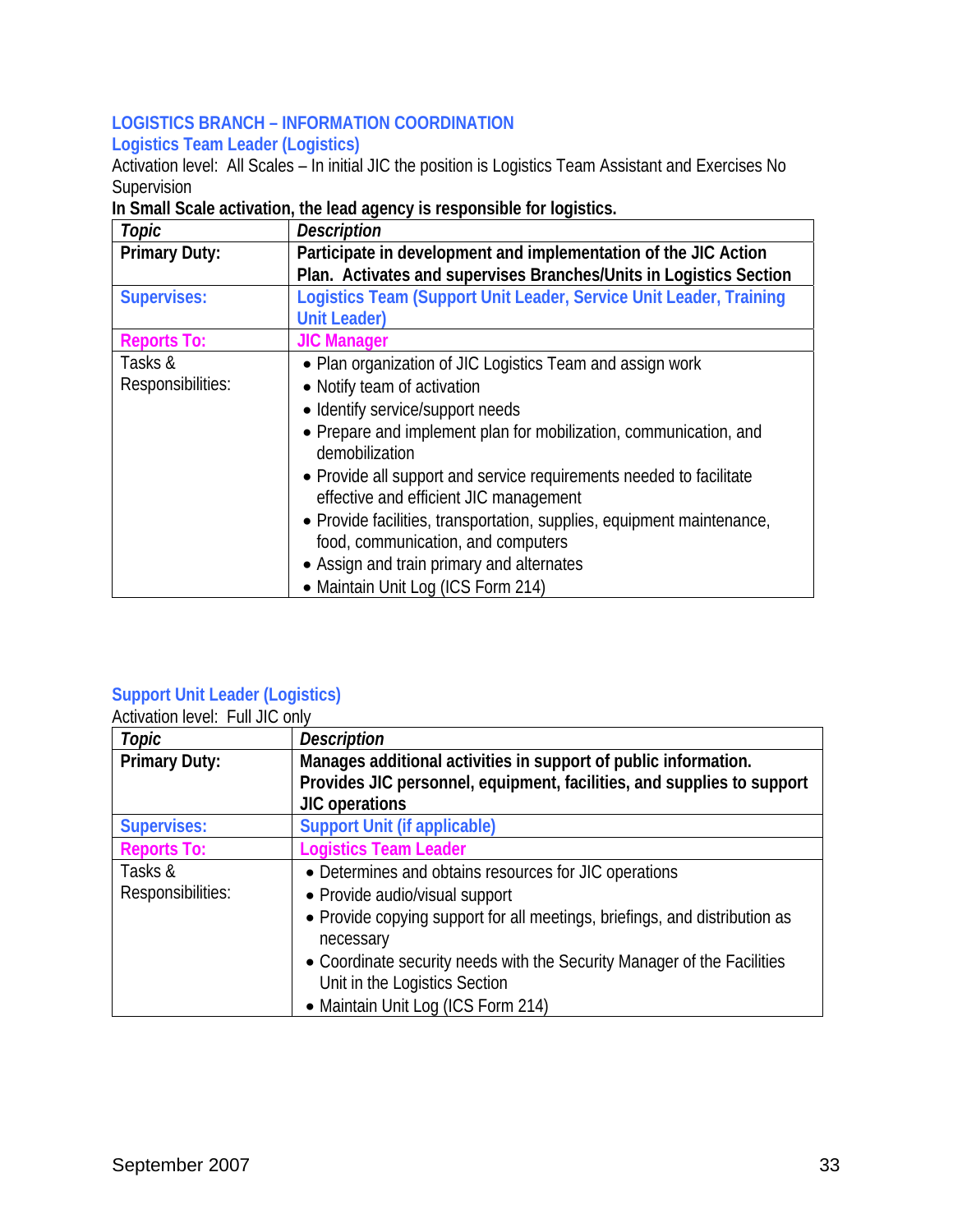#### **Service Unit Leader (Logistics)**

| Activation level: Full JIC only |                                                                                                                                                                                                                                                                                                                                                                                                                                                                                                                                                                                                                                                                                                                                                                                                                                                                                                                                                                                                                                       |
|---------------------------------|---------------------------------------------------------------------------------------------------------------------------------------------------------------------------------------------------------------------------------------------------------------------------------------------------------------------------------------------------------------------------------------------------------------------------------------------------------------------------------------------------------------------------------------------------------------------------------------------------------------------------------------------------------------------------------------------------------------------------------------------------------------------------------------------------------------------------------------------------------------------------------------------------------------------------------------------------------------------------------------------------------------------------------------|
| Topic                           | <b>Description</b>                                                                                                                                                                                                                                                                                                                                                                                                                                                                                                                                                                                                                                                                                                                                                                                                                                                                                                                                                                                                                    |
| <b>Primary Duty:</b>            | Manages coordination of meetings, interviews, and engagements.                                                                                                                                                                                                                                                                                                                                                                                                                                                                                                                                                                                                                                                                                                                                                                                                                                                                                                                                                                        |
| <b>Supervises:</b>              | <b>Service Unit (if applicable)</b>                                                                                                                                                                                                                                                                                                                                                                                                                                                                                                                                                                                                                                                                                                                                                                                                                                                                                                                                                                                                   |
| <b>Reports To:</b>              | <b>Logistics Team Leader</b>                                                                                                                                                                                                                                                                                                                                                                                                                                                                                                                                                                                                                                                                                                                                                                                                                                                                                                                                                                                                          |
| Tasks &<br>Responsibilities:    | • Works with Preparation Unit to prepare personnel for speaker preparation,<br>news conferences, town meetings, single media interviews, and special<br>events<br>• Works with Preparation Unit to schedule spokespersons for interviews with<br>media, community, and distinguished visitors<br>• Works with Preparation Unit to schedule designated spokesperson to receive<br>speaker preparation prior to each interview<br>• Advise the Information Officer and JIC Manager on times for news<br>conferences and town meetings<br>• Schedule field escorts in coordination with the Protocol Support Assistant<br>• Establish a daily drive-time call-out schedule that meets local radio and<br>television deadlines. Advises on JIC communication capabilities<br>• Prepares JIC Plans<br>• Works with News Desk to ensure call center is established<br>• Set up and maintain JIC phones, faxes, copiers, computers, etc.<br>• Ensure an equipment accountability system is established<br>• Maintain Unit Log (ICS Form 214) |

#### **Training Unit Leader (Logistics)**

| Activation level: Full JIC only |                                                                                 |
|---------------------------------|---------------------------------------------------------------------------------|
| Topic                           | <b>Description</b>                                                              |
| <b>Primary Duty:</b>            | Manages JIC training.                                                           |
| <b>Supervises:</b>              | <b>Training Unit (if applicable)</b>                                            |
| <b>Reports To:</b>              | <b>Logistics Team Leader</b>                                                    |
| Tasks &                         | • Provide training support prior to and during an incident                      |
| Responsibilities:               | Maintain Unit Log (ICS Form 214)                                                |
| Assignment                      | Thorough understanding of all JIC processes and equipment. Personnel            |
| Prerequisites:                  | selected for this position should be able to accomplish tasks with only initial |
|                                 | direction and function efficiently in a high-stress environment.                |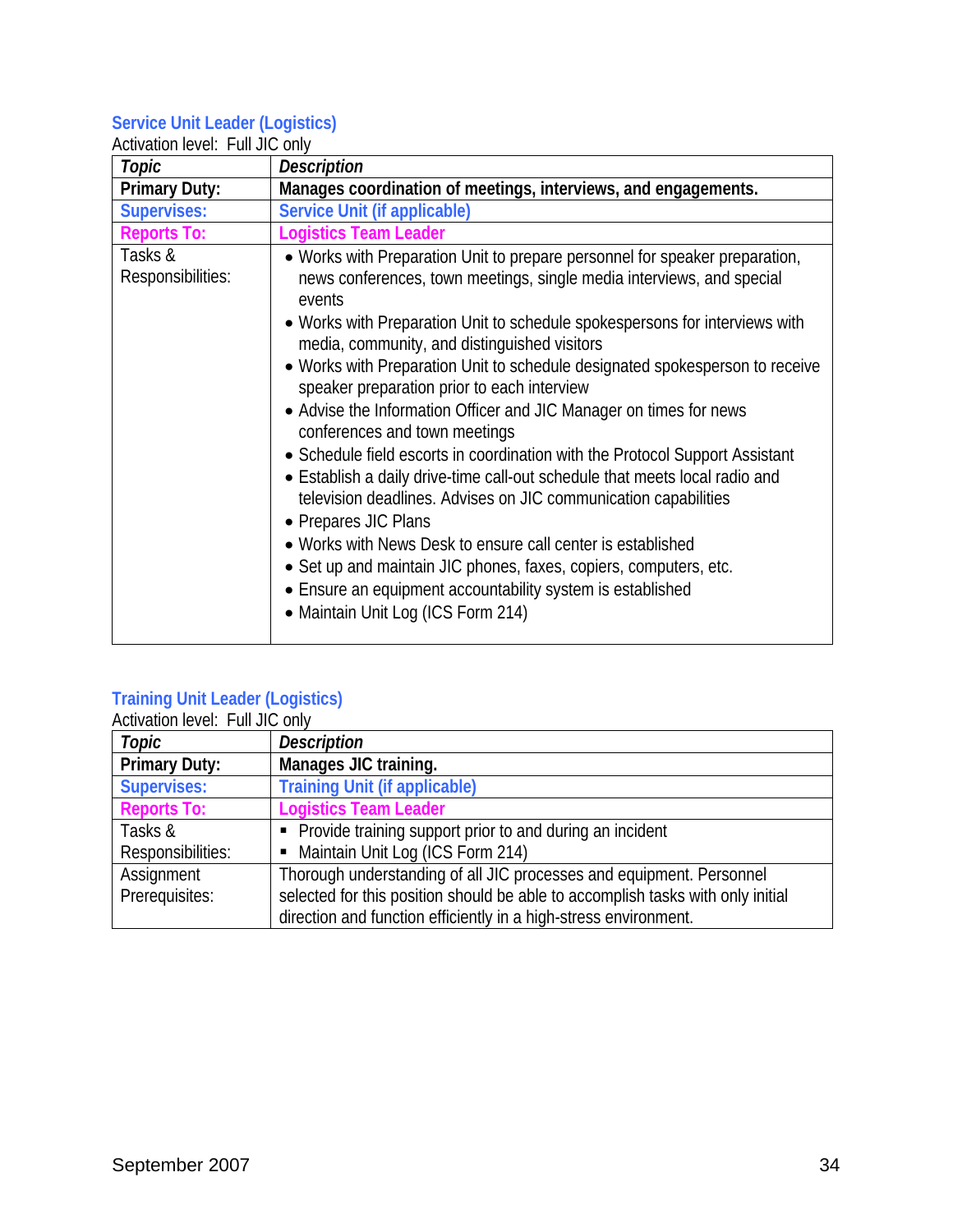## **Supervision Matrix**

| <b>Position Title</b>                       | <b>Supervises</b>                                       | <b>Reports To</b>                     |
|---------------------------------------------|---------------------------------------------------------|---------------------------------------|
| <b>Lead Public Information</b>              | <b>JIC Manager</b>                                      | <b>Incident Commander</b>             |
| Officer (PIO)                               |                                                         |                                       |
| <b>JIC Manager</b>                          | Research Team Leader,                                   | <b>Lead PIO</b>                       |
|                                             | <b>Media Operations Leader,</b>                         |                                       |
|                                             | <b>Logistics Team Leader</b>                            |                                       |
| Subject MatterExpert/PIO                    | <b>NA</b>                                               | <b>Lead PIO</b>                       |
| Assistant                                   |                                                         |                                       |
| Research Team Leader<br>(Internal Affairs)  | Research Team (Data<br><b>Gathering Unit Leader and</b> | <b>JIC Manager</b>                    |
|                                             | <b>Product Unit Leader)</b>                             |                                       |
| Data Gathering Unit Leader                  | Data Gathering Unit (Data                               | <b>Research Team Leader</b>           |
|                                             | <b>Gathering Unit Assistant and</b>                     |                                       |
|                                             | <b>Media Monitoring Unit Leader)</b>                    |                                       |
| Data Gathering Unit                         | <b>NA</b>                                               | Data Gathering Unit Leader            |
| Assistant                                   |                                                         |                                       |
| Media Monitoring Unit                       | Media Monitoring Unit (if                               | Data Gathering Unit Leader            |
| Leader                                      | applicable)                                             |                                       |
| <b>Product Unit Leader</b>                  | <b>Product Unit (Product Unit</b>                       | <b>Research Team Leader</b>           |
|                                             | <b>Assistants)</b>                                      |                                       |
| <b>Product Unit Assistant</b>               | <b>NA</b>                                               | <b>Product Unit Leader</b>            |
| Media Operations Leader                     | Call Center (if applicable)                             | <b>JIC Manager</b>                    |
| (External Affairs)<br>Call Center Leader    | News Desk (if applicable)                               | <b>Media Operations Branch Leader</b> |
| Preparation Unit Leader                     | <b>Preparation Unit (Preparation</b>                    | <b>Media Operations Branch Leader</b> |
|                                             | Unit Assistant, Protocol                                |                                       |
|                                             | <b>Support Assistant, Field</b>                         |                                       |
|                                             | <b>Operations Coordinator,</b>                          |                                       |
|                                             | <b>Community Outreach Officer)</b>                      |                                       |
| <b>Preparation Unit Assistant</b>           | <b>NA</b>                                               | <b>Preparation Unit Leader</b>        |
| <b>Protocol Support Assistant</b>           | <b>NA</b>                                               | <b>Preparation Unit Leader</b>        |
| <b>Field Operations</b>                     | <b>Field Operations Unit (Field</b>                     | <b>Preparation Unit Leader</b>        |
| Coordinator                                 | PIO <sub>s</sub> )                                      |                                       |
| Field PIO                                   | <b>NA</b>                                               | <b>Field Operations Coordinator</b>   |
| <b>Community Outreach</b>                   | <b>NA</b>                                               | <b>Preparation Unit Leader</b>        |
| Officer<br><b>Dissemination Unit Leader</b> |                                                         |                                       |
|                                             | <b>Dissemination Unit (if</b><br>applicable)            | <b>Media Operations Branch Leader</b> |
| Logistics Team Leader                       | Logistics Team (Support Unit                            | <b>JIC Manager</b>                    |
|                                             | Leader, Service Unit Leader,                            |                                       |
|                                             | <b>Training Unit Leader)</b>                            |                                       |
| Support Unit Leader                         | Support Unit (if applicable)                            | Logistics Team Leader                 |
| Service Unit Leader                         | Service Unit (if applicable)                            | Logistics Team Leader                 |
| <b>Training Unit Leader</b>                 | <b>Training Unit (if applicable)</b>                    | Logistics Team Leader                 |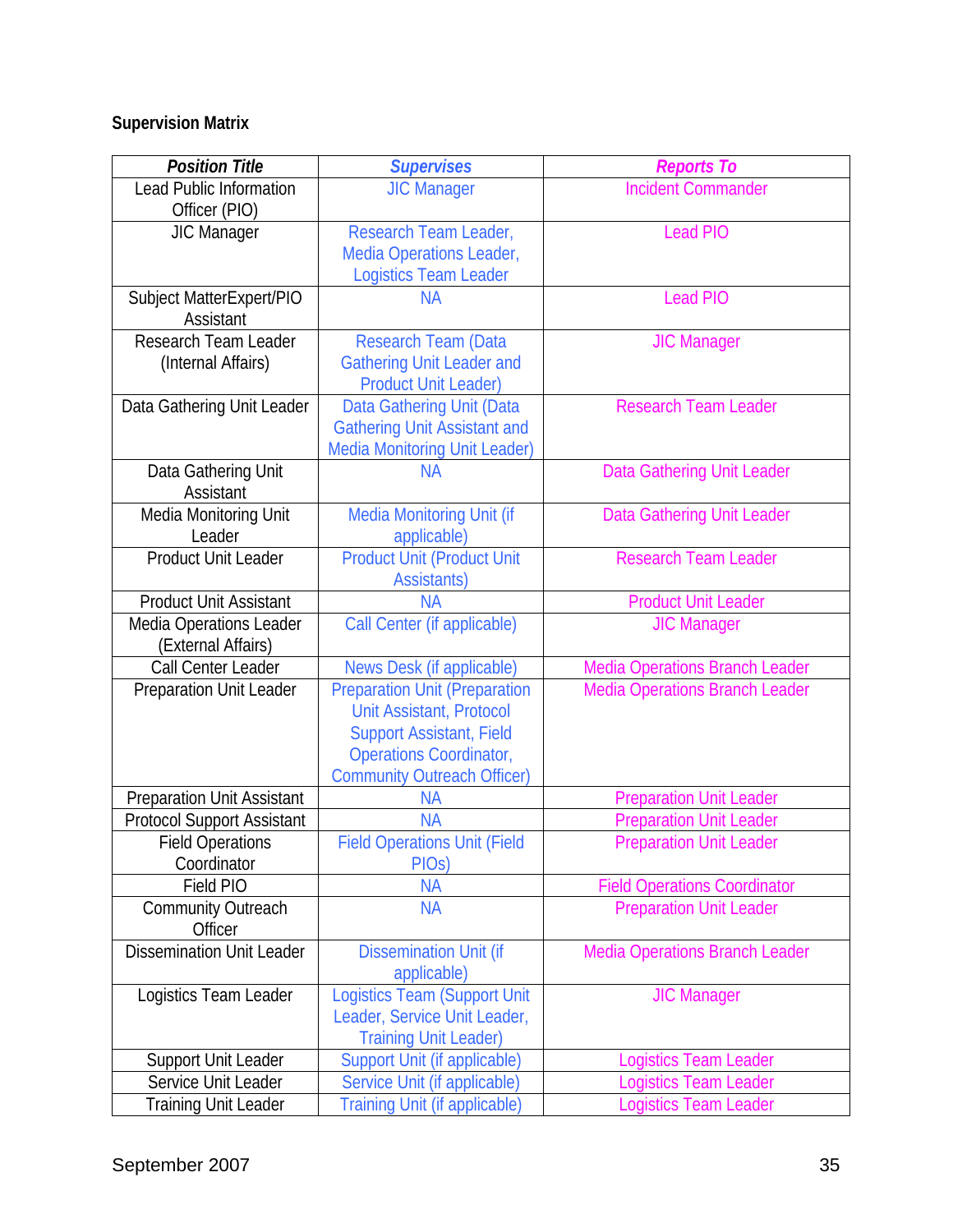### **VII. APPENDIX C**

#### **JIC Activation Contact List NOT FOR PUBLIC DISTRIBUTION**

| <b>Agency</b>                                                                         | <b>Name</b>                          | <b>Phone</b>   | Fax                  | <b>Cell/Pager</b>          | Home     | E-mail                          |
|---------------------------------------------------------------------------------------|--------------------------------------|----------------|----------------------|----------------------------|----------|---------------------------------|
| <b>Bureau of Land Management</b><br>(Northwest)                                       | Boyd, David                          | (970) 947-2832 | $(970)$ 947-<br>2829 | $(970)$ 319-4130           | n/a      | david_boyd@blm.gov              |
| <b>Bureau of Land Management (Central)</b>                                            | Lloyd, Mel                           | 244-3097       | 244-3152             | 210-2126                   | 858-9655 | melodie lloyd@blm.gov           |
| <b>Bureau of Reclamation</b>                                                          | Hock, Justyn                         | 248-0625       | 248-0601             | n/a                        | 263-8047 | jhock@uc.usbr.gov               |
| <b>City of Clifton Fire Department</b>                                                | Martin, Greg                         | 434-9500       | 434-5347             | 250-5649                   | 434-1229 | gmartin@gmmihvac.com            |
| <b>City of Grand Junction Police</b><br><b>Department</b>                             | Bowman,<br>Linda                     | 244-3601       | n/a                  | 985-0713                   | n/a      | lindab@gjcity.org               |
| <b>Colorado Division of Wildlife</b>                                                  | Hampton,<br>Randy                    | 255-6162       | 255-6111             | P:255-5421                 | 241-8374 | randy.hampton@state.co.us       |
| <b>CSU Cooperative Extension</b>                                                      | Fortson, Leigh                       | 241-3346       | n/a                  | 250-9540                   | n/a      | lfortson@coop.ext.colostate.edu |
| <b>Downtown Partnership</b>                                                           | Dirks, Kathy                         | 256-4133       | 243-1865             | 260-0747                   |          | kathydirks@yahoo.com            |
| <b>Fruita Police Department</b>                                                       | Coughran,<br>John                    | 858-3008       | 858-3665             | $234 - 6713$               | 234-6713 | john.coughran@mesacounty.us     |
| <b>Grand Junction Fire Department</b>                                                 | Page, Mike                           | 244-1413       | 244-1471             | $C:208-3442$<br>P:263-6123 | 434-9068 | mikep@ci.grandjct.co.us         |
| <b>Grand Junction Police Department</b>                                               | Bowman,<br>Linda                     | 244-3601       |                      | 985-0713                   |          | lindab@gjcity.org               |
| <b>Grand Junction Public Works and</b><br><b>Utilities</b>                            | Winn, Kristin                        | 256-4076       | 256-4022             | 201-1069                   | 257-7203 | kristinw@gjcity.org             |
| <b>Grand Junction, Communications &amp;</b><br><b>Community Relations Coordinator</b> | Rainguet, Sam                        | 244-1507       | 244-1456             | C:260-5431                 | 464-1079 | samr@gjcity.org                 |
| <b>Grand Junction, Visitor and Convention</b><br><b>Bureau</b>                        | Grossheim-<br>Harris, Jennifer       | 256-4063       | 243-7393             | 260-0152                   | n/a      | jergh@gjcity.org                |
| <b>Hospice &amp; Palliative Care of Western</b><br>$\bf CO$                           | Moretti Martin, 683-7619<br>Danielle |                | 257-2400             | 623-9643                   | 257-7974 | dmartin@hospicewco.com          |
| <b>Mesa County</b>                                                                    | Peterson,<br>Jessica                 | 244-1640       | 244-1639             | 250-7320                   | 243-9112 | jessica.peterson@mesacounty.us  |
| <b>Mesa County Department of Human</b><br><b>Services</b>                             | Guillen, Karen                       | 256-2453       | 255-3682             | 778-1249                   | 255-8390 | karen.guillen@mesacounty.us     |
| <b>Mesa County Health Department</b>                                                  | Westerman,<br>Kristy                 | 248-6964       | 248-6972             | $C:260-7042$               | 241-7799 | kristy.westerman@mesacounty.us  |
| <b>Mesa County Valley School District 51</b>                                          | Kirtland, Jeff                       | 254-5113       | 245-2714             | 985-5901                   | 256-9363 | kirtland@mesa.k12.co.us         |
| <b>Mays Concrete</b>                                                                  | Workman,<br>David                    | 243-5669       |                      | 201-2134                   |          | dworkman@maysconcrete.com       |
| <b>Mesa Mall</b>                                                                      | McCloud,<br>Jammie                   | 242-0009       |                      | 250-4914                   | 243-2763 | jammiemccloud@macerich.com      |
| <b>Mesa State College</b>                                                             | Nunn, Dana                           | 248-1868       | 248-1076             | n/a                        | n/a      | Dnunn@mesastate.edu             |
| <b>Mesa State College Faculty</b>                                                     | Flenniken, Dan 248-1184              |                | 254-1730             | n/a                        | n/a      | dflennik@mesastate.edu          |
| <b>Plateau Valley Fire Department</b>                                                 | Farmer, Ken                          | 268-5094       | n/a                  | n/a                        | 268-5094 | Kenfarmster@gmail.com           |
| <b>Primary Care Partners</b>                                                          | Anderson,<br>Paula                   | 254-2645       |                      |                            |          | paanderson@pcpgj.com            |
| <b>Rocky Mountain Health Plans</b>                                                    | Arnesen, Kayla 244-7967              |                | 248-5080             | 250-4060                   | 242-1138 | KaylaArnesen@rmhp.org           |
| <b>S.M. Stoller Corporation</b>                                                       | Miller, Judy                         | 248-6363       | 248-6040             | 397-3128                   | n/a      | jmiller@lm.doe.gov              |
| <b>S.M. Stoller Corporation</b>                                                       | Ryan, Wendee                         | 248-6765       | 248-6040             | P:256-5082                 | n/a      | wryan@gjo.doe.gov               |
| <b>St. Mary's Hospital</b>                                                            | Moe.<br>Samantha                     | 244-2000       | 244-2092             |                            |          | Samantha.moe@stmarygj.org       |
| <b>Ute Water Conservancy District</b>                                                 | Burtard, Joe                         | 242-7491       | 242-9189             | n/a                        | n/a      | jburtard@utewater.org           |
| <b>VA Medical Center</b>                                                              | Baugh, Kris                          | 244-1336       | 248-5594             |                            |          | Kris.baugh@va.gov               |
| <b>Xcel Energy</b>                                                                    | Eggleston,<br>Fred                   | 244-2611       | 244-2606             | 216-1487                   |          | fred.eggleston@xcelenergy.com   |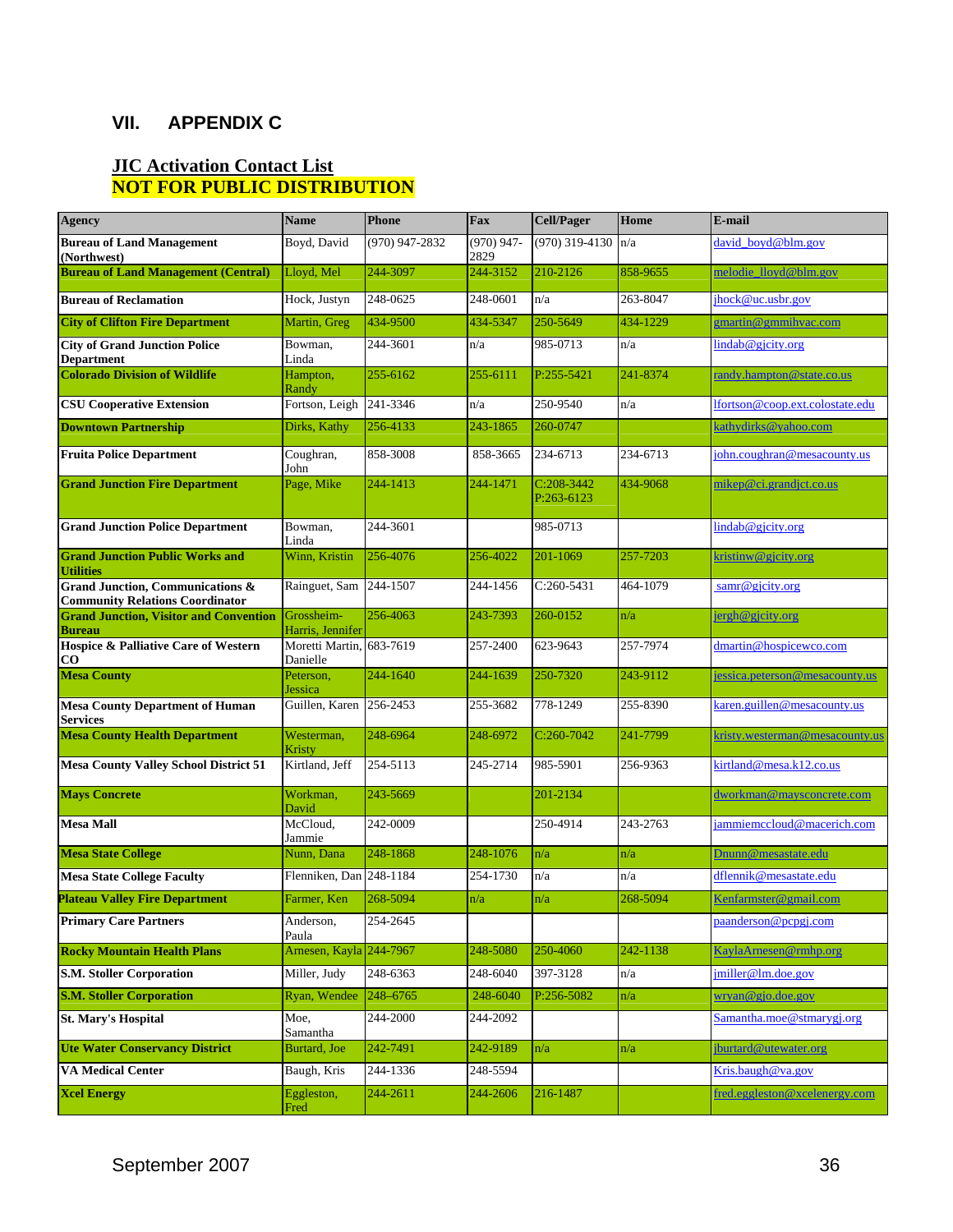### VIII. APPENDIX D

## A. Forms

| ICS Form 214 Unit Log        |     |
|------------------------------|-----|
|                              |     |
|                              | 39  |
|                              |     |
|                              |     |
| • Media Monitoring Worksheet |     |
|                              |     |
|                              | -44 |
|                              | 45  |
|                              | 46  |

## B. Checklists

|                                   | 47-50 |
|-----------------------------------|-------|
| • JIC/JIS Manager Daily Checklist | 51    |
| • JIC/JIS Staff Meeting Checklist | 52    |
| • Lead PIO Daily Checklist        | 53    |
| • Town Meeting Checklist          | 54    |
| • JIC/JIS Equipment Checklist     | 55    |
| • JIC Go-Kit Supply List          | 56    |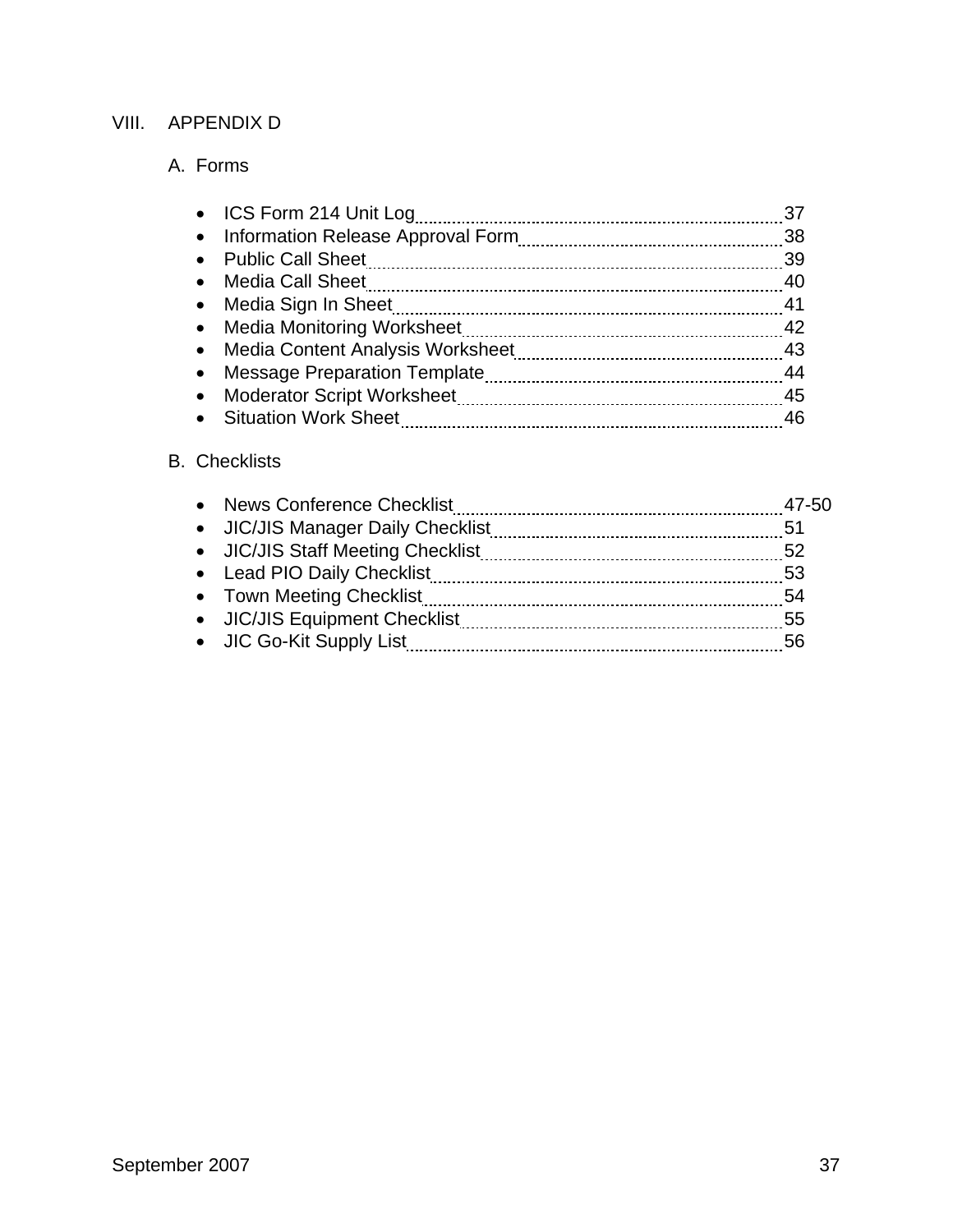## **ICS Form 214 (Unit Log)**

| <b>UNIT LOG</b>                    |  | 2. Date Prepared<br>1. Incident Name |              | 3. Time Prepared      |  |
|------------------------------------|--|--------------------------------------|--------------|-----------------------|--|
| 4. Unit Name/Designators           |  | 5. Unit Leader (Name and Position)   |              | 6. Operational Period |  |
| 7.<br>Personnel Roster Assigned    |  |                                      |              |                       |  |
| Name                               |  | <b>ICS Position</b>                  |              | Home Base             |  |
|                                    |  |                                      |              |                       |  |
|                                    |  |                                      |              |                       |  |
|                                    |  |                                      |              |                       |  |
|                                    |  |                                      |              |                       |  |
|                                    |  |                                      |              |                       |  |
|                                    |  |                                      |              |                       |  |
|                                    |  |                                      |              |                       |  |
|                                    |  |                                      |              |                       |  |
|                                    |  |                                      |              |                       |  |
|                                    |  |                                      |              |                       |  |
|                                    |  |                                      |              |                       |  |
|                                    |  |                                      |              |                       |  |
|                                    |  |                                      |              |                       |  |
|                                    |  |                                      |              |                       |  |
|                                    |  |                                      |              |                       |  |
| 8.<br><b>Activity Log</b>          |  |                                      |              |                       |  |
| Time                               |  |                                      | Major Events |                       |  |
|                                    |  |                                      |              |                       |  |
|                                    |  |                                      |              |                       |  |
|                                    |  |                                      |              |                       |  |
|                                    |  |                                      |              |                       |  |
|                                    |  |                                      |              |                       |  |
|                                    |  |                                      |              |                       |  |
|                                    |  |                                      |              |                       |  |
|                                    |  |                                      |              |                       |  |
|                                    |  |                                      |              |                       |  |
|                                    |  |                                      |              |                       |  |
|                                    |  |                                      |              |                       |  |
|                                    |  |                                      |              |                       |  |
|                                    |  |                                      |              |                       |  |
| 9. Prepared by (Name and Position) |  |                                      |              |                       |  |
|                                    |  |                                      |              |                       |  |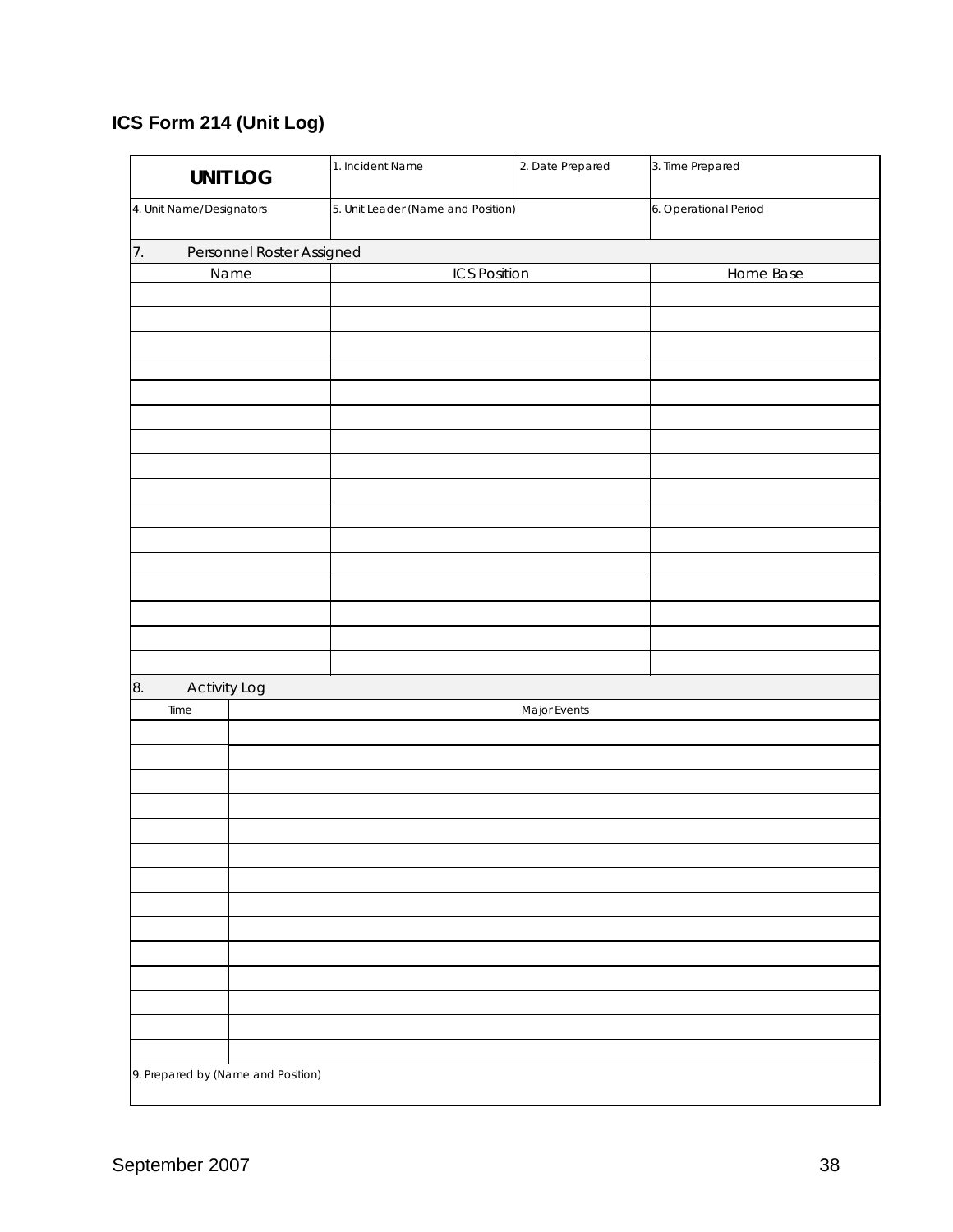## **JIC/JIS Information Release Approval Form**

| Please keep with draft and original release at all times                                                                                     |                                      |             |  |  |  |
|----------------------------------------------------------------------------------------------------------------------------------------------|--------------------------------------|-------------|--|--|--|
| <b>News Release</b><br>Media Advisory<br>Flyer<br><b>Fact Sheet</b><br>Backgrounder<br><b>PSA</b><br>Alert<br><b>Talking Points</b><br>Other |                                      |             |  |  |  |
| Document Title:                                                                                                                              |                                      |             |  |  |  |
| Document Prepared By:                                                                                                                        |                                      |             |  |  |  |
| Name:                                                                                                                                        | Title:                               | Agency:     |  |  |  |
| Date:                                                                                                                                        | Time:                                |             |  |  |  |
| Version (circle one):<br>$2^{nd}$ Draft<br>Draft                                                                                             | $3rd$ Draft<br>4 <sup>th</sup> Draft | $5th$ Draft |  |  |  |

## **Approval Parties (please obtain approval from all applicable agencies):**

|                                                  |                        | <b>CIRCLE ONE</b>           |                             | <b>SIGNATURE</b> | <b>DATE</b> |
|--------------------------------------------------|------------------------|-----------------------------|-----------------------------|------------------|-------------|
| Lead<br>PIO(s)                                   | OK to release<br>as is | Make changes<br>and release | Make changes<br>and reroute |                  |             |
|                                                  | OK to release<br>as is | Make changes<br>and release | Make changes<br>and reroute |                  |             |
|                                                  | OK to release<br>as is | Make changes<br>and release | Make changes<br>and reroute |                  |             |
|                                                  | OK to release<br>as is | Make changes<br>and release | Make changes<br>and reroute |                  |             |
|                                                  | OK to release<br>as is | Make changes<br>and release | Make changes<br>and reroute |                  |             |
| <b>Media</b><br><b>Operations</b><br><b>Team</b> | OK to release<br>as is | Make changes<br>and release | Make changes<br>and reroute |                  |             |
| <b>Research</b><br><b>Team</b>                   | OK to release<br>as is | Make changes<br>and release | Make changes<br>and reroute |                  |             |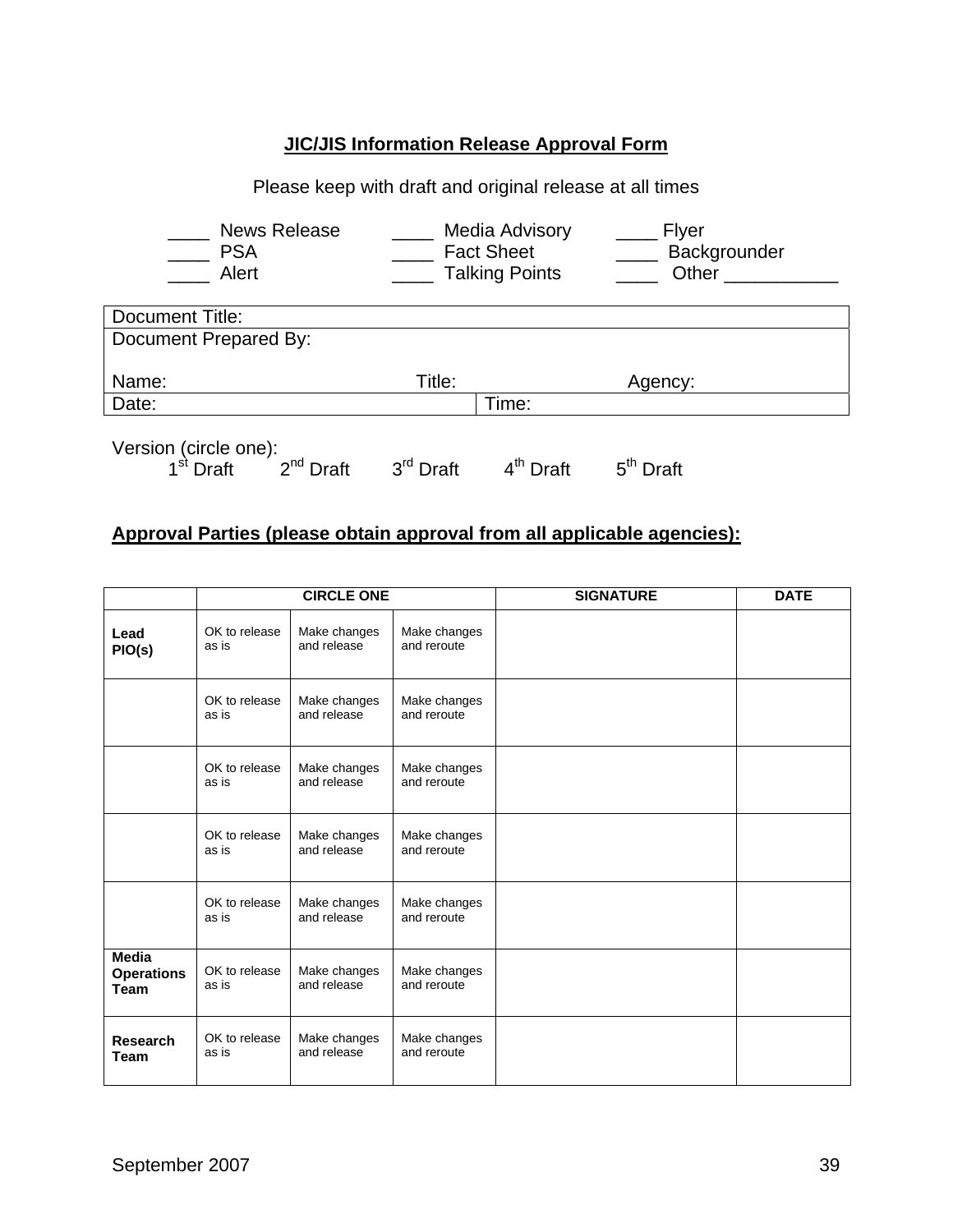# **Public Call Sheet**

|                      | <b>Information Requested:</b>   |
|----------------------|---------------------------------|
|                      |                                 |
|                      |                                 |
|                      |                                 |
| <b>Action Taken:</b> |                                 |
|                      |                                 |
|                      |                                 |
|                      |                                 |
|                      |                                 |
| $\Box$               | Refer to (check as appropriate) |
|                      | $\circ$                         |
|                      | $\circ$                         |
| $\Box$               | Complete                        |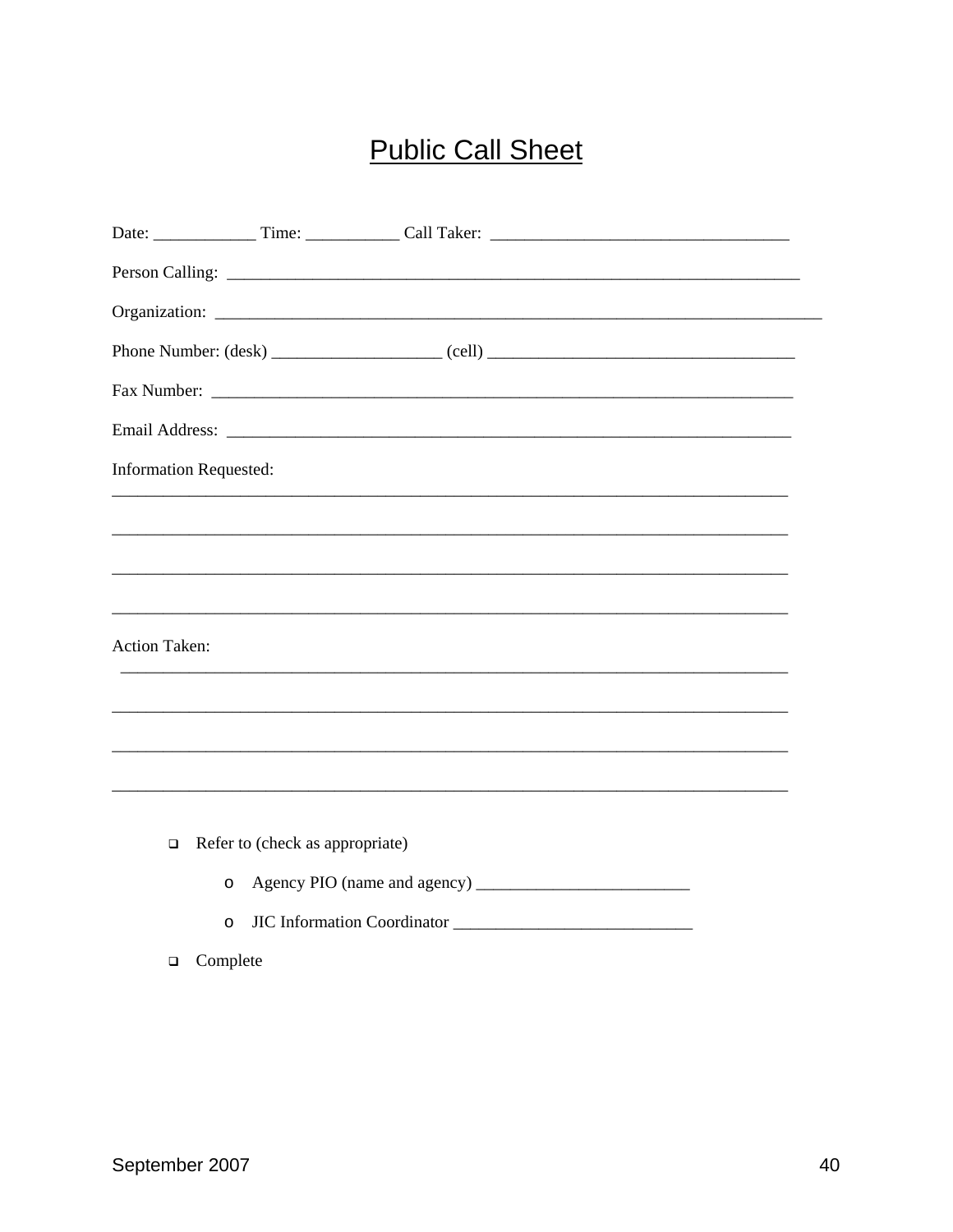# **JIC/JIS Media Call Sheet**

| Information Requested: |  |  |
|------------------------|--|--|
|                        |  |  |
|                        |  |  |
|                        |  |  |
| <b>Action Taken:</b>   |  |  |
|                        |  |  |
|                        |  |  |
|                        |  |  |
|                        |  |  |
|                        |  |  |

- $\Box$  Refer to (check as appropriate)
	-
	- o JIC Information Coordinator
- $\Box$  Complete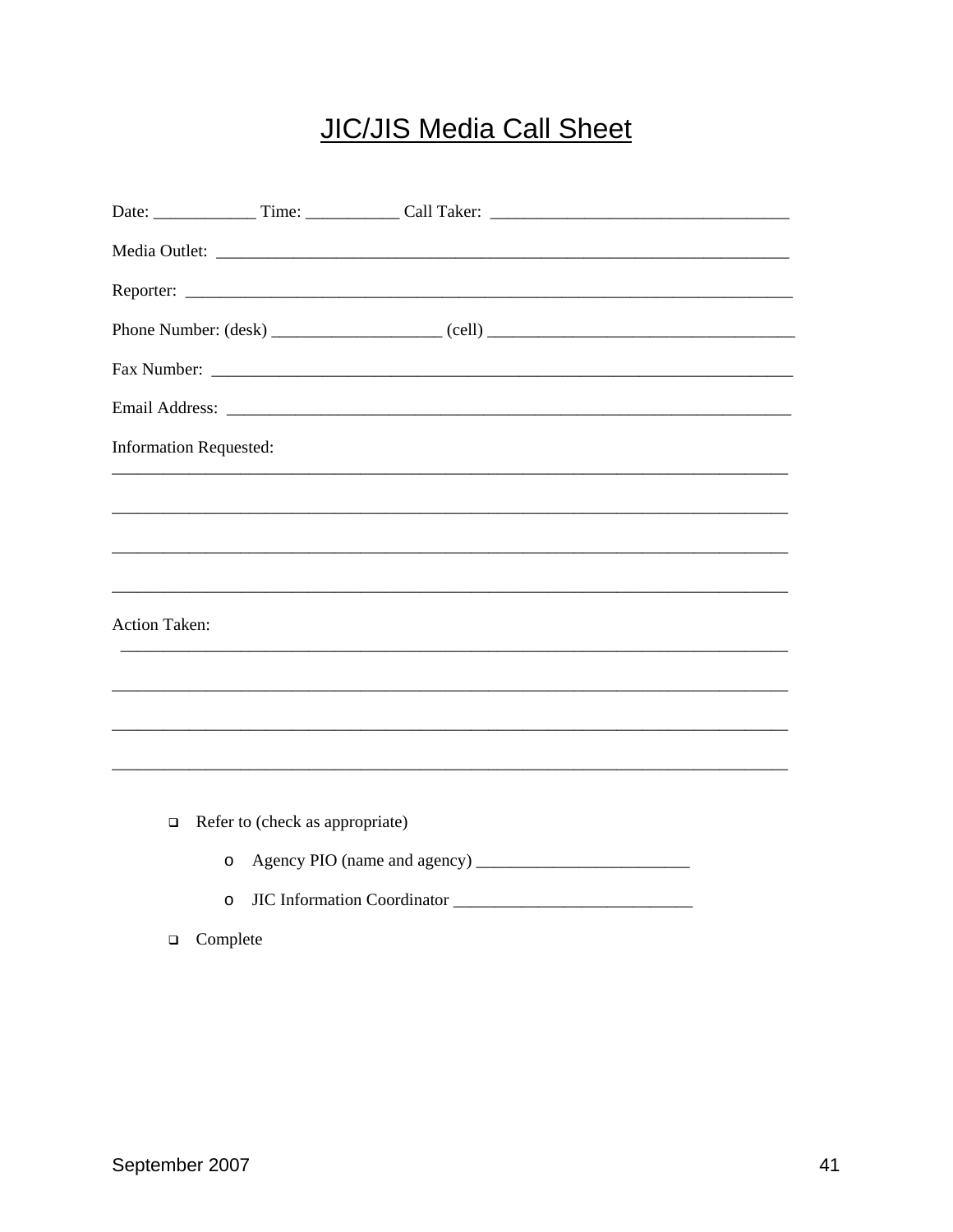# Media Sign-In Sheet

| CHECK-IN SHEET | <b>INCIDENT NAME:</b> |           | DATE:    |                      |
|----------------|-----------------------|-----------|----------|----------------------|
| <b>AGENCY</b>  | <b>NAME</b>           | DATE/TIME | CONTACT# | <b>EMAIL ADDRESS</b> |
|                |                       |           |          |                      |
|                |                       |           |          |                      |
|                |                       |           |          |                      |
|                |                       |           |          |                      |
|                |                       |           |          |                      |
|                |                       |           |          |                      |
|                |                       |           |          |                      |
|                |                       |           |          |                      |
|                |                       |           |          |                      |
|                |                       |           |          |                      |
|                |                       |           |          |                      |
|                |                       |           |          |                      |
|                |                       |           |          |                      |
|                |                       |           |          |                      |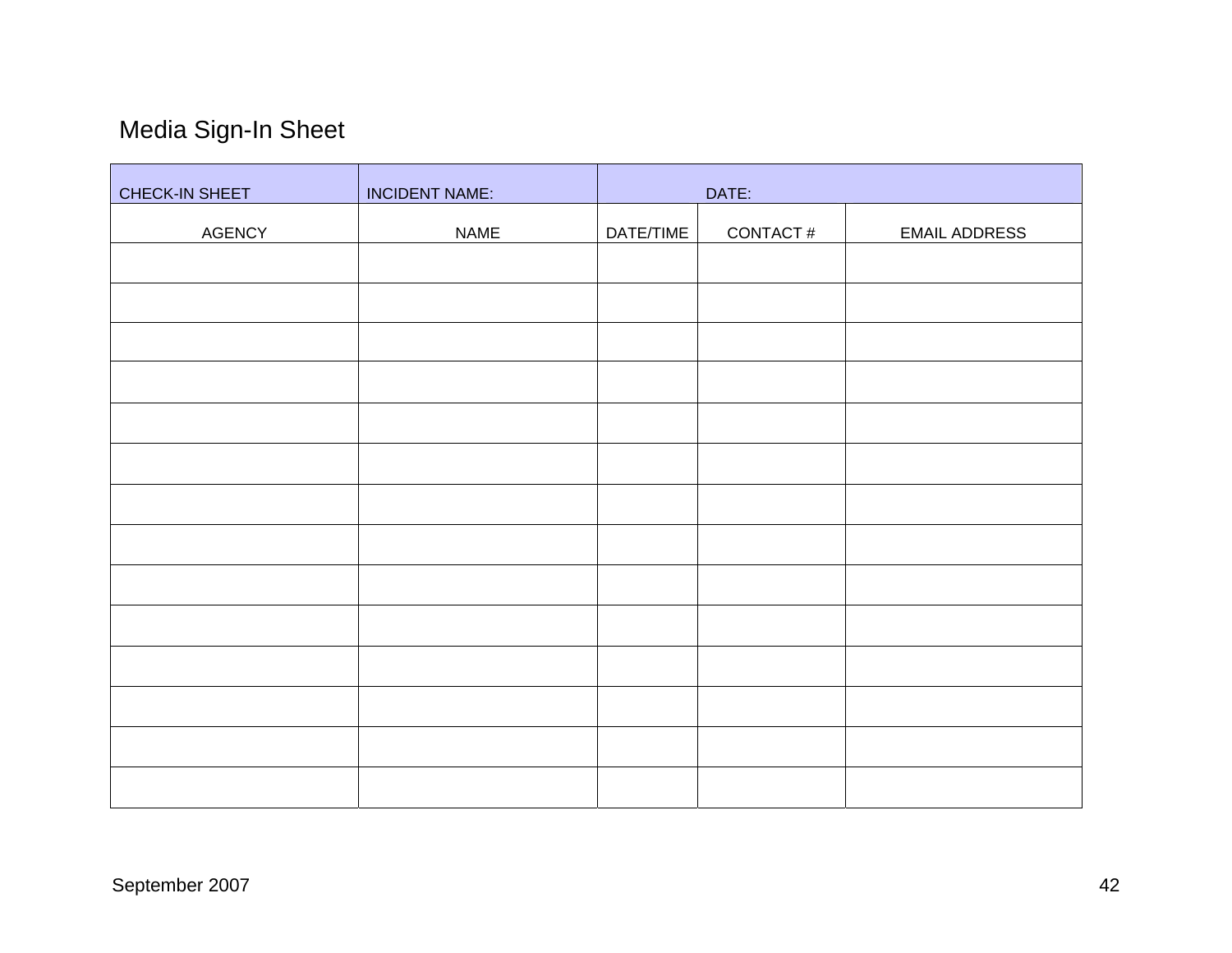## MESA COUNTY JOINT INFORMATION CENTER MEDIA MONITORING WORKSHEET

| DATE: | TIME: | <b>MEDIA OUTLET:</b> | REPORTER: | <b>REPORT DETAILS:</b> | TONE OF COVERAGE |
|-------|-------|----------------------|-----------|------------------------|------------------|
|       |       |                      |           |                        |                  |
|       |       |                      |           |                        |                  |
|       |       |                      |           |                        |                  |
|       |       |                      |           |                        |                  |
|       |       |                      |           |                        |                  |
|       |       |                      |           |                        |                  |
|       |       |                      |           |                        |                  |
|       |       |                      |           |                        |                  |
|       |       |                      |           |                        |                  |
|       |       |                      |           |                        |                  |
|       |       |                      |           |                        |                  |
|       |       |                      |           |                        |                  |
|       |       |                      |           |                        |                  |
|       |       |                      |           |                        |                  |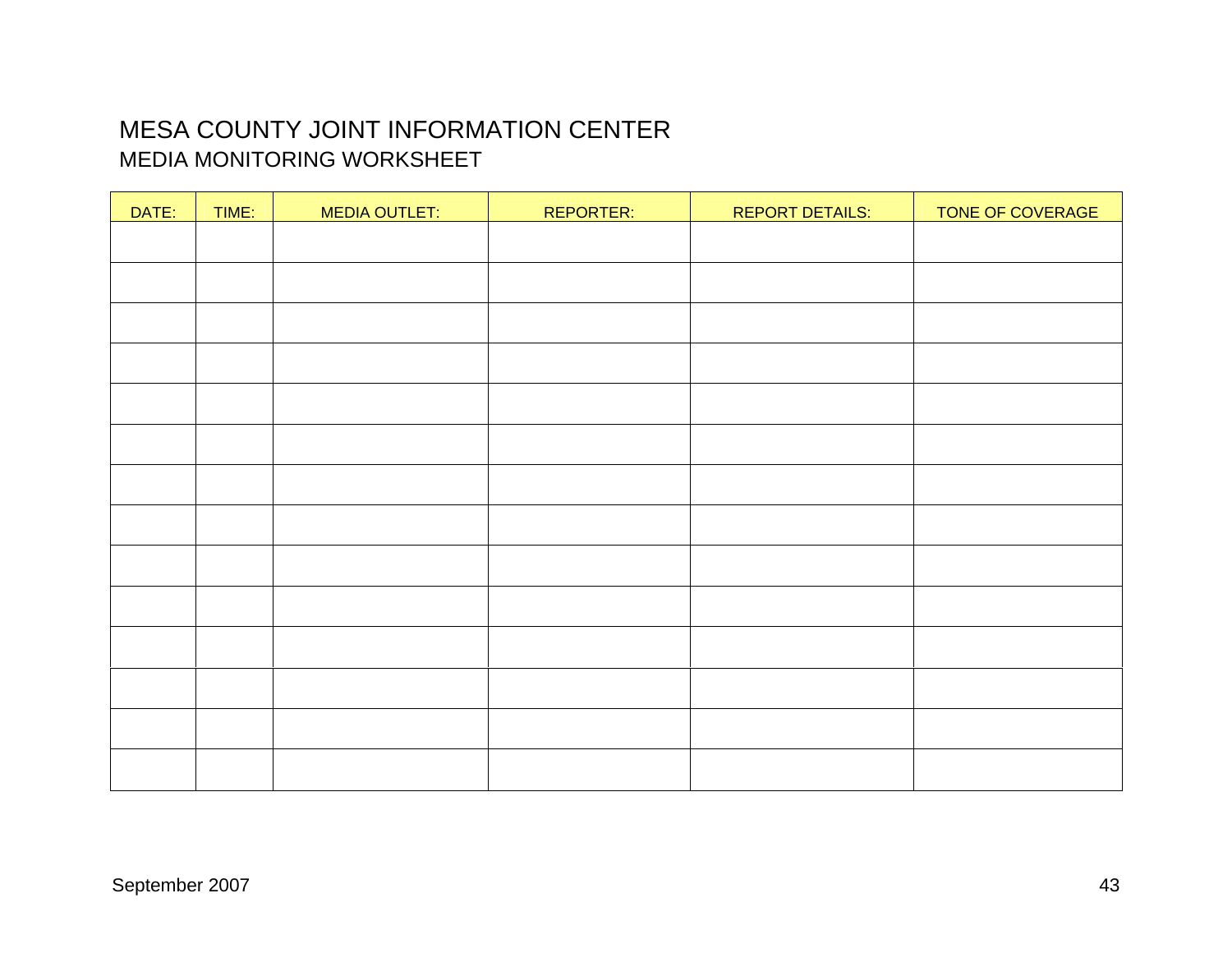## **JOINT INFORMATION CENTER**

## **Media Content Analysis Worksheet**

| Date of news: __________________ |  |
|----------------------------------|--|
|                                  |  |
| Reporter: ___________________    |  |
| Coverage synopses:               |  |
|                                  |  |
| Issues:                          |  |
| Inaccuracies:                    |  |
| View points:                     |  |
| Corrections:                     |  |
|                                  |  |

Who notified of discrepancies: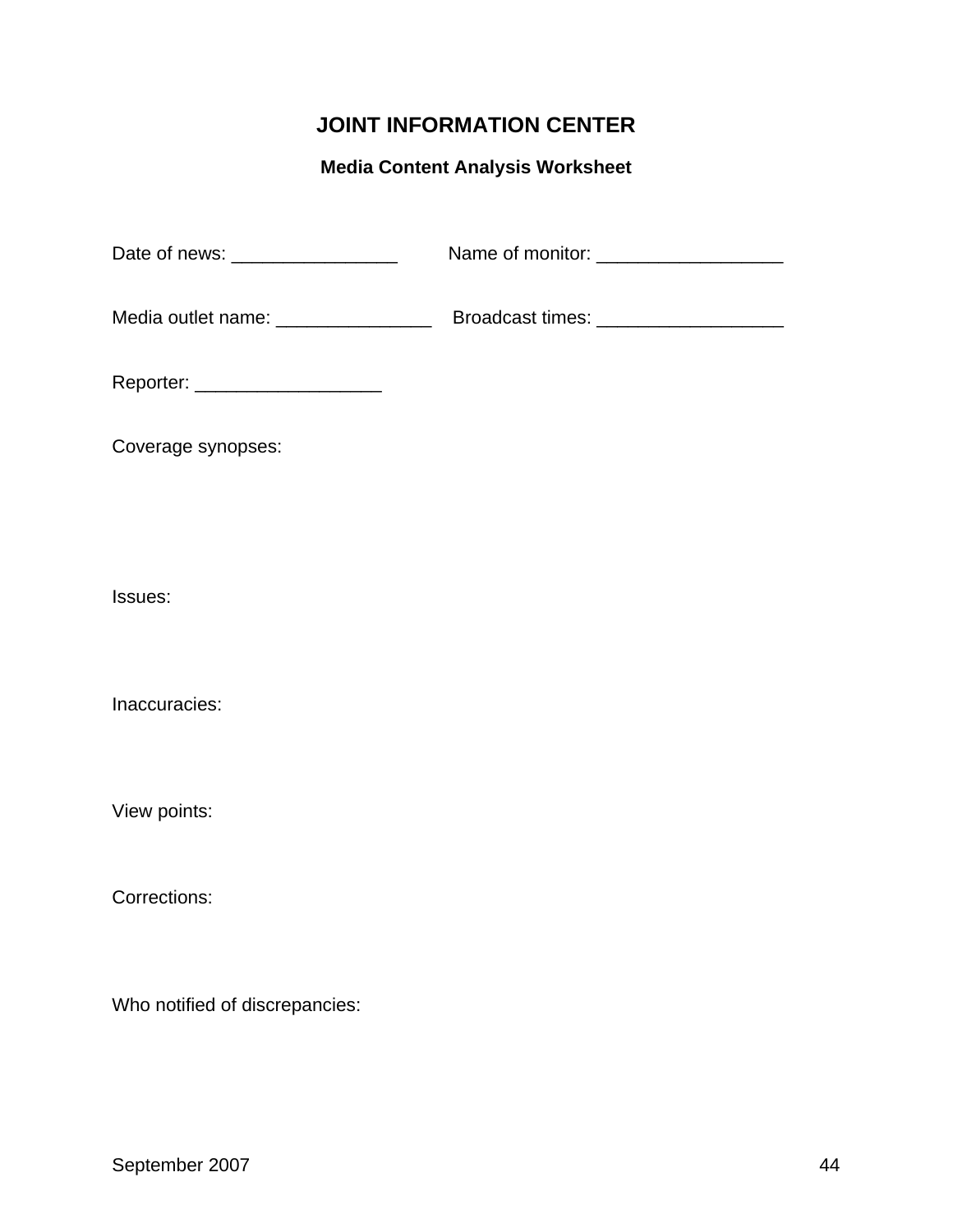## **MESSAGE PREPARATION TEMPLATE**

**Prepare a statement of commitment, empathy or concern** to use as an introduction. Put yourself into the shoes of your audience and address what they are most concerned about.

*Example: "Before I give you an update of the incident, I'd like to say our number one concern is the safety of the community."* or *"The most important objective in our operation is ensuring a resolution to this situation as soon as possible.*"

NOTE: From this point on, sentences should be short – seven to 12 words in length.

**Prepare one to three key messages** you want to address and incorporate them into a bridge between the sentence above and the body of your statement.

*Example: "Precautionary vaccination is the best course of events and we're starting clinics later today."* 

#### **Clarify facts and give a call for action.**

| Who experience and the second service of the service of the service of the service of the service of the service of the service of the service of the service of the service of the service of the service of the service of t |                                          |  |  |  |  |  |  |
|--------------------------------------------------------------------------------------------------------------------------------------------------------------------------------------------------------------------------------|------------------------------------------|--|--|--|--|--|--|
|                                                                                                                                                                                                                                |                                          |  |  |  |  |  |  |
|                                                                                                                                                                                                                                |                                          |  |  |  |  |  |  |
|                                                                                                                                                                                                                                |                                          |  |  |  |  |  |  |
| Why experience and the second contract of the second contract of the second contract of the second contract of the second contract of the second contract of the second contract of the second contract of the second contract |                                          |  |  |  |  |  |  |
|                                                                                                                                                                                                                                |                                          |  |  |  |  |  |  |
|                                                                                                                                                                                                                                |                                          |  |  |  |  |  |  |
|                                                                                                                                                                                                                                |                                          |  |  |  |  |  |  |
|                                                                                                                                                                                                                                |                                          |  |  |  |  |  |  |
|                                                                                                                                                                                                                                |                                          |  |  |  |  |  |  |
|                                                                                                                                                                                                                                |                                          |  |  |  |  |  |  |
|                                                                                                                                                                                                                                |                                          |  |  |  |  |  |  |
| Finally, check your message for the following:                                                                                                                                                                                 |                                          |  |  |  |  |  |  |
| Positive action steps<br>$\blacksquare$                                                                                                                                                                                        | No jargon<br>٠                           |  |  |  |  |  |  |
| Honest/open tone<br>٠                                                                                                                                                                                                          | No judgmental phrases<br>٠               |  |  |  |  |  |  |
| Applied risk communication principles<br>٠                                                                                                                                                                                     | No humor<br>٠                            |  |  |  |  |  |  |
| Clarity<br>п                                                                                                                                                                                                                   | No extreme speculation<br>$\blacksquare$ |  |  |  |  |  |  |

No extreme speculation

Simple words, short sentences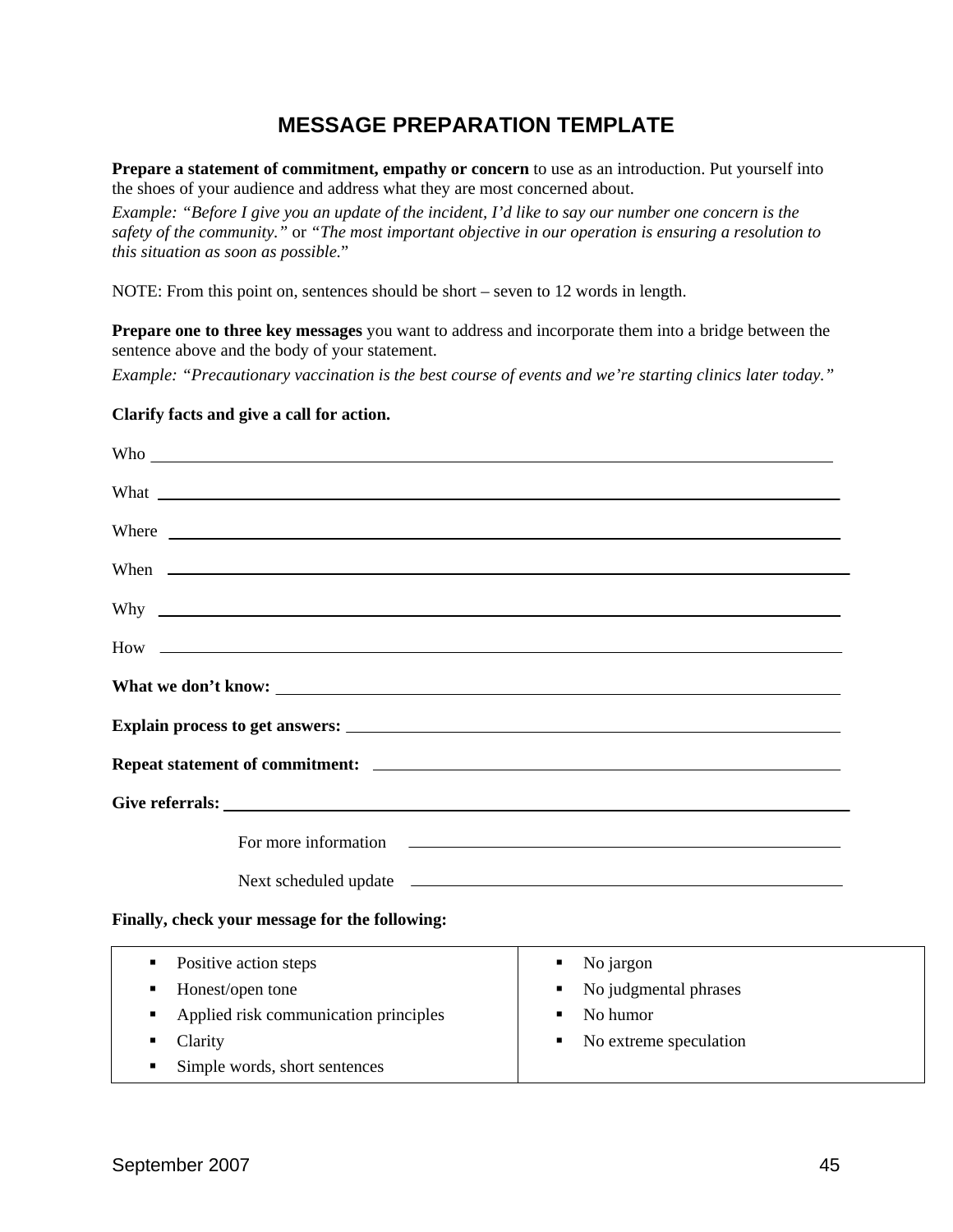## **JOINT INFORMATION CENTER**

### **Moderator Script Outline**

Welcome to today's (this morning's/tonight's) news conference.

My name is

We will be presenting information on:

With us today are:

We will begin today with brief statements by representatives of the Unified Command. Then we will open the floor to your questions.

Because of the on-going response needs, we will be available for \_\_\_\_\_\_\_\_\_\_\_\_\_\_\_ minutes today.

Our next informational update will be provided at \_\_\_\_\_\_\_\_\_\_\_\_.

Following the news conference, staff of the Joint Information Center staff and I will try to help you with any further needs.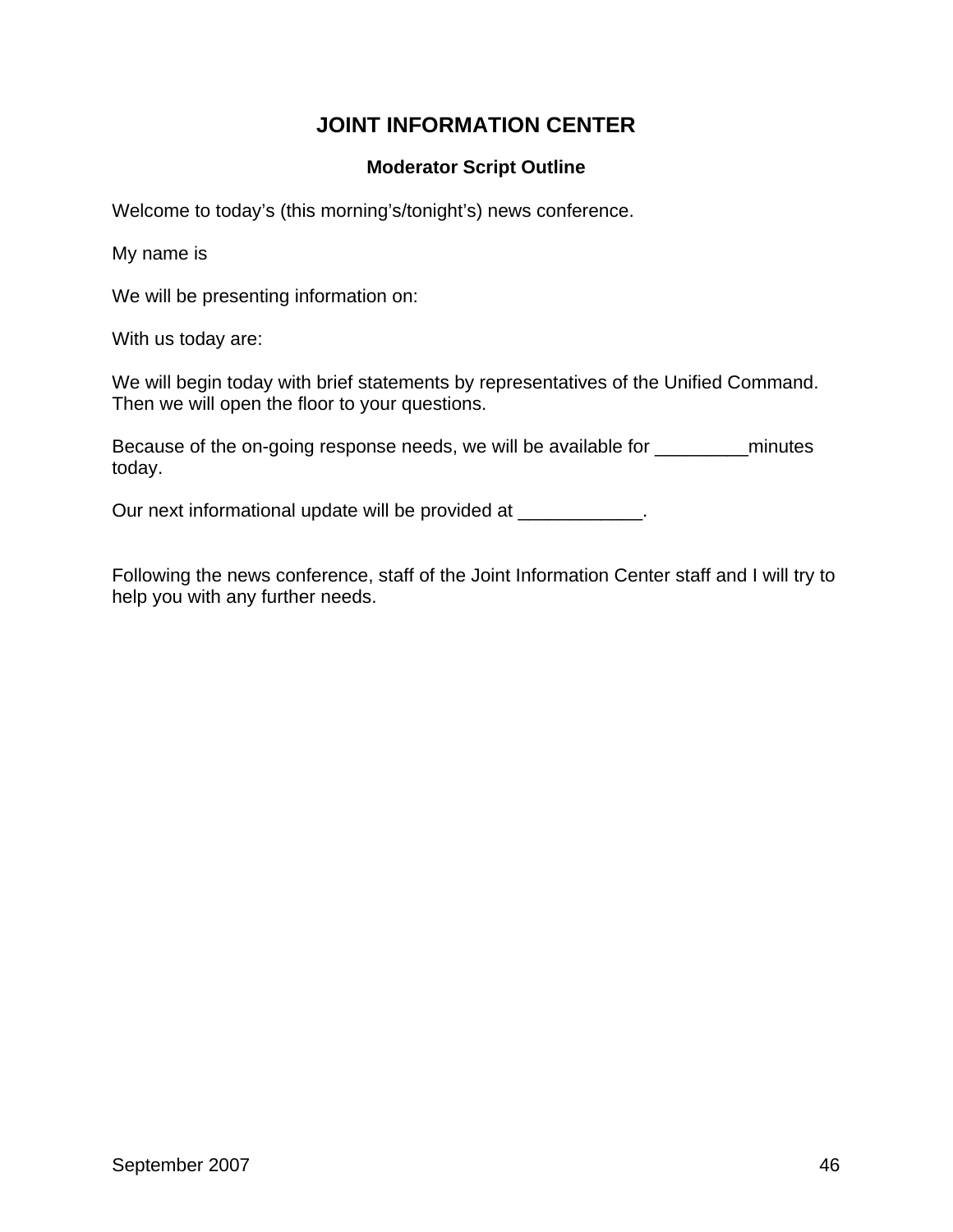## SITUATION WORKSHEET

| Received From:                                                                                  | Incident Name: |  |  |
|-------------------------------------------------------------------------------------------------|----------------|--|--|
| Dept./Agency                                                                                    | Date/Time:     |  |  |
|                                                                                                 |                |  |  |
| <b>Contact Name:</b>                                                                            |                |  |  |
| Radio:                                                                                          | Phone:         |  |  |
|                                                                                                 |                |  |  |
|                                                                                                 |                |  |  |
| Area Involved:                                                                                  |                |  |  |
|                                                                                                 |                |  |  |
| Number Injured or Dead:                                                                         |                |  |  |
|                                                                                                 |                |  |  |
|                                                                                                 |                |  |  |
| Number and type of special facilities (shelters, donation centers, etc.)                        |                |  |  |
|                                                                                                 |                |  |  |
|                                                                                                 |                |  |  |
| Road Status (closure, evacuation routes, etc.)<br>and Status (closure, evacuation routes, etc.) |                |  |  |
|                                                                                                 |                |  |  |
| Status of Dept./Agency, mutual aid availability:                                                |                |  |  |
|                                                                                                 |                |  |  |
| Shortages of critical resources and unfilled orders for critical resources:                     |                |  |  |
|                                                                                                 |                |  |  |
| Homes, infrastructure, watersheds, etc. threatened by incident:                                 |                |  |  |
|                                                                                                 |                |  |  |
|                                                                                                 |                |  |  |
| Dept./Agency problems and/or concerns:                                                          |                |  |  |
|                                                                                                 |                |  |  |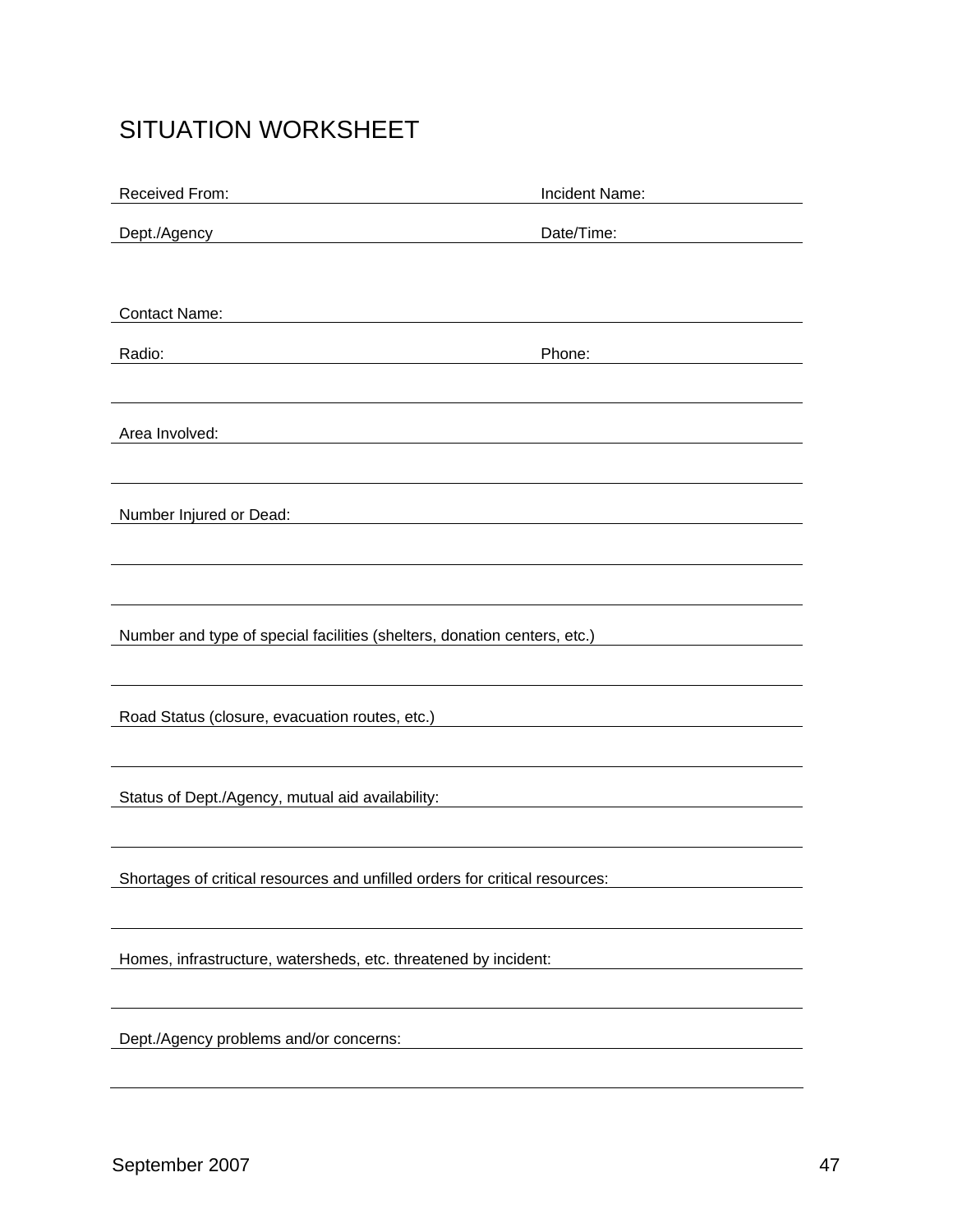## **News Conference Checklist**

## **Facilities**

Conduct a walk-through before the event and the morning of the event.

- Site satisfactory
- \_\_\_\_\_\_Space adequate
- **Example 25 Security available, if needed.**
- **Example 3** Accessible for physically disabled
- Parking available
- \_\_\_\_\_\_Outdoors grounds in good condition
- \_\_\_\_\_\_Visuals identified

#### **Equipment**

Test equipment before and on the day of the event. Allow time for replacement and know who to contact about equipment problems.

- \_\_\_\_\_\_Microphone/amplifier
- \_\_\_\_\_\_Podium
- \_\_\_\_\_\_Platform/stage
- \_\_\_\_\_\_Acoustics
- \_\_\_\_\_\_Visual aids (equipment, screens, easel, charts, etc.)
- **\_\_\_\_\_\_Heat/air (where controls are/how to adjust them if necessary)**
- \_\_\_\_\_\_Video/audio recording equipment, including mult box
- **Example 2** Seating arrangements
- \_\_\_\_\_\_Registration table –*one for press and one for guests*
- **Signage**
- \_\_\_\_\_\_Tables
- \_\_\_\_\_\_Chairs
- \_\_\_\_\_\_Table cloths
- $\textsf{Logo} \ (\text{s})$
- \_\_\_\_\_\_Timer

#### **Materials**

These should all be prepared in advance.

- \_\_\_\_\_\_Sign-in sheets- *name, address, phone numbers, email address, affiliation*
- \_\_\_\_\_\_Name tags
- Tent cards for press conference participants if needed

\_\_\_\_\_\_Posters

- \_\_\_\_\_\_Press kits-*have them available at the sign in table for press*
- Pads and pencils
- \_\_\_\_\_\_Participant materials- *press kits, releases, etc*.
- Agenda

#### **Staffing and Set-up**

Your staff should be professionally dressed and wearing name tags.

Speakers

\_\_\_\_\_\_Staff on hand and in place-*station the greeter(s) appropriately*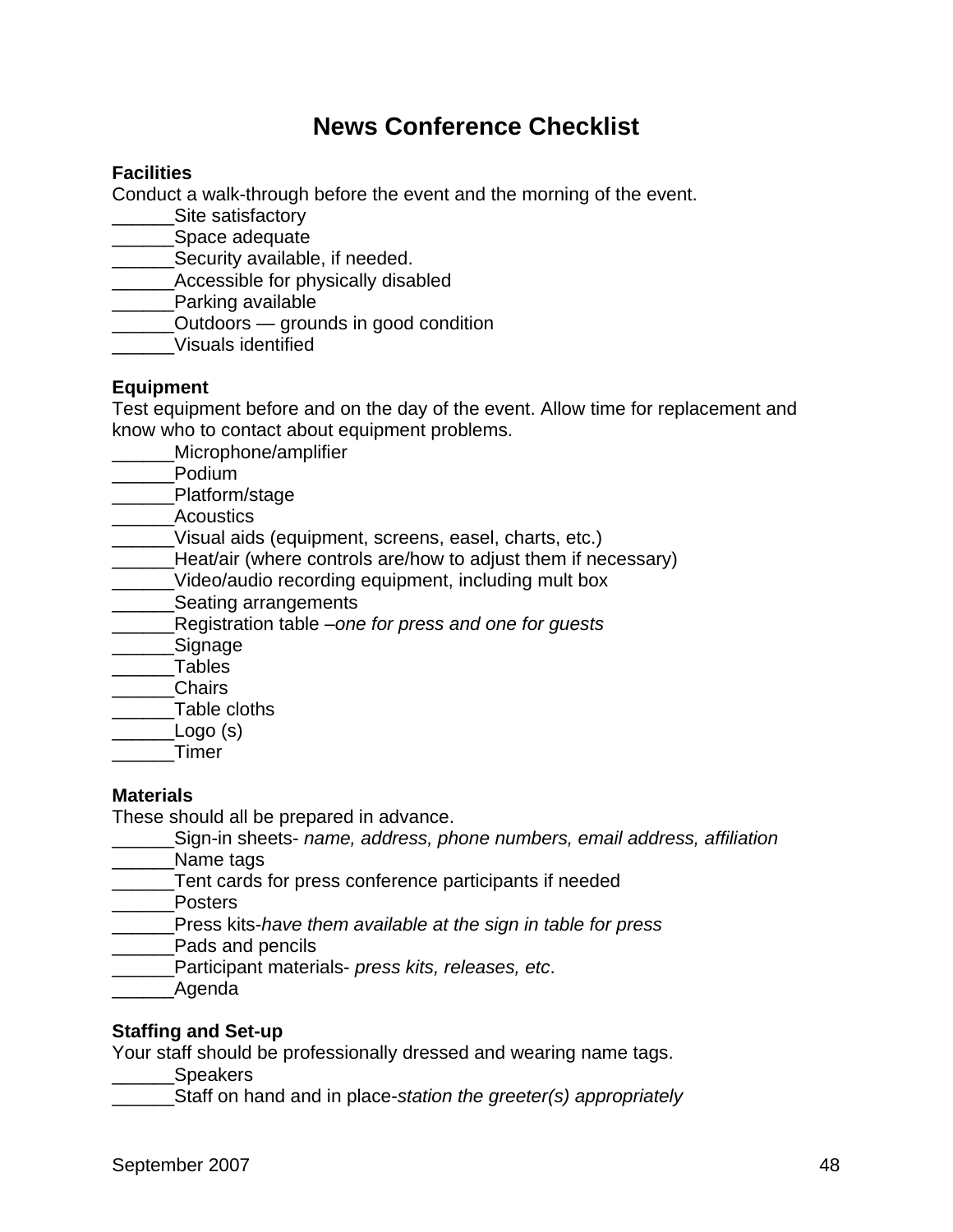| <b>Refreshments/ Water</b> |  |
|----------------------------|--|
| Photographer               |  |

#### **Before the Conference**

- Find credible spokespersons
- Develop key messages
- Choose an appropriate date
- Choose a convenient time
- Identify a site
- Write a media advisory
- Develop a media list
- Fax the media advisory
- Have your materials prepared
- Have the site of the conference well prepared
- Send information to 211

#### **Day of the Conference**

- Review key messages and news conference agenda prior to conference
- Meet members of the press
- PIO should introduce the speakers
- Start promptly
- Have additional people available to answer questions if needed

#### **After the Press Conference**

- Consider sending thank you notes to the VIPs who attended
- Distribute the press kit to key media who were unable to attend
- Monitor the press coverage

#### **When to Hold a Press Conference**

There are times when a press conference or media event is the best way to broadly deliver important information about your program to the press. They offer the potential for reaching multiple reporters from the broadcast, print, and trade press at a single event. Press conferences can be efficient and exciting. They heighten interest in the story and may even reinforce the natural competitiveness of the press, increasing the prospects of your story being covered. Consider the following points in deciding if you should hold a press conference:

- Is your story newsworthy, timely, and of interest to news-reporting organizations?
- Are there alternative means of delivering your message that would be equally or more effective?
- Does the press conference offer reporters special advantages, such as interesting visuals and hearing directly from experts, key officials, and other important figures?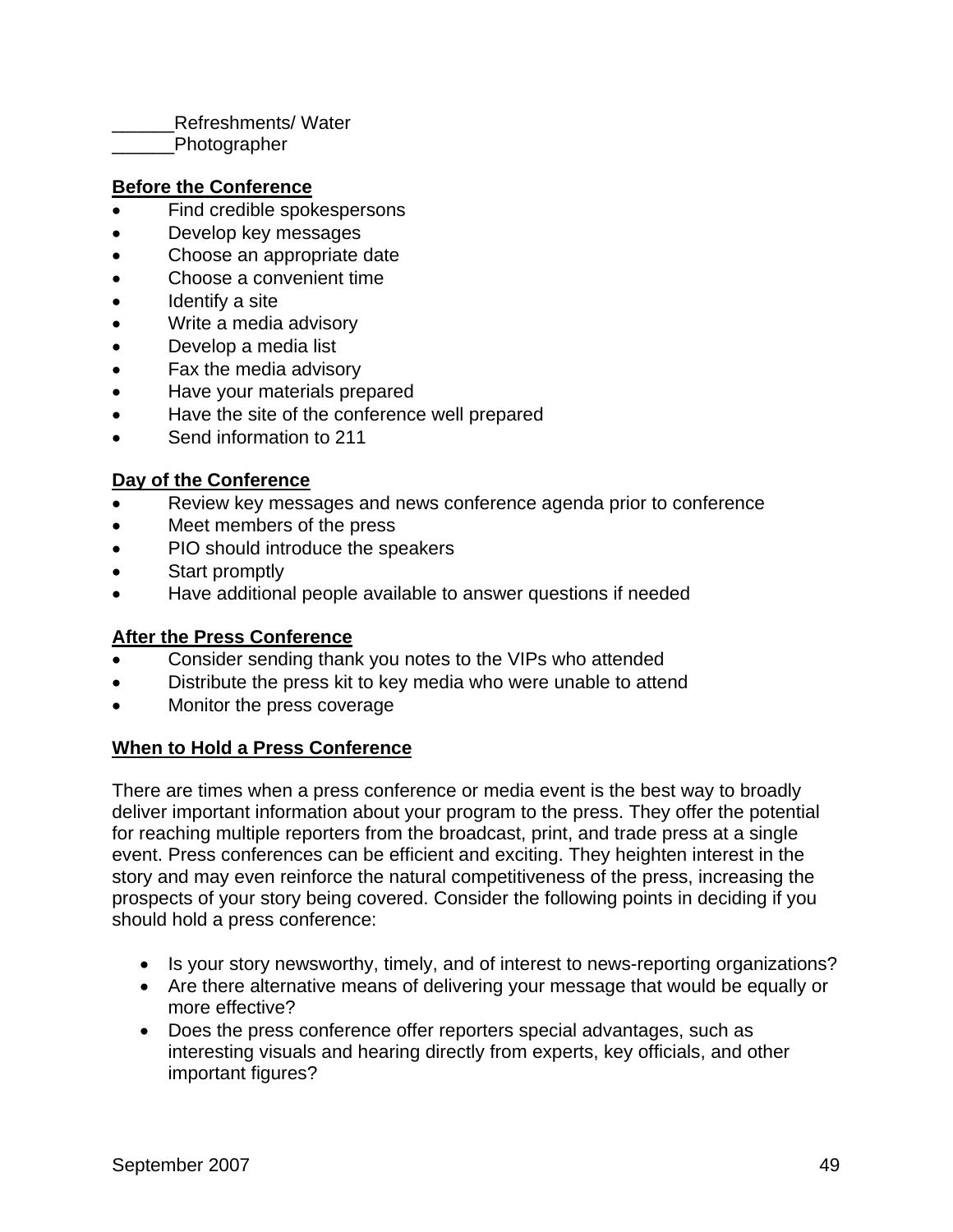Successful press conferences invariably involve a great deal of staff time and should not be undertaken without good reason. Even with a strong topic and story, it is not easy to secure press attendance

#### **How to Prepare Your Spokesperson for the Event**

It is good practice to have a primary spokesperson for your issue. That person should be well prepared for the event and ready to answer reporters' questions. To help your spokesperson:

- Develop a brief statement under 10 minutes is a good rule-of –thumb and a set of "talking points" that focus on your key messages.
- Consider using visual aids such as poster-size charts or overheads. If you produce visuals, they should be clear and easily understood, and visible from any point in the press area.
- Anticipate questions and prepare clear, brief answers.
- Provide the statement, "talking points," and Q&As to your spokesperson and anyone else who might be answering questions. (Note: Do not disturb talking points or Q&As; they are for internal use only.)
- Schedule a rehearsal. You may want to have several people there to give it the feel of the actual event, and you may want to videotape it to assess and improve the presentation.
- Decide how questions will be handled. If more than one person in involved in the presentation, it is a good idea to have a moderator who is knowledgeable about the participants and can call on the best person to answer each question.

#### **Before the News Conference**

- Find credible spokespersons who will work with PIO/JIC to develop key messages.
- Choose an appropriate date for the press conference. Make sure your conference doesn't coincide with another news conference or community event.
- Choose a convenient time for the press. The best time to schedule a news conference is 10:00 a.m. This allows time in the morning for the assignment editor to review the story options for the day and to assign a reporter to your event. Remember, TV and radio producers need time to edit the story for broadcast, and newspaper reporters need time to write. That's why the morning hours are preferable.
- Identify a site for your news conference. Consider parking, security, and photo op needs. Remember that TV tells its story in pictures, so make your site as visually appealing as possible.
- Write a media advisory using the "who, what, where, when and why" basics. Keep it brief — a media advisory is not a press release. Include crucial information such as directions, a map, where to enter the building, parking instructions, and what will be addressed at the news conference.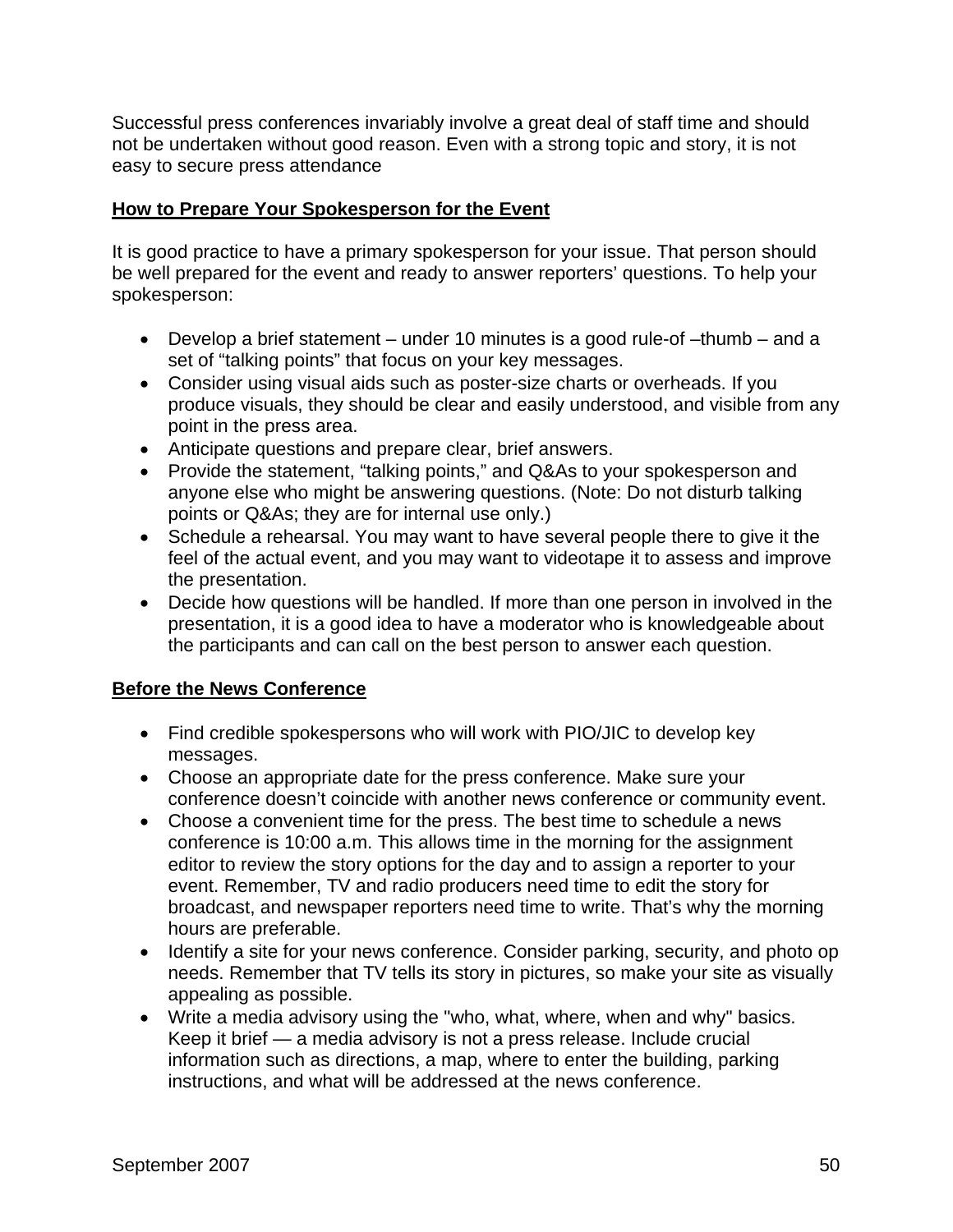- Fax and/or email the media advisory to your list of journalists. Fax it as early as two days before the event, then follow up with a phone call to confirm that it has been received by each newsroom. Fax it again the day before and the morning of the event. Be vigilant about making follow-up calls to sell your story to the assignment editor.
- Have your materials prepared and ready to be distributed to the attendees. You should include a press release, a fact sheet and/or brochures, information on your organization, photos, graphs, charts.
- Have the site of the conference well prepared. Post signs or other visuals in advance, if possible. Also, post directional signs to guide journalists to the site.

#### **The Day of the Press Conference**

- Review your logistics and the instructions above. Arrive at least an hour ahead of time if possible.
- Meet members of the press as they arrive. Take down their names and phone numbers and give each of them a press kit, agenda, general information and a press release.
- Start the news conference no later than five minutes after the announced time. Have the speakers present and allow some time for questions and answers. Have the PIO facilitate the Q and A session.

#### **Moderator Script Outline**

Review and complete Moderator Script Worksheet found on page 45.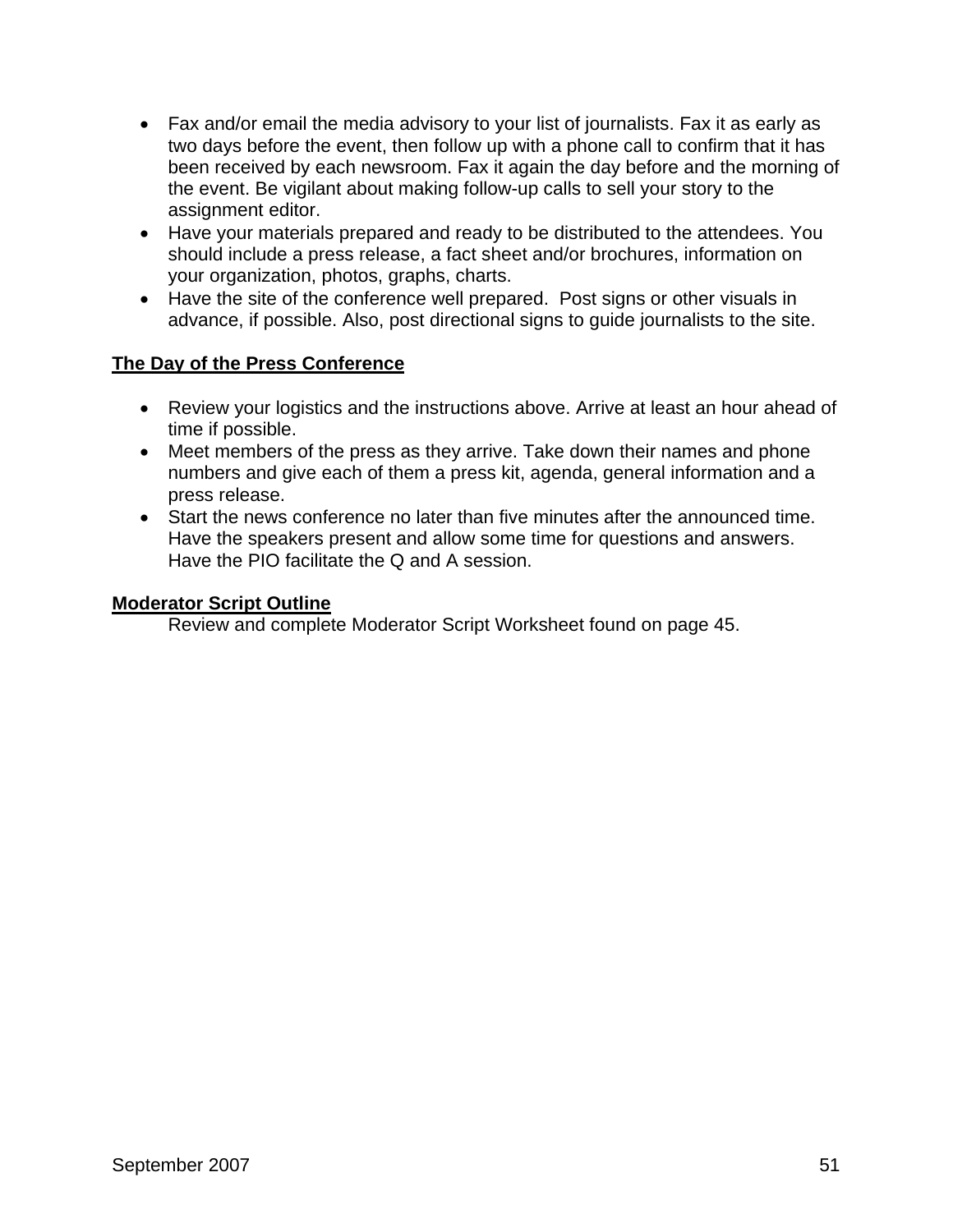#### **JIC/JIS MANAGER DAILY CHECKLIST**

- $\Box$  Receive briefing from off-going shift;
- $\Box$  Develop and monitor information operations in support of overall response efforts;
- $\Box$  Maintain high level of understanding of current situation and response operations by attending unified command post briefings or briefing with lead agency PIO;
- $\Box$  Ensure information is being provided to the public and all other stakeholders;
- $\Box$  Monitor any request identified by the unified commander of JIC as "special" (e.g., VIPs, special interest, local issues);
- $\Box$  Ensure necessary work space, materials, equipment and personnel are available or requested;
- $\Box$  Ensure appropriate and timely communications are maintained by the JIC with government, community and media throughout the response;
- $\Box$  Ensure all the hard work done by yourself and the members of the JIC is well documented and delivered to the appropriate places;
- $\Box$  Complete daily log;
- $\Box$  Gather staff time sheets, review and submit.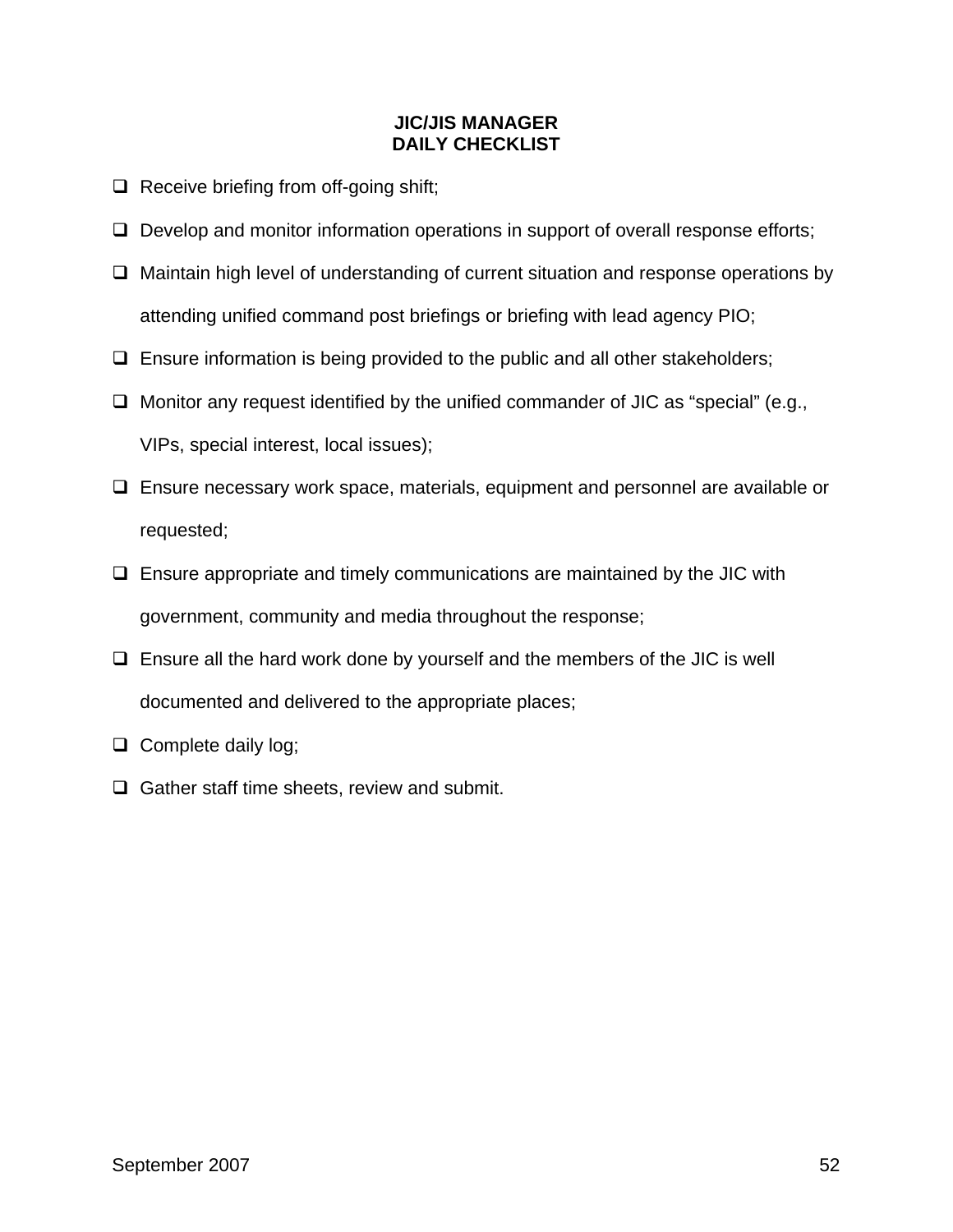## **JIC/JIS STAFF MEETING CHECKLIST**

Date: \_\_\_\_/\_\_\_\_\_/\_\_\_\_\_ Time: \_\_\_\_\_:\_\_\_\_\_

| <b>Staff member</b>              | <b>Accomplishments or Assignments</b> |
|----------------------------------|---------------------------------------|
| 1. Lead PIO                      |                                       |
| 2. PIO Assistant                 |                                       |
| 3. JIC Manager                   |                                       |
| 4. Research Team Leader          |                                       |
| 5. Media Operations Leader       |                                       |
| 6. Logistics Team Leader         |                                       |
| Data Gathering Unit Leader<br>7. |                                       |
| 8. Call Center Leader            |                                       |
| 9. Dissemination Unit Leader     |                                       |
| 10. Field PIOs                   |                                       |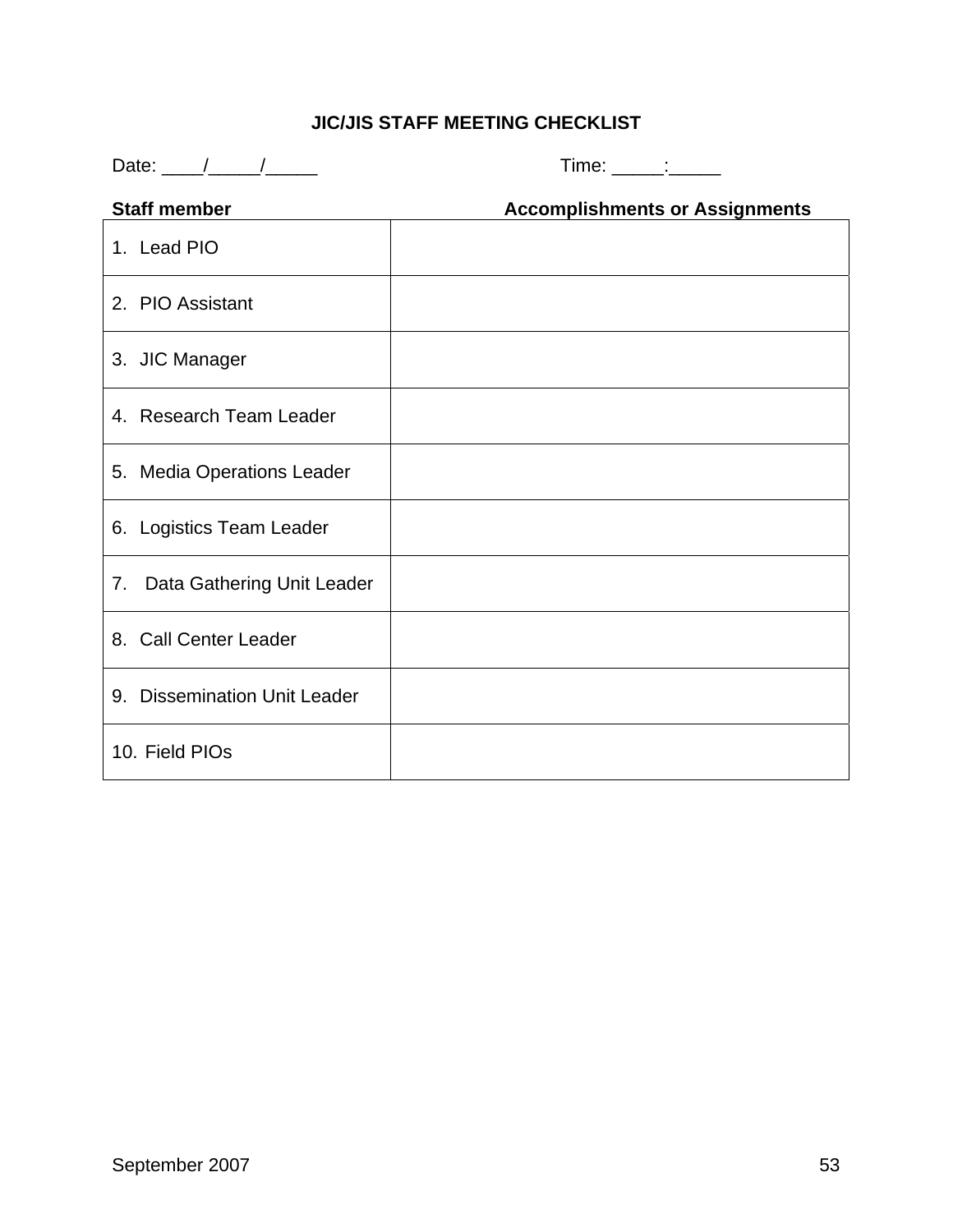#### **LEAD PIO DAILY CHECKLIST**

- $\Box$  Receive briefing from off-going shift;
- $\Box$  Develop and monitor information strategies in support of overall response efforts;
- $\Box$  Monitor JIC's activities to ensure information strategies are being followed;
- $\Box$  Maintain high level of understanding of current situation and response operations by attending unified command post briefings;
- $\Box$  Ensure public affairs people in field are given assignments;
- $\Box$  Receive approval from unified commander on all information released from the JIC;
- $\Box$  Ensure staff in JIC work with the necessary people to obtain the most current information;
- $\Box$  Provide unified commander with timely information about external perceptions, concerns and needs regarding the incident and response;
- $\Box$  Ensure the speakers for news briefings are well-prepared by the JIC beforehand;
- $\Box$  Ensure all the hard work done by yourself and the members of the JIC is well documented and delivered to the appropriate places;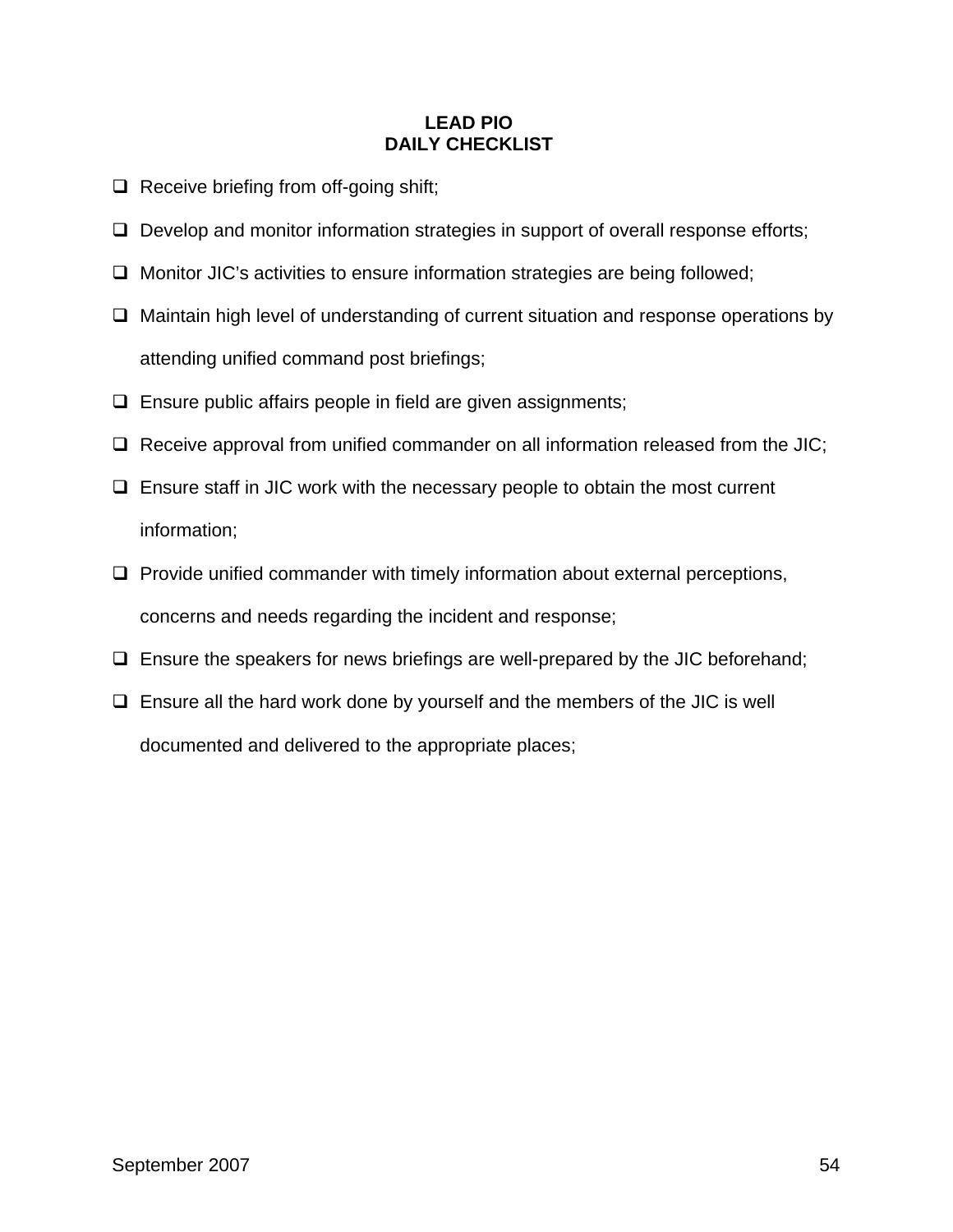#### **TOWN MEETING CHECKLIST**

The following checklist should be used in setting up town meetings. Personnel from several units of the JIC (e.g., Lead PIO, Research, Logistics) will play some role in conducting this activity. Risk communication principles note exhibit hall-type town meetings are far more successful than traditional question and answer-type sessions. The PIO Assistant, with input from others, should coordinate for displays, as well as speakers to staff them. The media should be invited to town meetings.

1. Select the appropriate time for the exhibit/town meeting.

**NOTE**: The end of the working day is best, although this may conflict with media newscasts. Tuesday and Thursday have proven to generate greater attendance.

2. Select an appropriate meeting format, i.e., open house, audio/visual presentation, panel discussion.

3. Select and schedule an appropriate location.

**NOTE**: The location should be easily accessible, with plenty of parking, power and minimal background noise. Provide signage to the specific room.

4. Notify the community of the event with adequate advance notice.

5. Set up exhibits, schedule and conduct speaker preparation and give any assistance with materials for exhibits.

1. Appoint a town meeting moderator, usually the Lead PIO.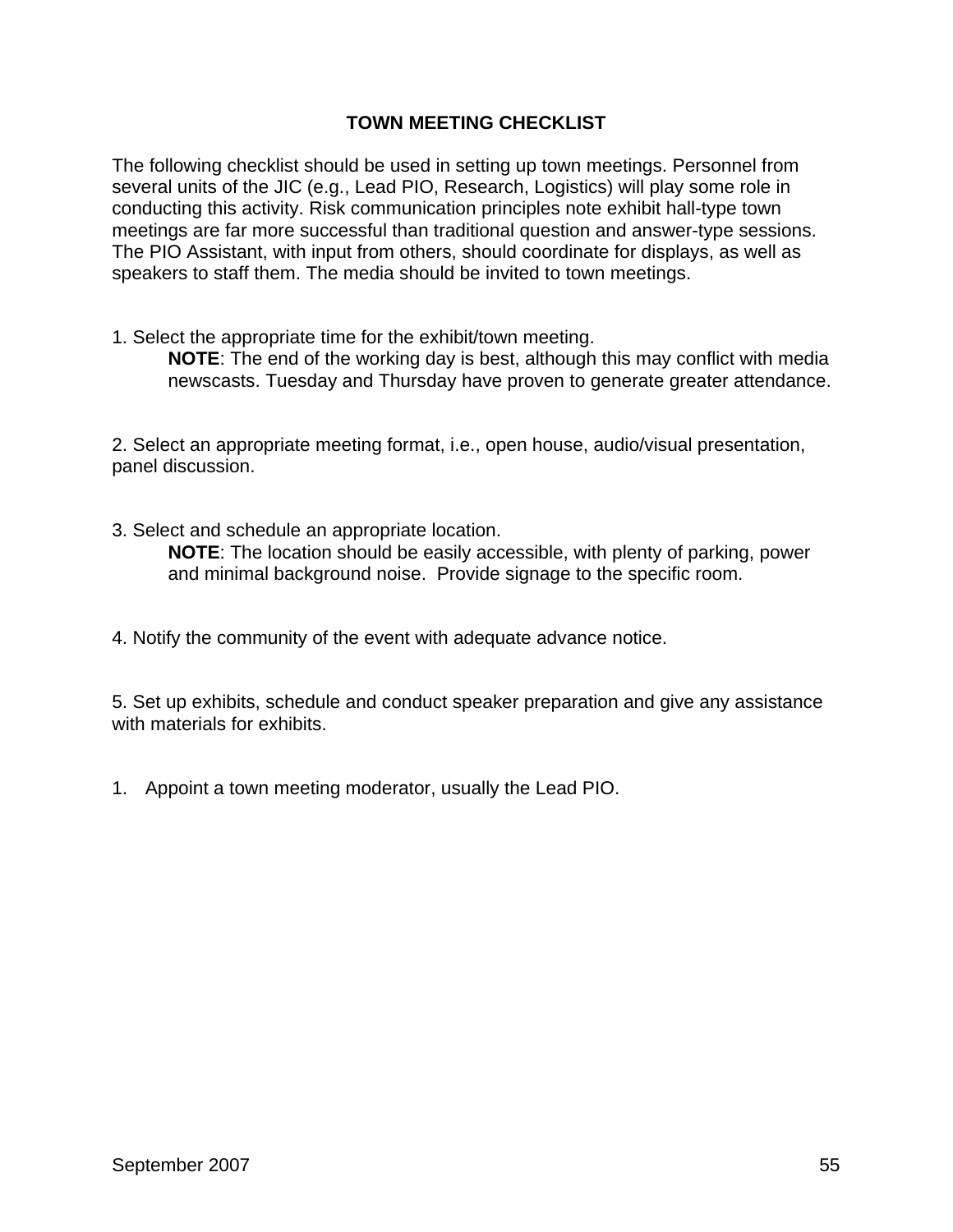#### **JOINT INFORMATION CENTER EQUIPMENT CHECKLIST**

#### **ITEMS FROM STORAGE**

Batteries, replacements for all equipment (AAA, AA, 9-volt, C, D, camera) Binder clips, various sizes Binders (3-ring) with dividers, several Clipboards CD's or memory sticks (flash/thumb drives) Dry erase markers and eraser Easels Extension cords with three prongs, 4 20-foot File folders Flip chart paper, 4 pads 3-hole punch JIC forms- hard and electronic copies Name tags Paper clips Paper pads Pens/pencils Printer paper – six reams, 4 white, 2 colored Push pins Radio, AM/FM Radios- Two- way Staplers, several, with extra staples **Scissors Tablets** Tape – clear, masking, blue (painter's), duct Time/date stamp TV and VCR with antenna and cable cord (preferably 4 TV's and VCR's) Video tapes, 10 2-hour (or recordable DVD's) Whiteboard

#### **ITEMS FROM IT**

Audio multi-box Computers, at least 1 wireless Computer wi-fi card Copier/Printer Copier/Printer toner and ink cartridges Digital cameras, still and video Phones: (1) number that rolls over to all phones in JIC. Phone and DSL cords/cables Power surge protectors **Printer** Printer cartridges, four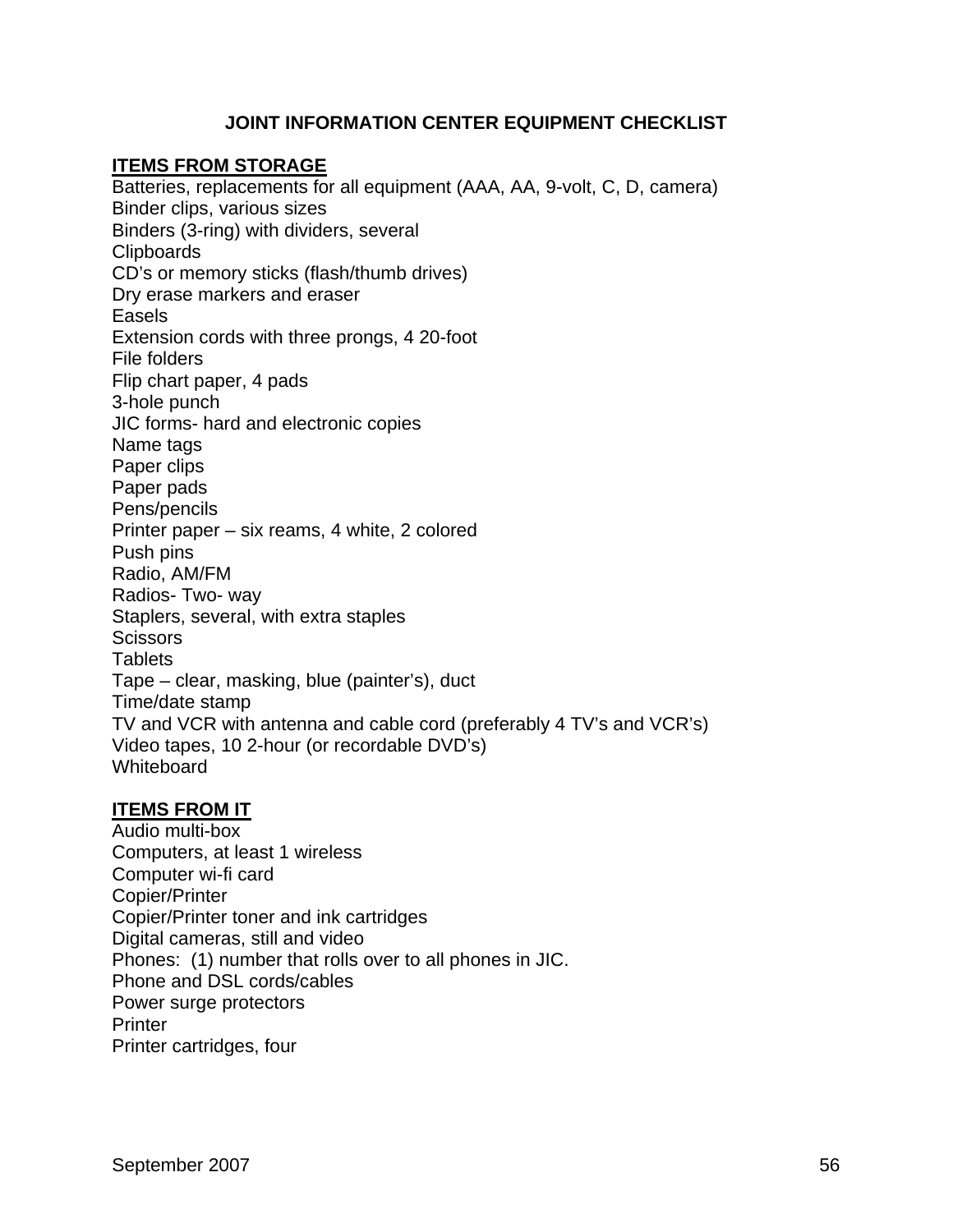# **JIC GO KIT SUPPLY LIST**

#### **Sample from Mesa County Health Department**

#### **Office Supplies**

Staples Pens (13) AA Batteries Markers (3) Binder Clips **Paper Clips** Paper Pads (3) Power Strip

Stapler Tape (scotch, duct, masking) Cell phone charger Blank CDs Blank VHS Tapes (3) Extension Cords (2) Non-perishable food items

#### **Resources**

 Communication in Crisis Booklet Jane's Chem-bio Handbook Jane's Crisis Communications Handbook Media and You Handbook Emergency Response Guide Wallet Guide for Media Dexonline CD (electronic telephone directory) Terrorism and Other Public Health Emergencies Handbook Company/Organization Letterhead Crisis/Emergency Risk Communication Handbook Crisis/Emergency Risk Communication Binder Phonebook CD Of Templates: -MCHD Press Release -Electronic Letterhead -Logo -HAN CD Of Contact Lists: -PIO -Employees -Radio -Television -Newspapers -Account Executives -Child Care Facilities -Nursing Homes -Misc. Media -Hispanic Community -Bilingual -State PIO -Board of Health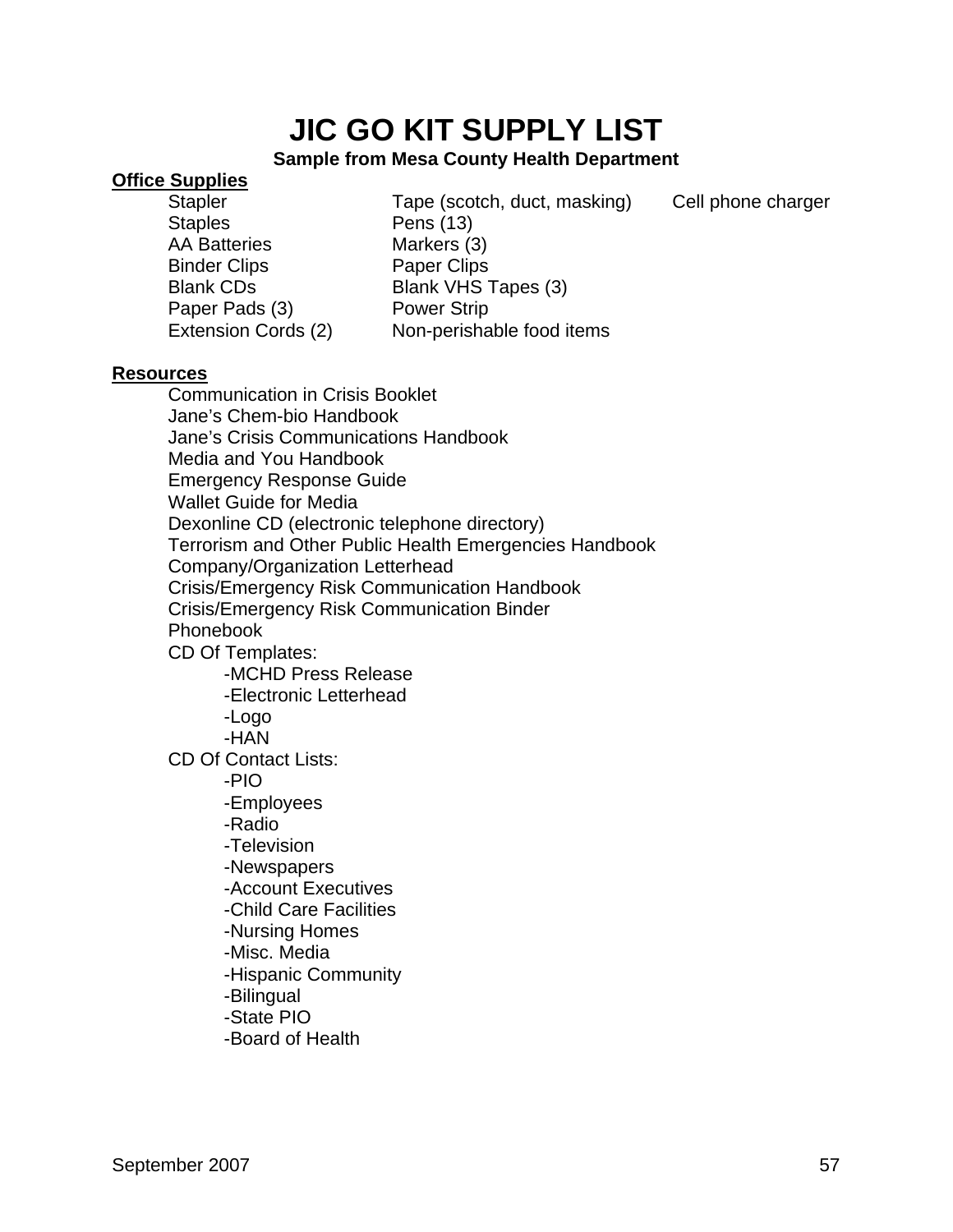#### **IX. APPENDIX E—MEMORANDA OF UNDERSTANDING**

#### **Mesa County Communications Officer Association Memorandum of Understanding**

#### **A. Mission**

It is the mission of the Mesa County Communications Officer Association (MCCOA) to provide incident information, designed to support agency(s) having jurisdiction during a large scale event. The MCCOA consists of representatives from: City of Grand Junction Administration, City of Grand Junction Fire Department, City of Grand Junction Police Department, Mesa County Administration, Mesa County Health Department, Mesa County Sheriff's Office, Mesa County School District 51, Mesa County 2-1- 1 Services, St. Mary's Hospital, and Xcel Energy.

#### **B. Scope**

The scope of this document shall apply to all of Mesa County, except federal lands and shall include lands within the incorporated limits of municipalities of Mesa County.

#### **C. Purpose**

Incidents within Mesa County and Municipalities require a standardized management system. All agencies and political subdivisions who participate in the MCCOA, agree to utilize the National Incident Management System for all multi-agency and/or multi-jurisdictional incidents to the varying degree possible.

The Mesa County Joint Information Center (JIC) is a physical location where public affairs professionals from organizations in incident management activities work together in conjunction with the Emergency Operation Center (EOC) and or the Incident Commander to provide critical emergency information, crisis communications, and public affairs support. The Mesa County JIC serves as a focal point for the gathering, verifying, coordinating, and disseminating of information to the public and media concerning incident response, recovery, and mitigation. The Mesa County JIS structure is designed to work equally well for small and large situations and can expand or contract to meet the needs of the incident. The MCCOA will be available for staffing and managing the JIC. The goal of the JIC is to "Get the right information to the right people at the right time."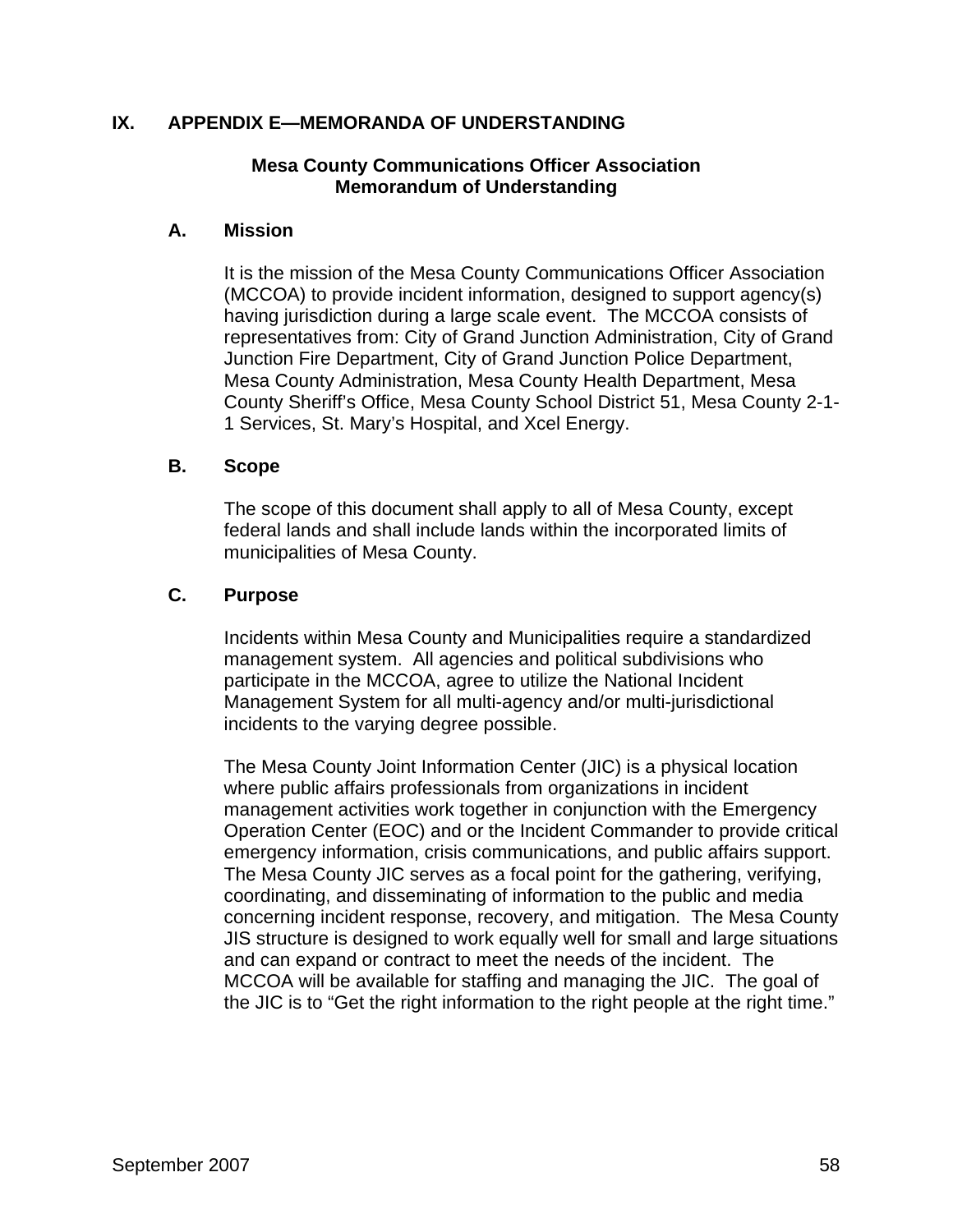#### **D. Terms**

- 1. This agreement does not supersede, supplant nor is it intended to supersede or supplant any statutory responsibility on any party's part. A party may not and shall not claim or assert that it is relieved of any legal obligation by virtue of the existence of this agreement.
- 2. This agreement shall remain in effect for a period of one year from the date of execution of the last signatory party. The agreement shall renew thereafter annually. Upon written notification from the Mesa County Emergency Management Director to all participating parties prior to the expiration date of the agreement any party may decline to renew.
- 3. Each party shall, at all times, be responsible for its own costs incurred in the performance of this Memorandum of Understanding.
- 4. The obligations and procedures established under this agreement shall be reviewed annually by the MCCOA prior to the anniversary of the effective date of the agreement. After said review, the MCCOA shall prepare a written report detailing the change(s) or modification. The report, in total or parts thereof, will be proposed for adoption amendments to this agreement and will be adopted only upon unanimous agreement by all signatories.
- 5. Any party may terminate its involvement in this agreement upon thirty (30) days written notice to the Emergency Management Director of Mesa County.
- 6. Any grievance, protest or complaint by any party to this agreement with respect to this agreement shall be made in writing to the Emergency Management Director of Mesa County. Who will then present the issue for discussion and resolution to the MCCOA at the next regularly scheduled meeting.
- 7. Any cancellation, grievance, protest or complaint registered with the Emergency Management Director of Mesa County by a party to this agreement shall require a written acknowledgment from the Emergency Management Director of Mesa County to that party within ten (10) working days of receipt of that cancellation, grievance, protest or complaint.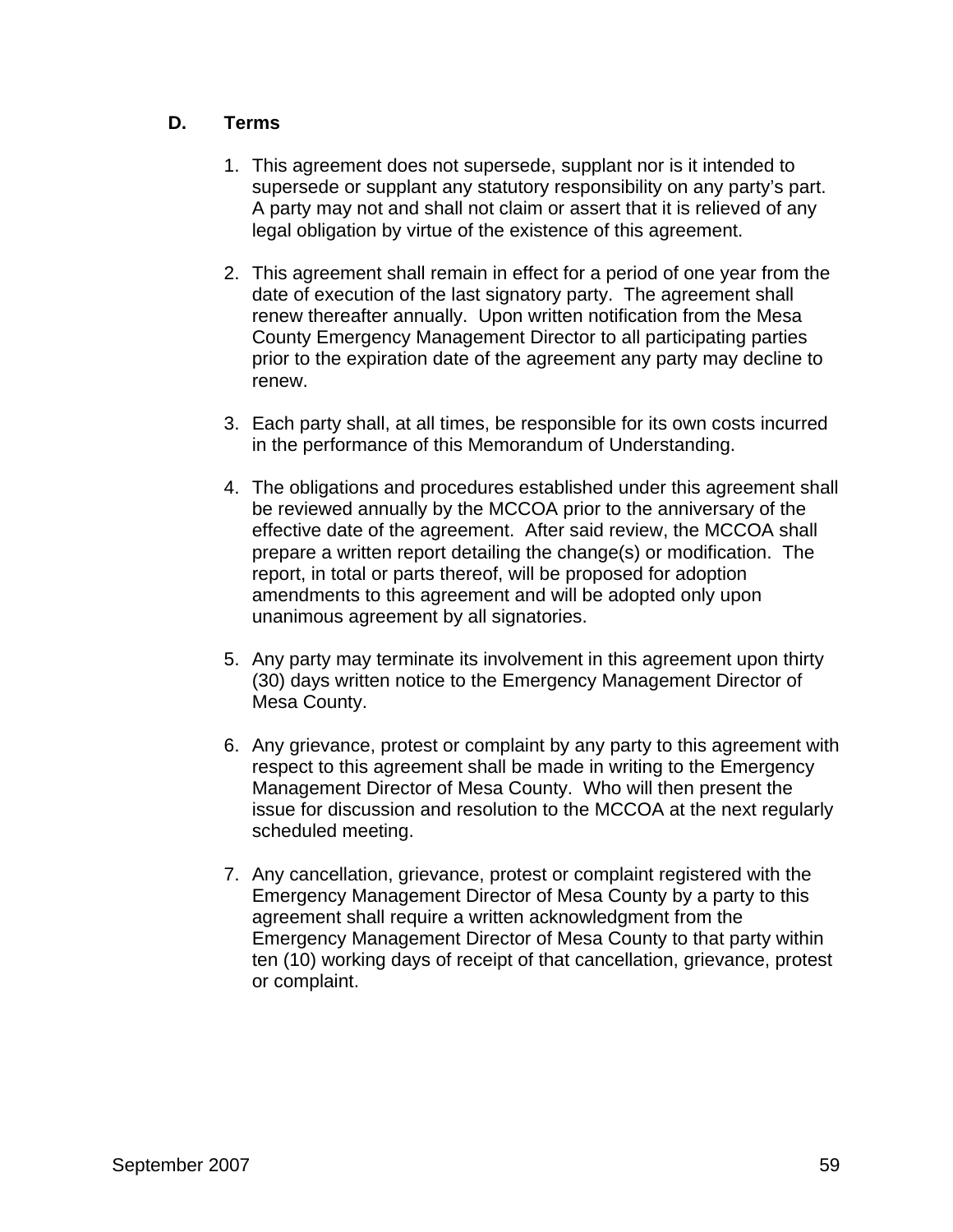Your signature on this document indicates your agency's willingness to participate in the JIC/JIS system, when appropriate, or necessary.

 \_\_\_\_\_\_\_\_\_\_\_\_\_\_\_\_\_\_\_\_\_\_\_ **City of Grand Junction, Administration** Date City Manager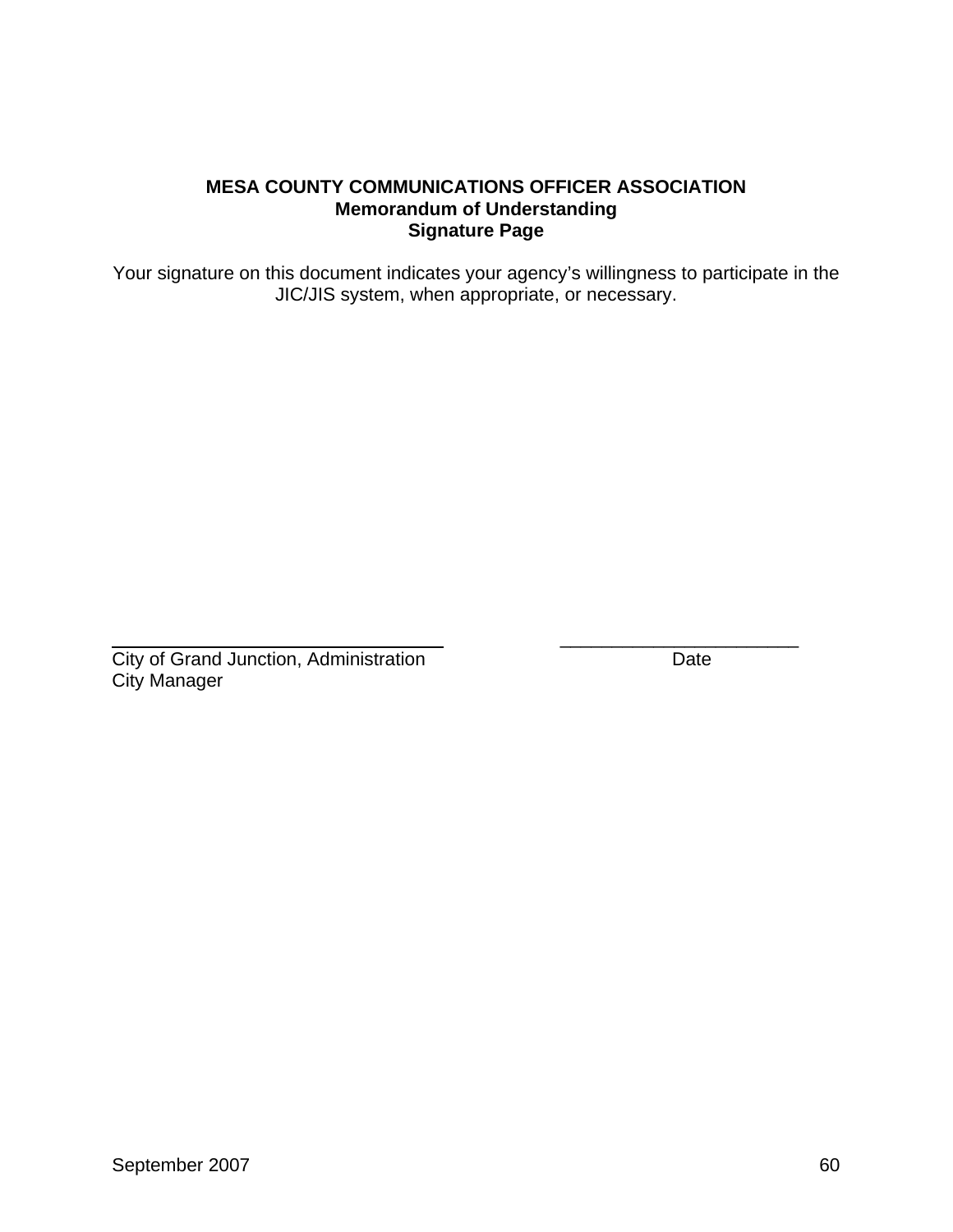Your signature on this document indicates your agency's willingness to participate in the JIC/JIS system, when appropriate, or necessary*.* 

 \_\_\_\_\_\_\_\_\_\_\_\_\_\_\_\_\_\_\_\_\_\_\_ **City of Grand Junction Fire Department** Date Date **Chief**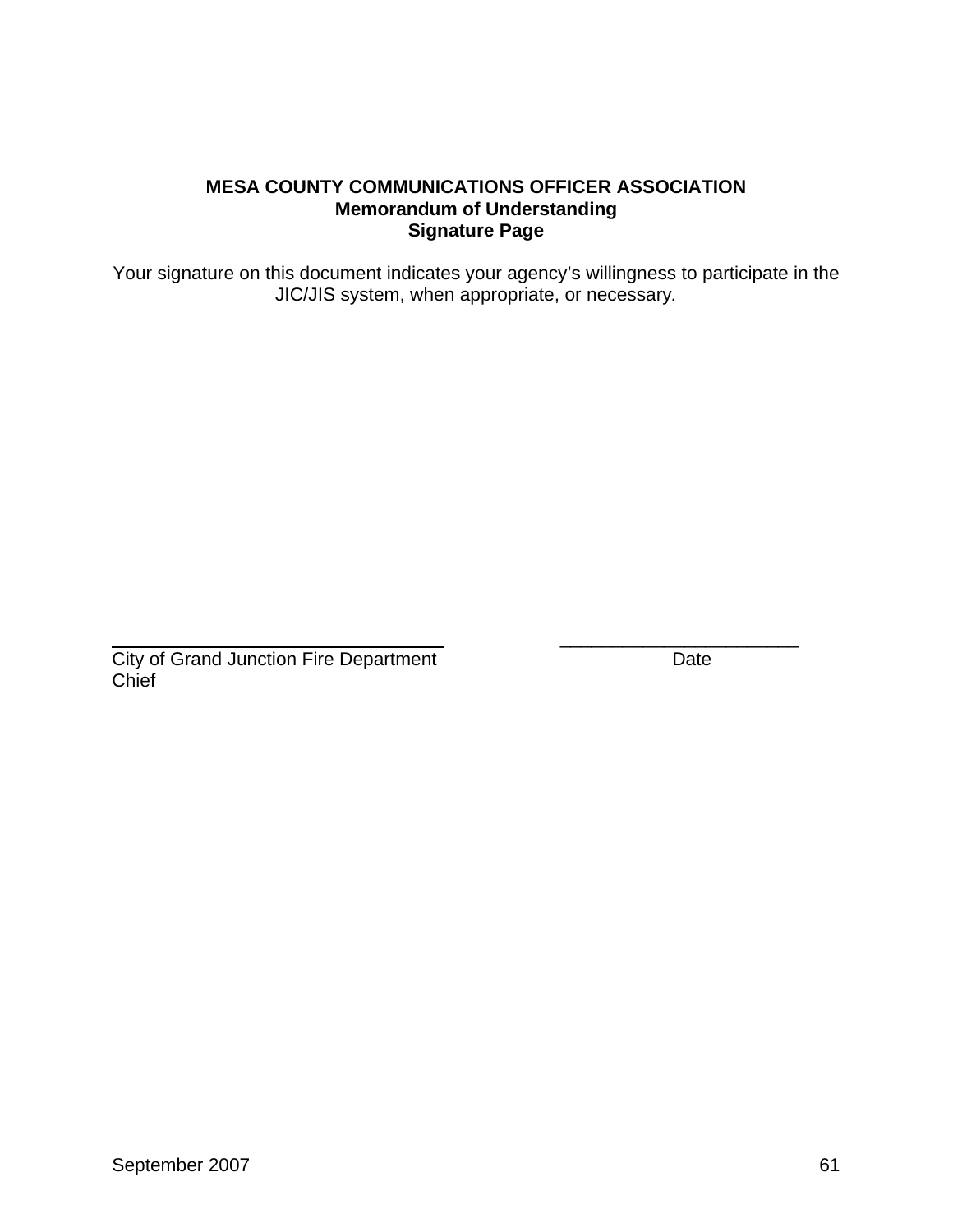Your signature on this document indicates your agency's willingness to participate in the JIC/JIS system, when appropriate, or necessary.

 \_\_\_\_\_\_\_\_\_\_\_\_\_\_\_\_\_\_\_\_\_\_\_ **City of Grand Junction Police Department Date Chief**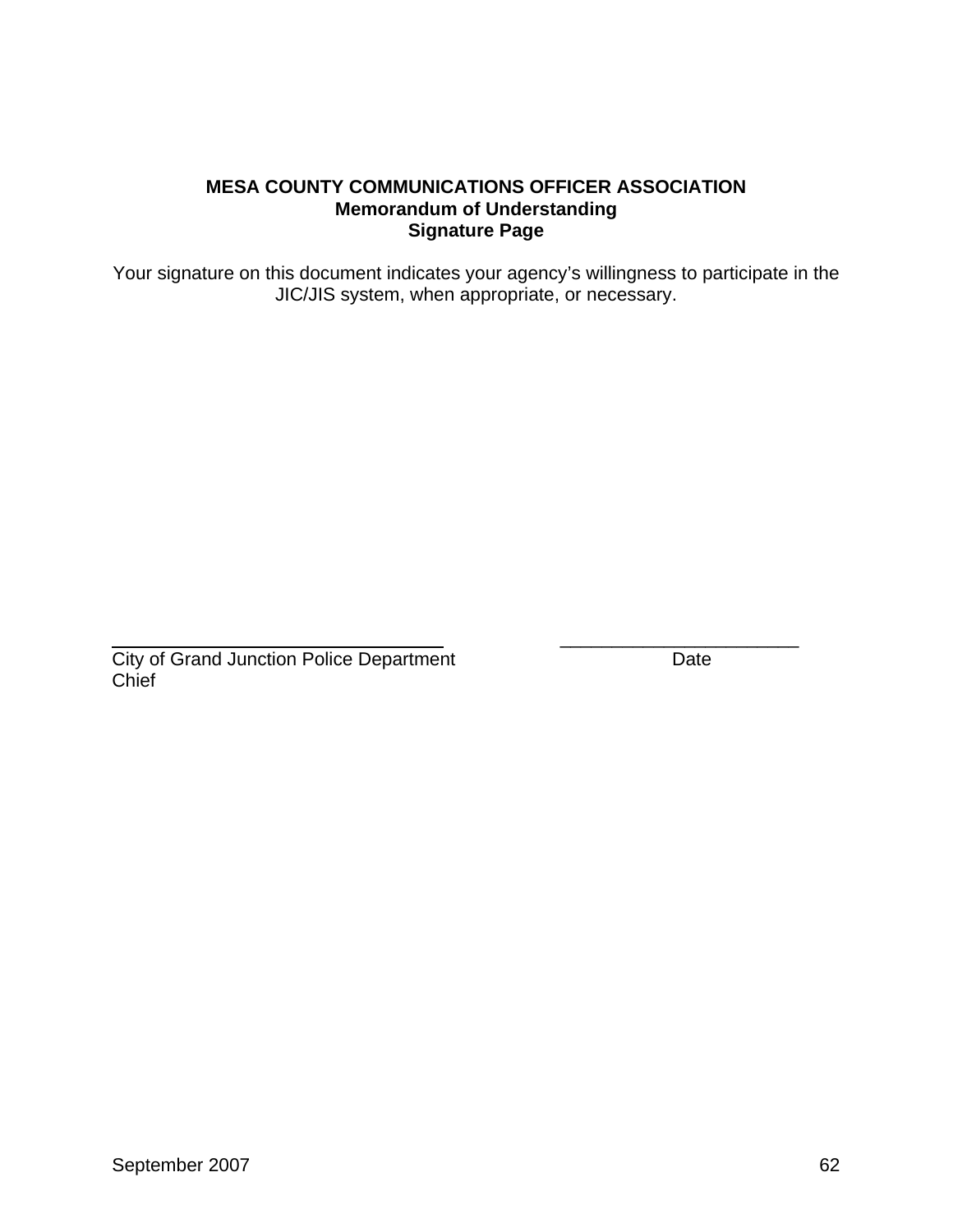Your signature on this document indicates your agency's willingness to participate in the JIC/JIS system, when appropriate, or necessary.

 $\frac{1}{2}$  , and the set of the set of the set of the set of the set of the set of the set of the set of the set of the set of the set of the set of the set of the set of the set of the set of the set of the set of the set

**Mesa County, Administration** Date County Administrator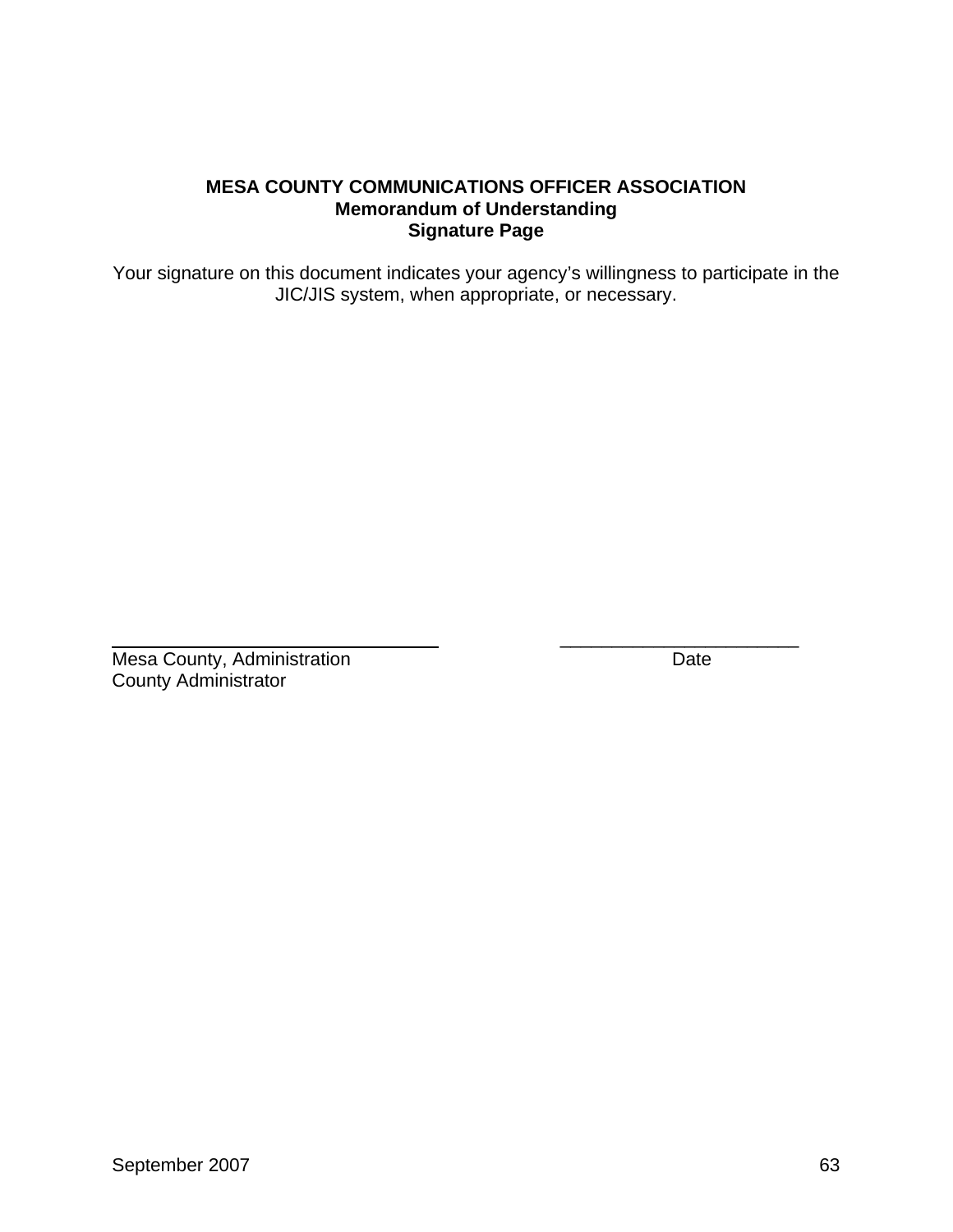Your signature on this document indicates your agency's willingness to participate in the JIC/JIS system, when appropriate, or necessary.

\_\_\_\_\_\_\_\_\_\_\_\_\_\_\_\_\_\_\_\_\_\_\_

Mesa County Health Department **Date** Date **Director**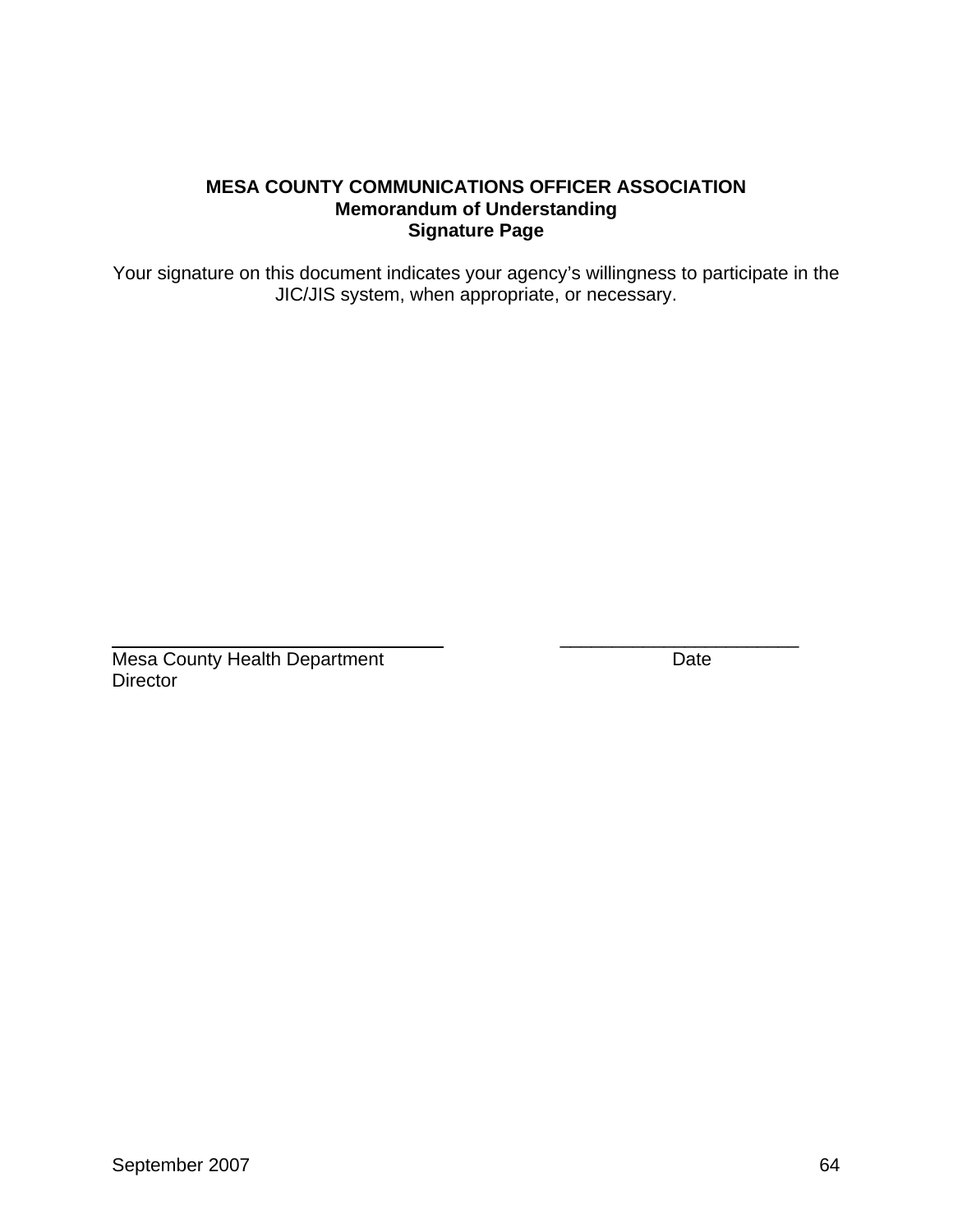Your signature on this document indicates your agency's willingness to participate in the JIC/JIS system, when appropriate, or necessary.

\_\_\_\_\_\_\_\_\_\_\_\_\_\_\_\_\_\_\_\_\_\_\_

**Mesa County Sheriff's Office** Date Date **Sheriff**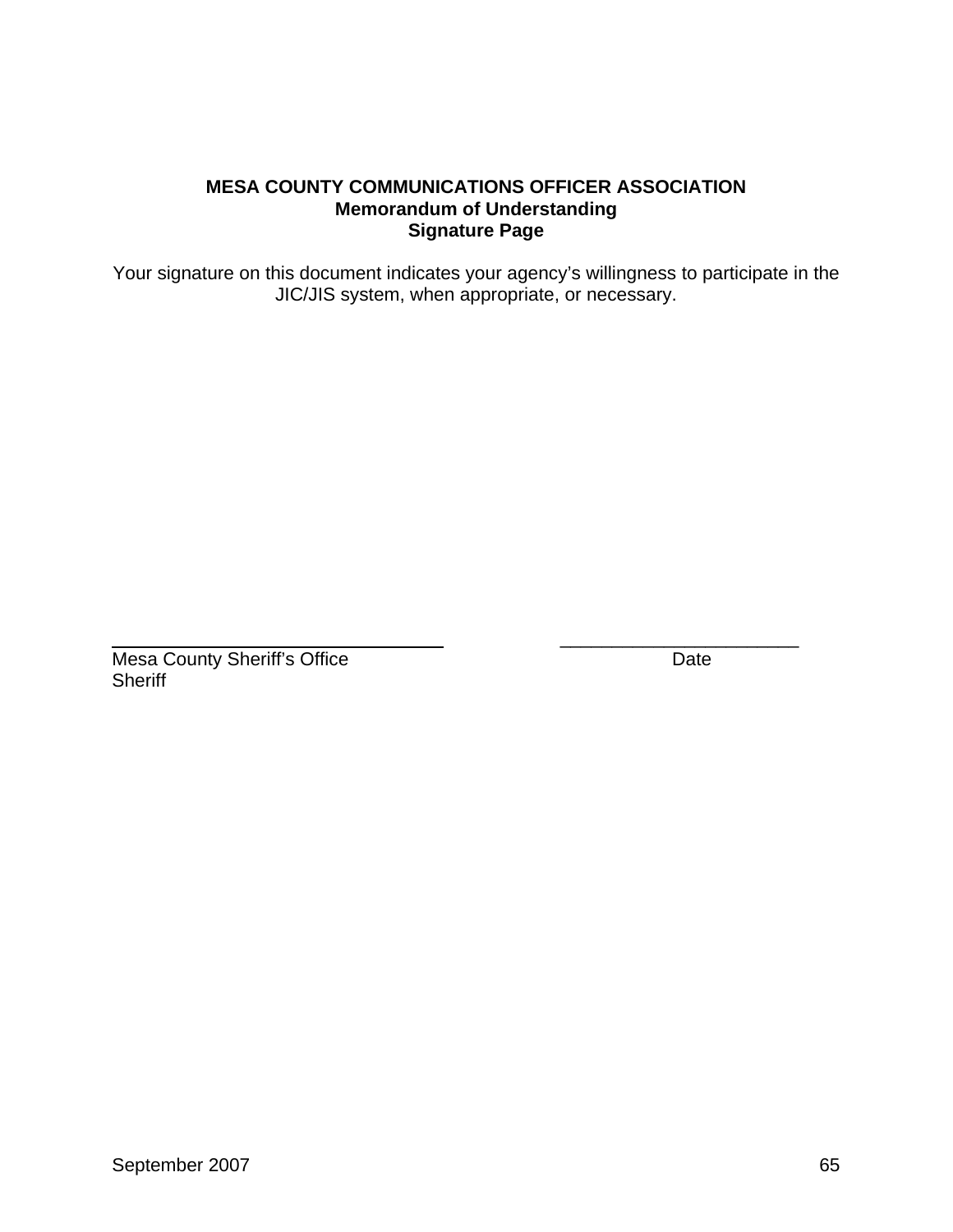Your signature on this document indicates your agency's willingness to participate in the JIC/JIS system, when appropriate, or necessary.

\_\_\_\_\_\_\_\_\_\_\_\_\_\_\_\_\_\_\_\_\_\_\_

2-1-1 Services Date Supervisor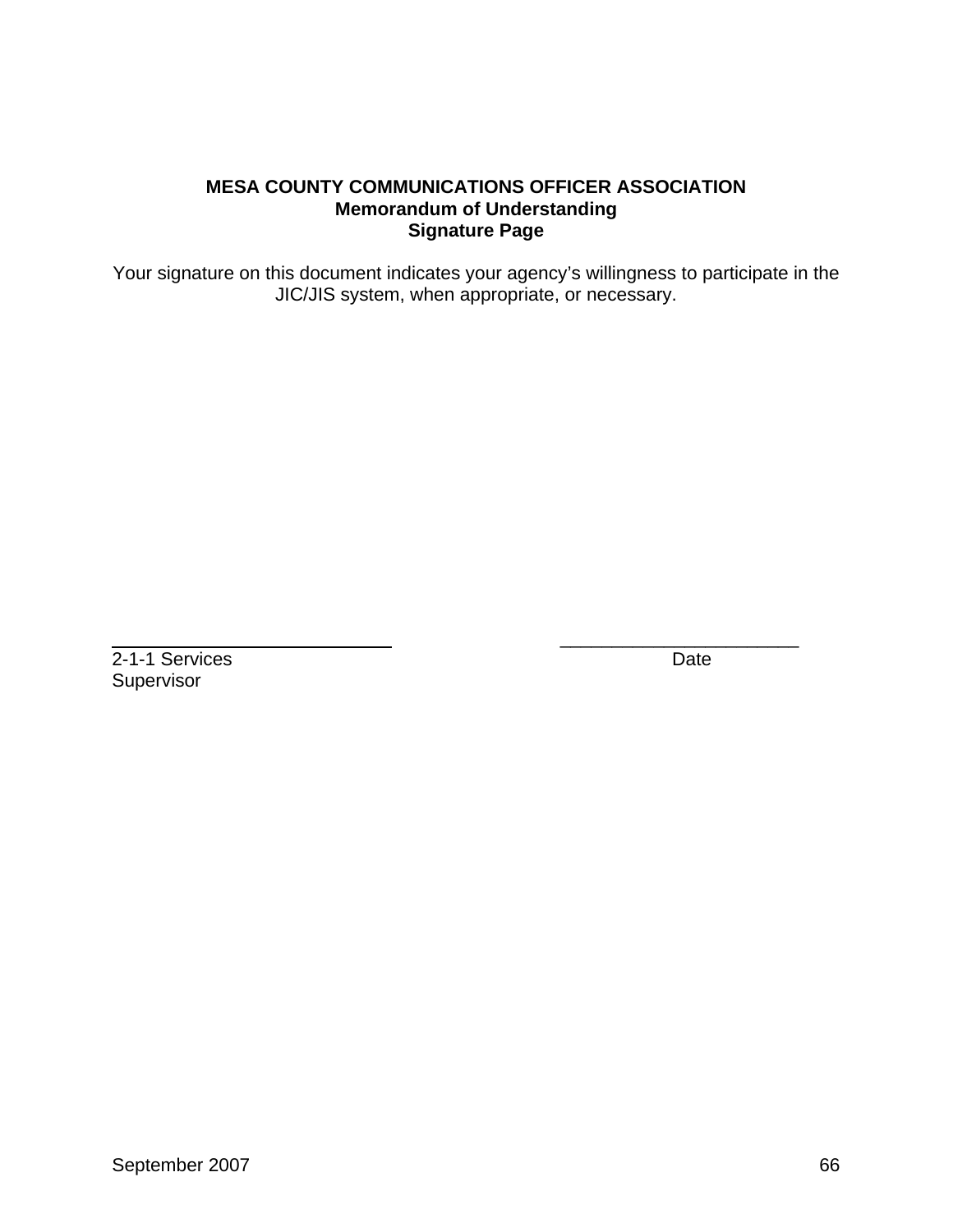Your signature on this document indicates your agency's willingness to participate in the JIC/JIS system, when appropriate, or necessary.

\_\_\_\_\_\_\_\_\_\_\_\_\_\_\_\_\_\_\_\_\_\_\_

Mesa County School District 51 Date **Superintendent**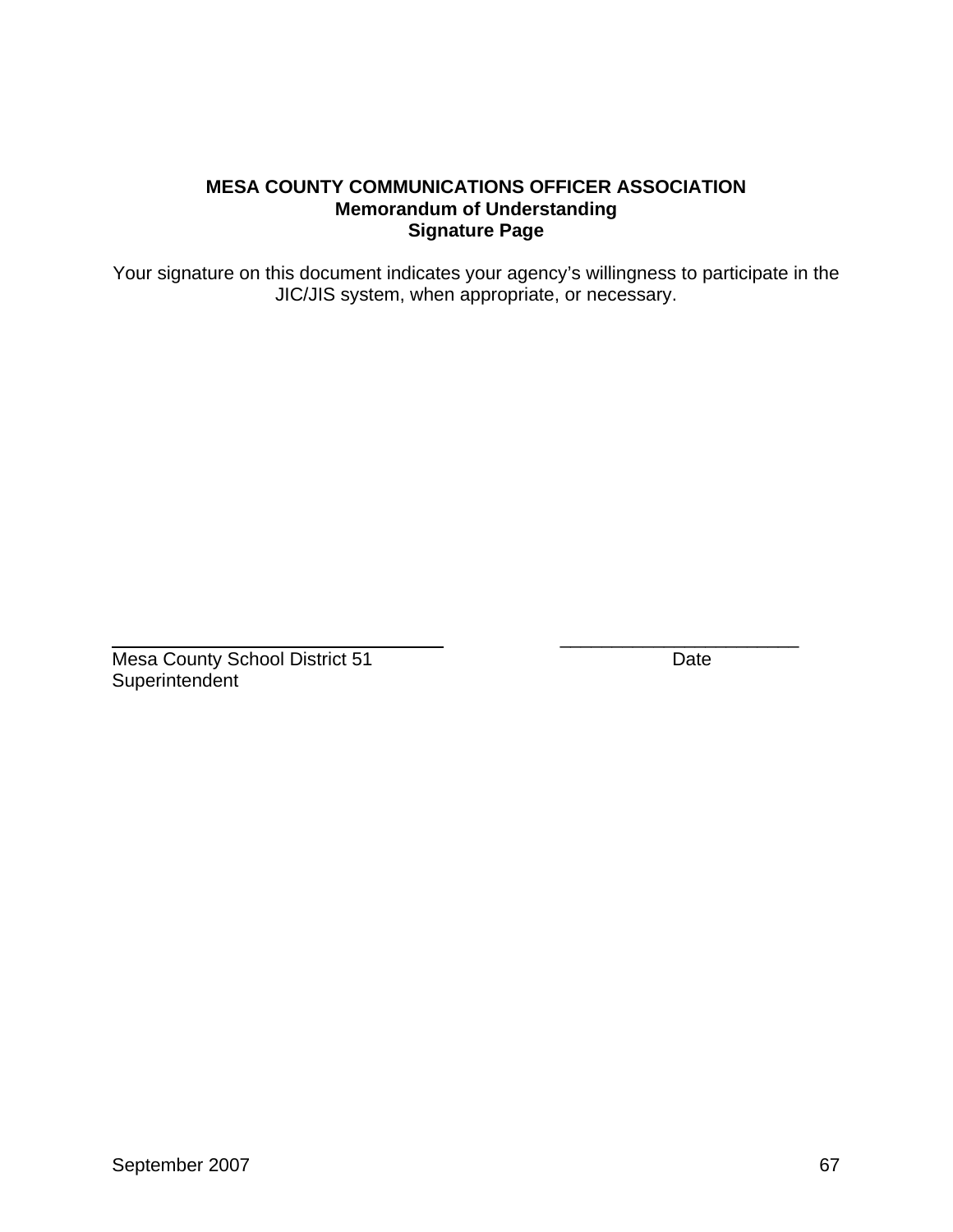Your signature on this document indicates your agency's willingness to participate in the JIC/JIS system, when appropriate, or necessary.

 $\overline{\phantom{a}}$  , and the contract of the contract of the contract of the contract of the contract of the contract of the contract of the contract of the contract of the contract of the contract of the contract of the contrac

St. Mary's Hospital Date **Director**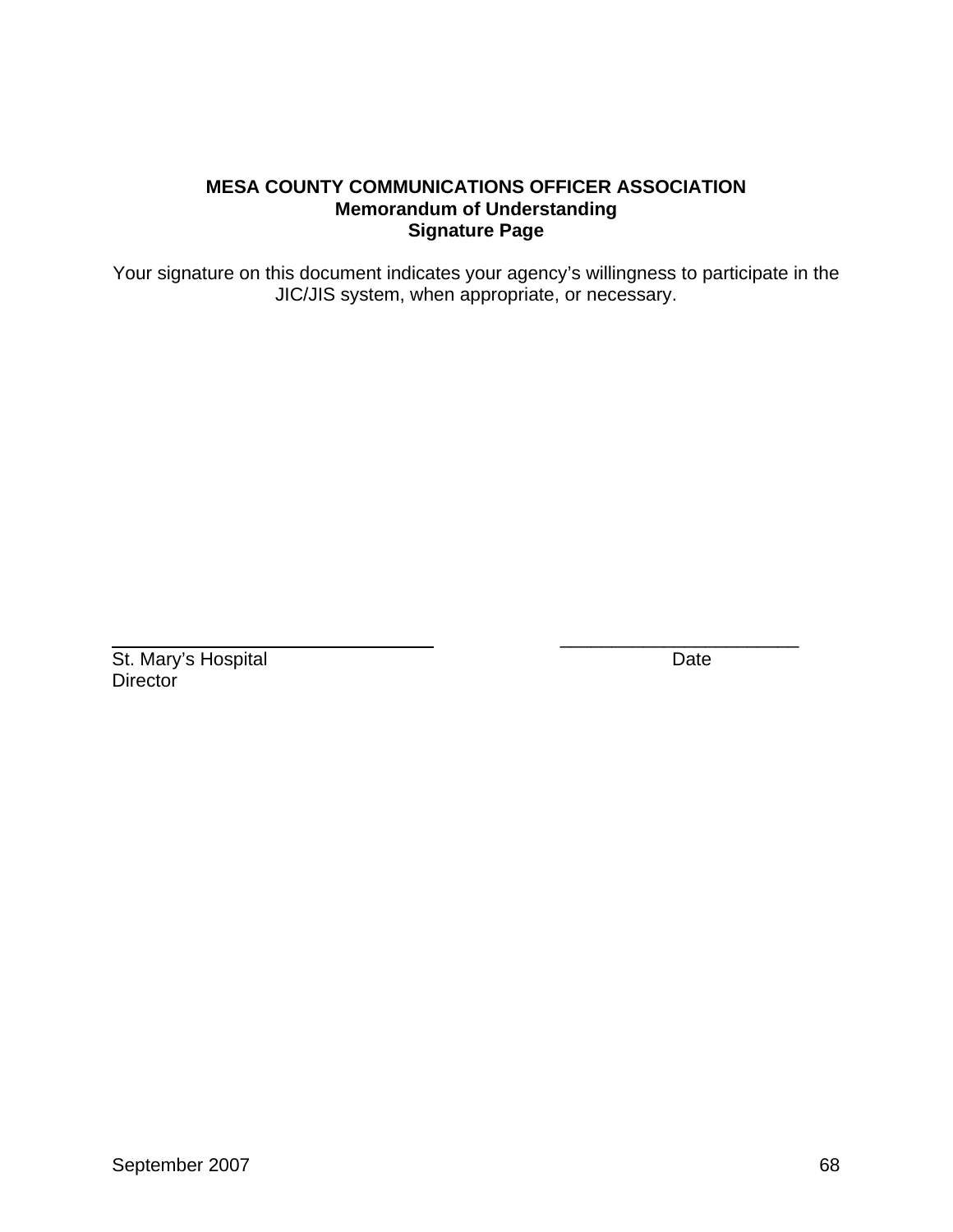Your signature on this document indicates your agency's willingness to participate in the JIC/JIS system, when appropriate, or necessary.

Xcel Energy Date Manager

\_\_\_\_\_\_\_\_\_\_\_\_\_\_\_\_\_\_\_\_\_\_\_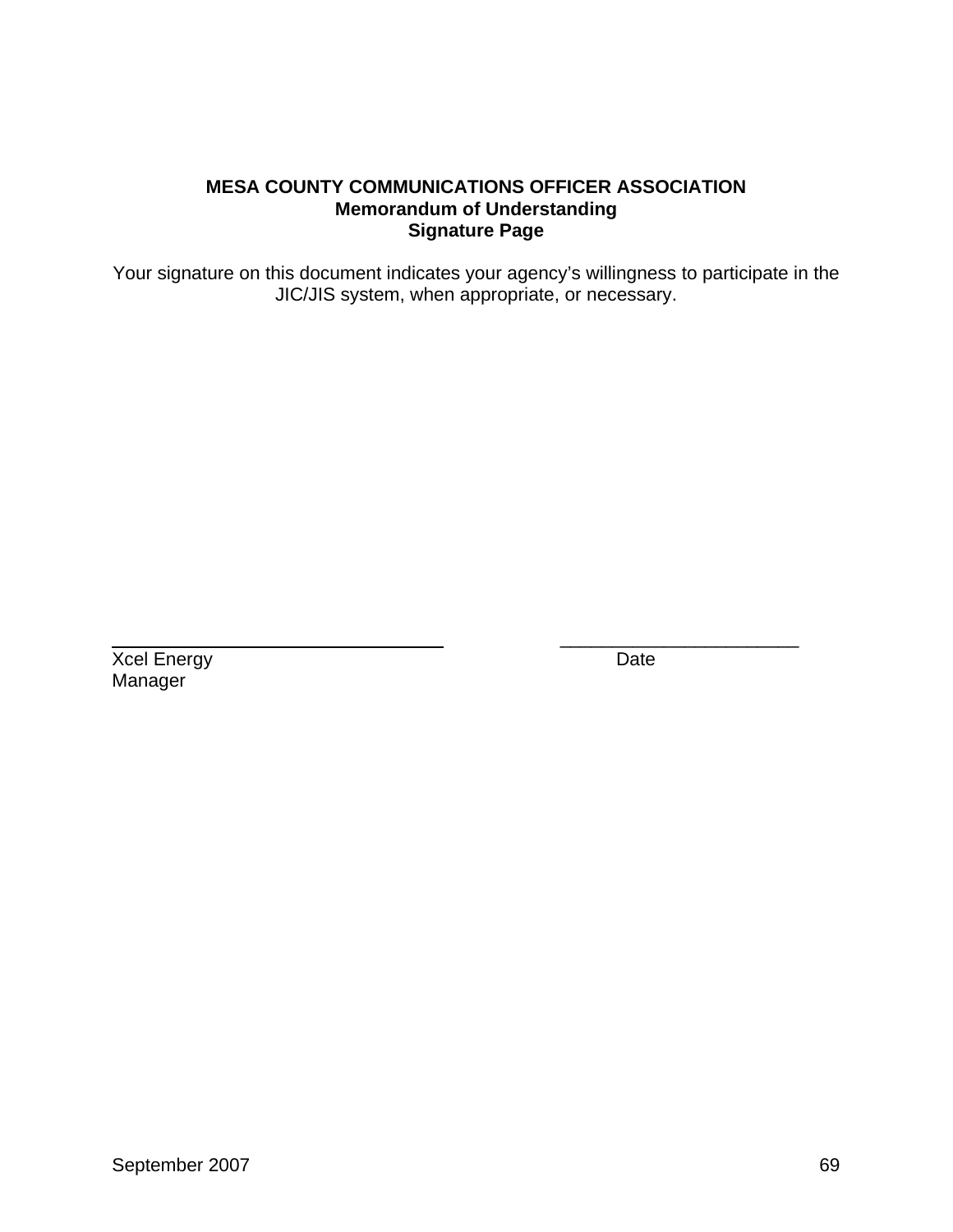Your signature on this document indicates your agency's willingness to participate in the JIC/JIS system, when appropriate, or necessary.

 $\overline{\phantom{a}}$  , and the contract of the contract of the contract of the contract of the contract of the contract of the contract of the contract of the contract of the contract of the contract of the contract of the contrac

VA Medical Center **Date Director**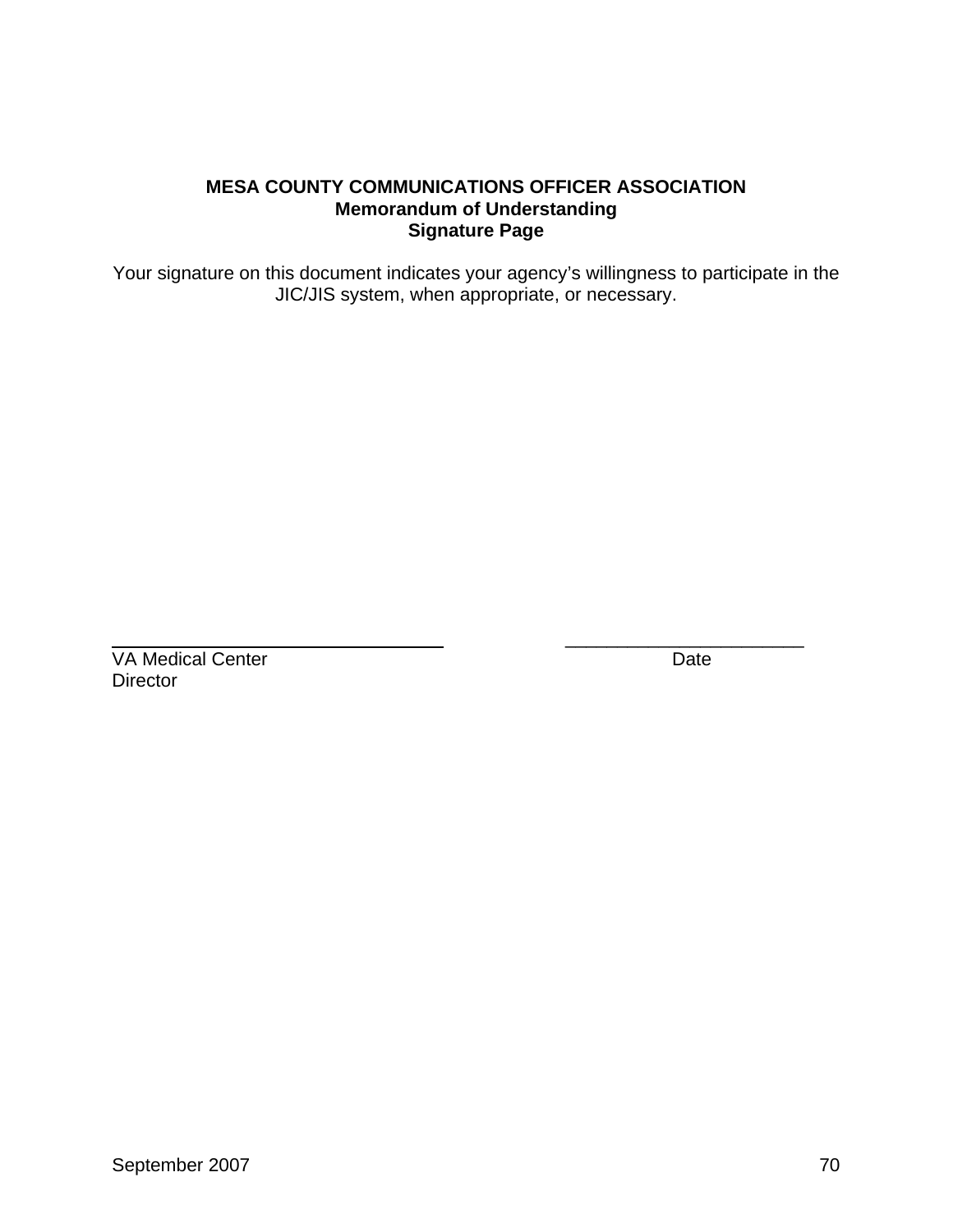Your signature on this document indicates your agency's willingness to participate in the JIC/JIS system, when appropriate, or necessary.

\_\_\_\_\_\_\_\_\_\_\_\_\_\_\_\_\_\_\_\_\_\_\_

**Community Hospital Date Director**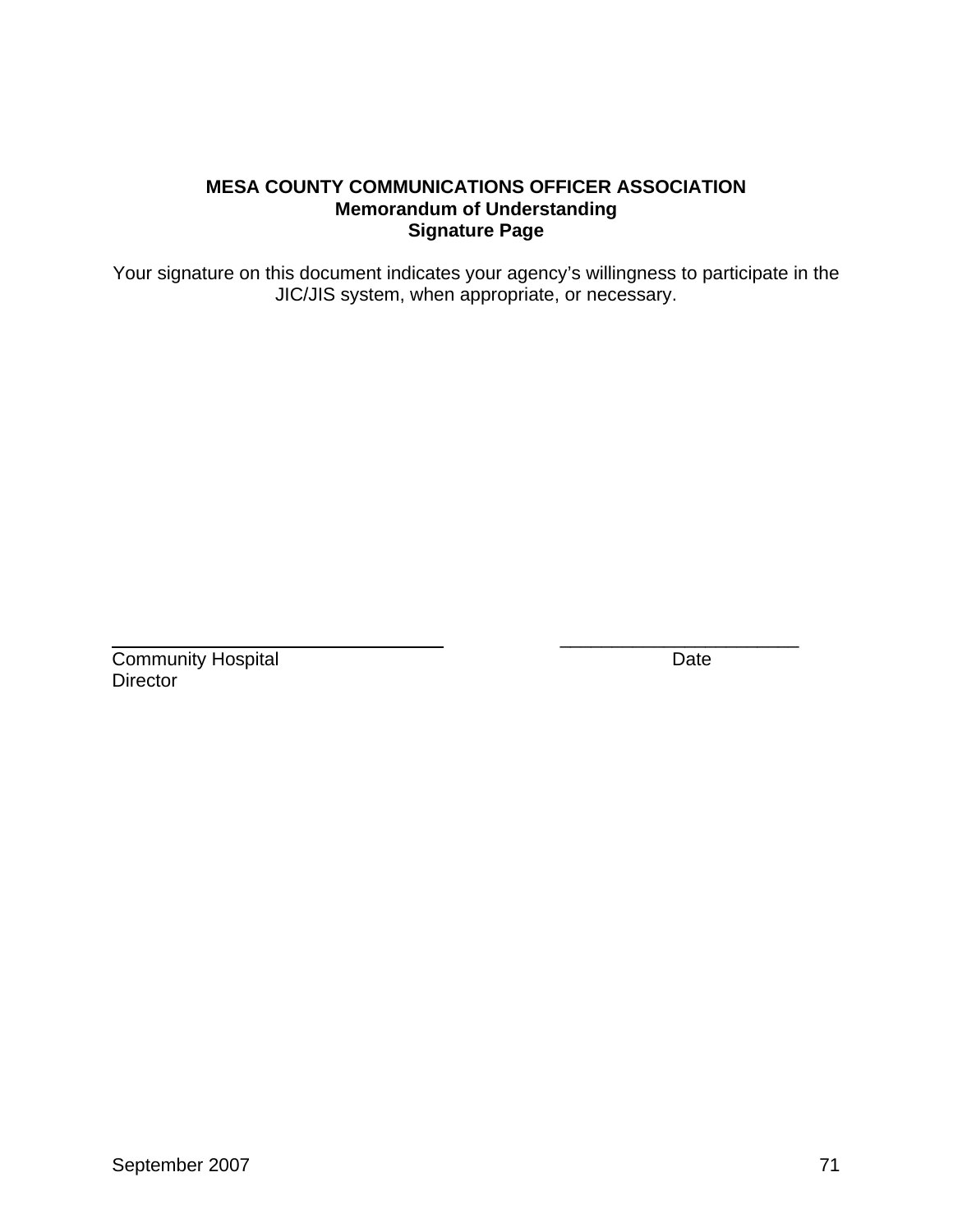Your signature on this document indicates your agency's willingness to participate in the JIC/JIS system, when appropriate, or necessary.

\_\_\_\_\_\_\_\_\_\_\_\_\_\_\_\_\_\_\_\_\_\_\_

Plateau Valley Fire District **Date** Date **Chief**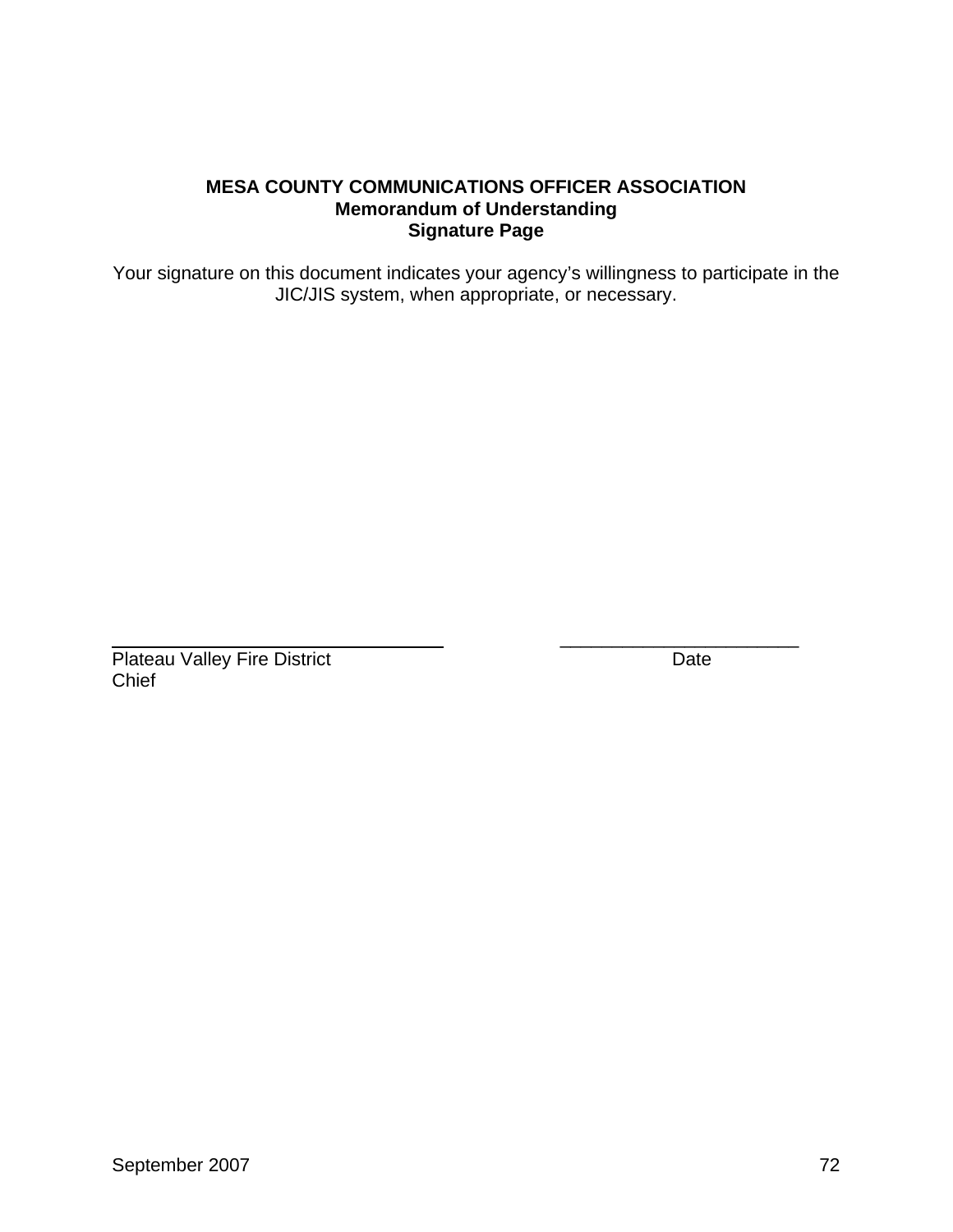Your signature on this document indicates your agency's willingness to participate in the JIC/JIS system, when appropriate, or necessary.

\_\_\_\_\_\_\_\_\_\_\_\_\_\_\_\_\_\_\_\_\_\_\_

Colorado State Patrol **Date** Major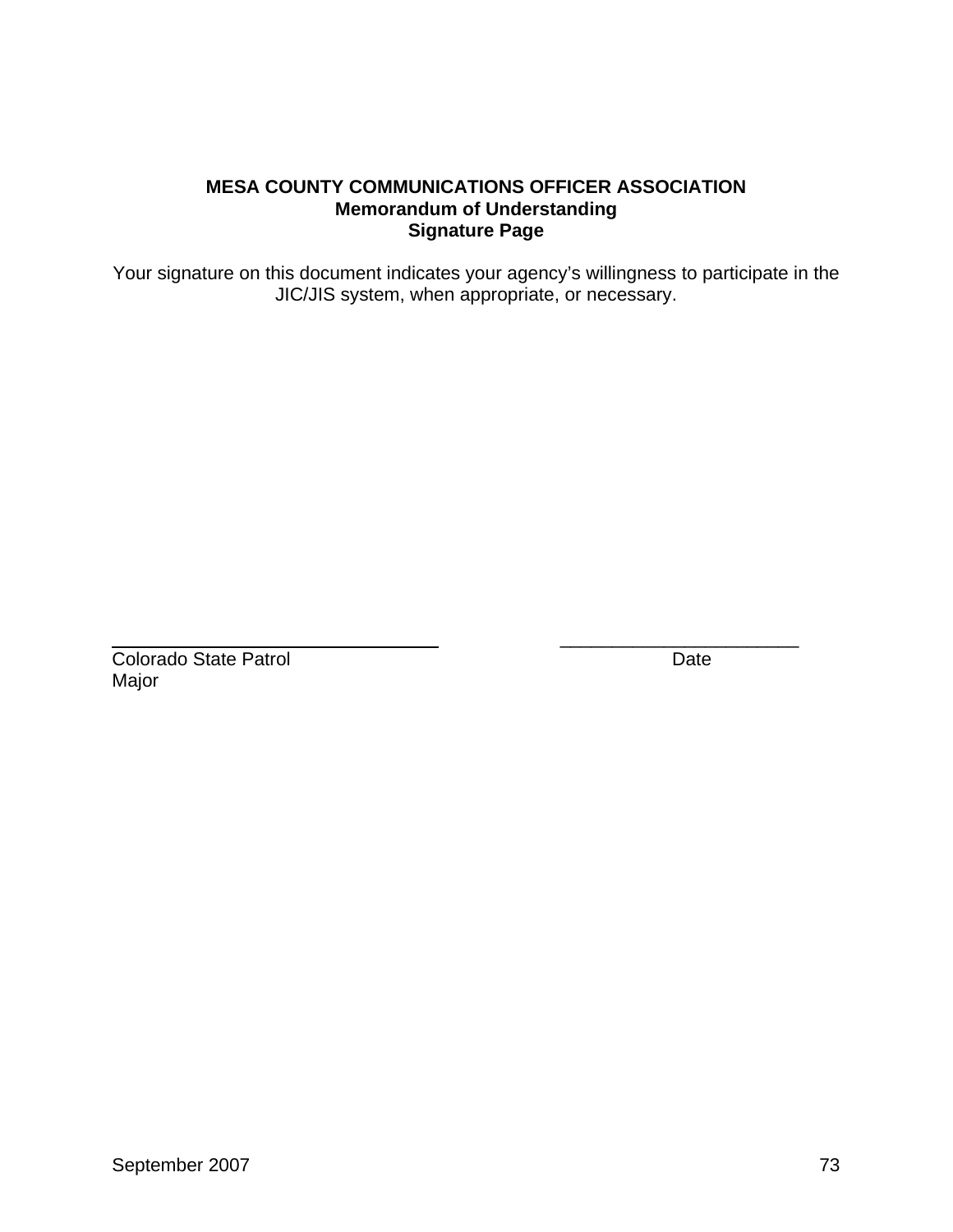Your signature on this document indicates your agency's willingness to participate in the JIC/JIS system, when appropriate, or necessary.

\_\_\_\_\_\_\_\_\_\_\_\_\_\_\_\_\_\_\_\_\_\_\_

Division of Wildlife Date Date **Director**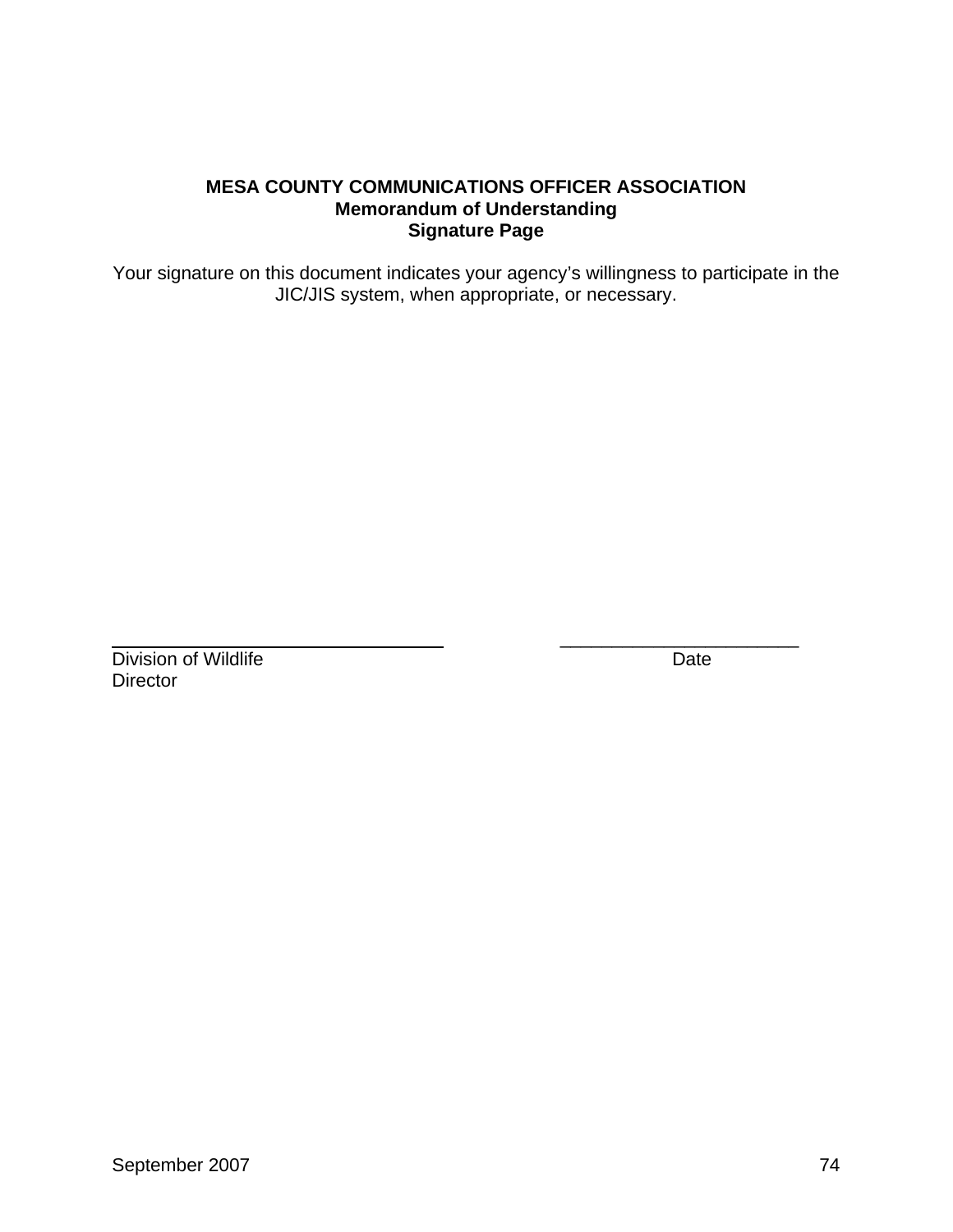Your signature on this document indicates your agency's willingness to participate in the JIC/JIS system, when appropriate, or necessary.

\_\_\_\_\_\_\_\_\_\_\_\_\_\_\_\_\_\_\_\_\_\_\_

**Clifton Fire Protection District Clifton Fire Protection District** Date **Chief**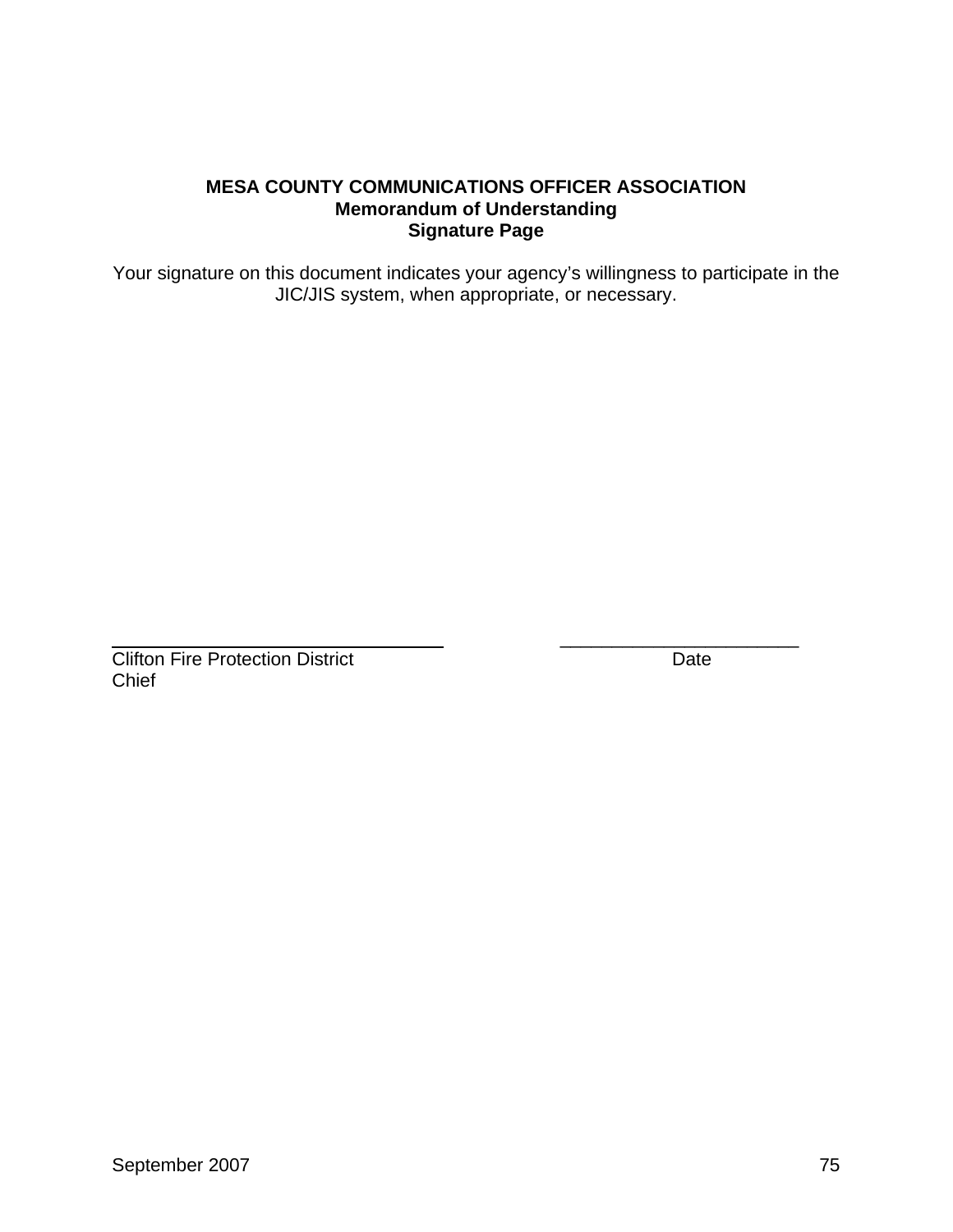Your signature on this document indicates your agency's willingness to participate in the JIC/JIS system, when appropriate, or necessary.

\_\_\_\_\_\_\_\_\_\_\_\_\_\_\_\_\_\_\_\_\_\_\_

Fruita Police Department Date **Chief**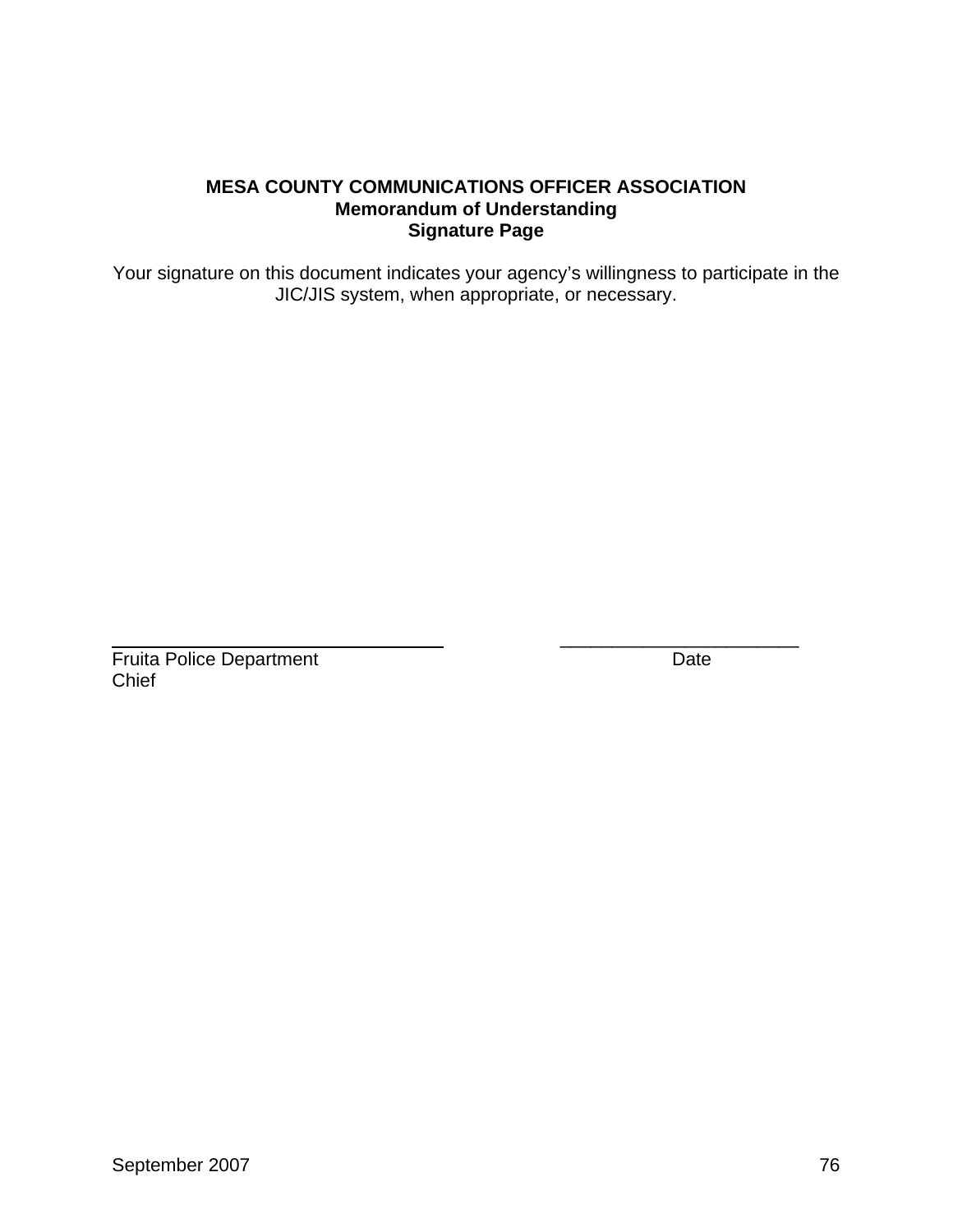Your signature on this document indicates your agency's willingness to participate in the JIC/JIS system, when appropriate, or necessary.

\_\_\_\_\_\_\_\_\_\_\_\_\_\_\_\_\_\_\_\_\_\_\_

Palisade Fire Department Date **Chief**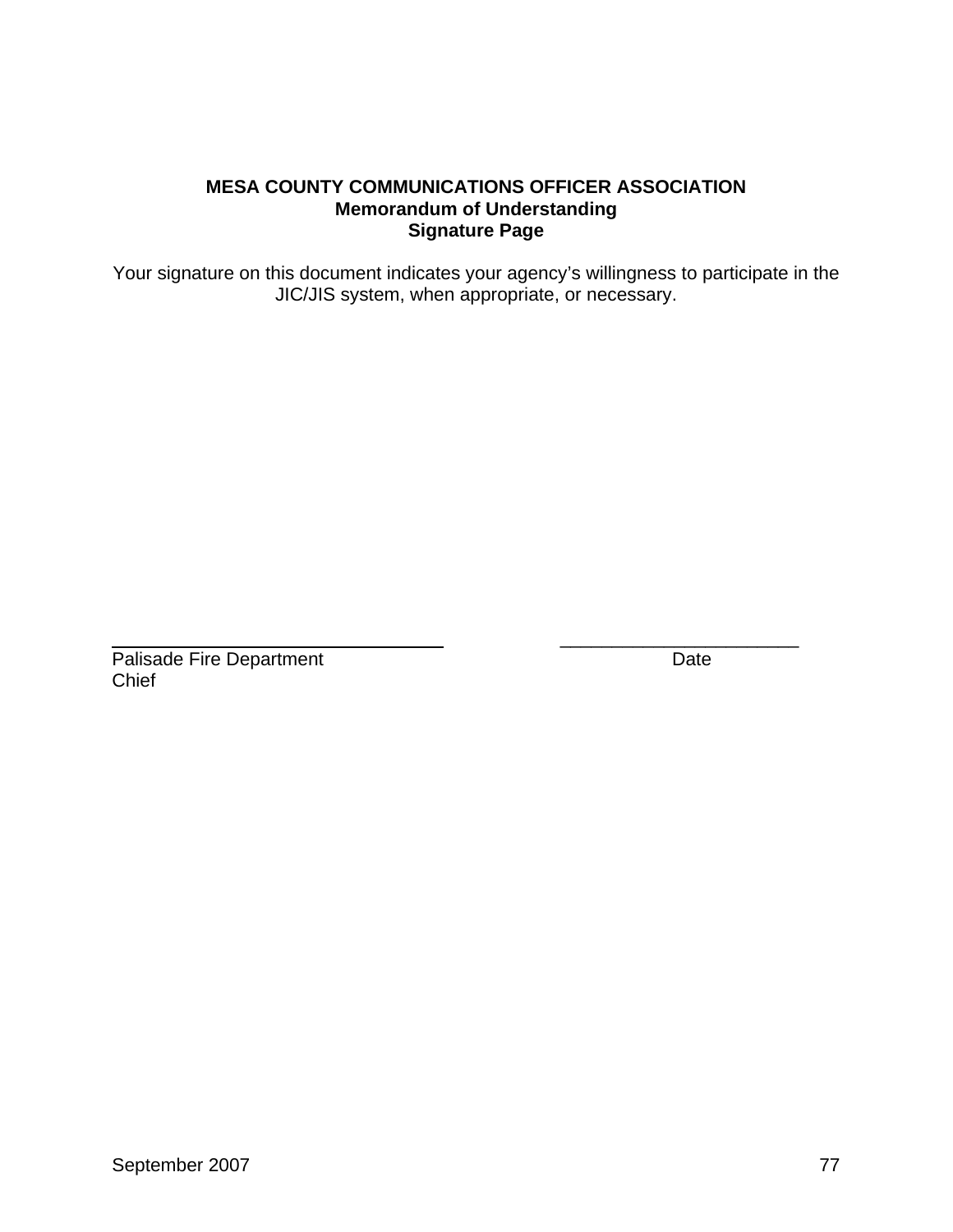Your signature on this document indicates your agency's willingness to participate in the JIC/JIS system, when appropriate, or necessary.

\_\_\_\_\_\_\_\_\_\_\_\_\_\_\_\_\_\_\_\_\_\_\_

Walker Field Airport Authority **Date** Airport Manager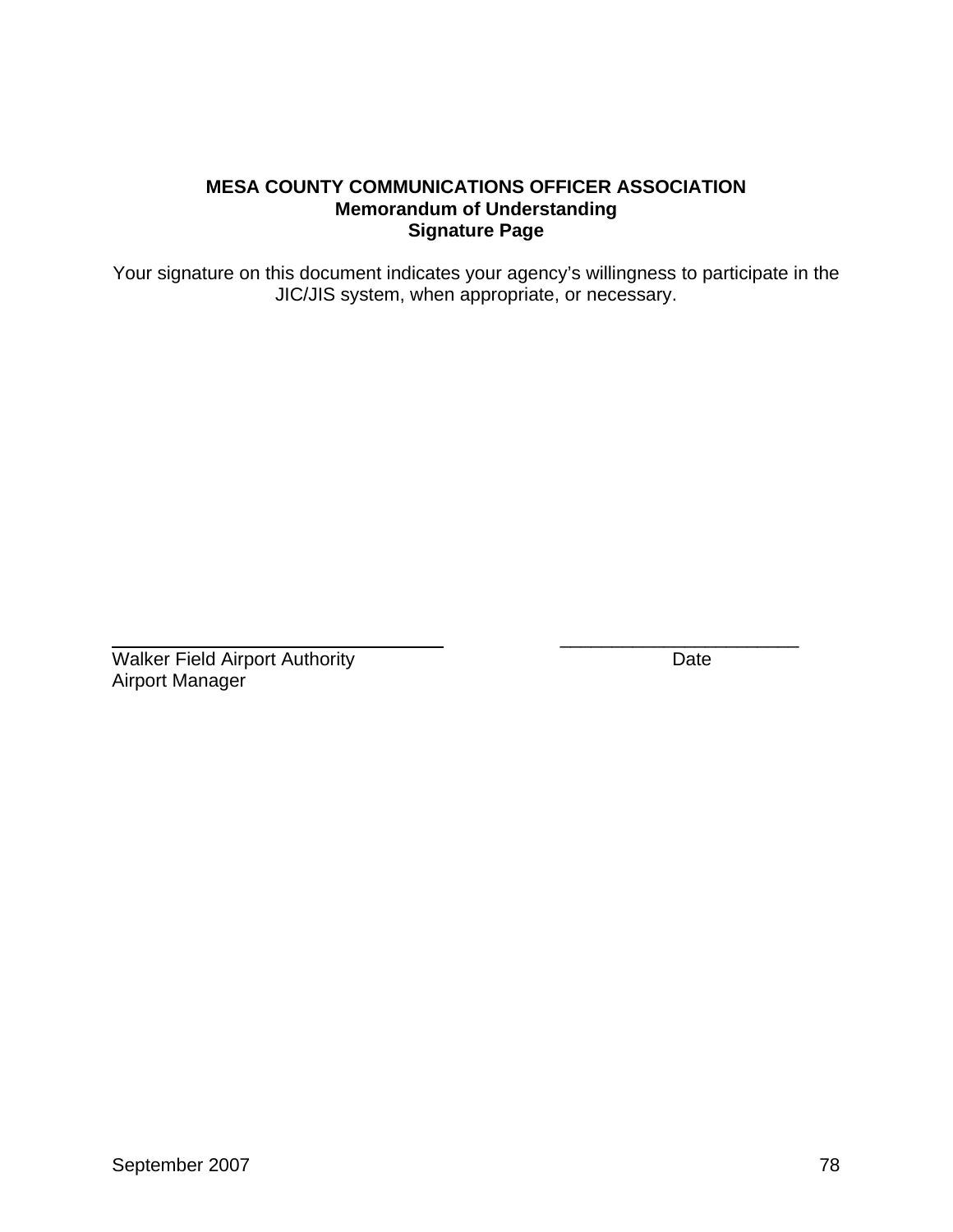Your signature on this document indicates your agency's willingness to participate in the JIC/JIS system, when appropriate, or necessary.

 \_\_\_\_\_\_\_\_\_\_\_\_\_\_\_\_\_\_\_\_\_\_\_ Mesa County Department of Human Services Date **Director**